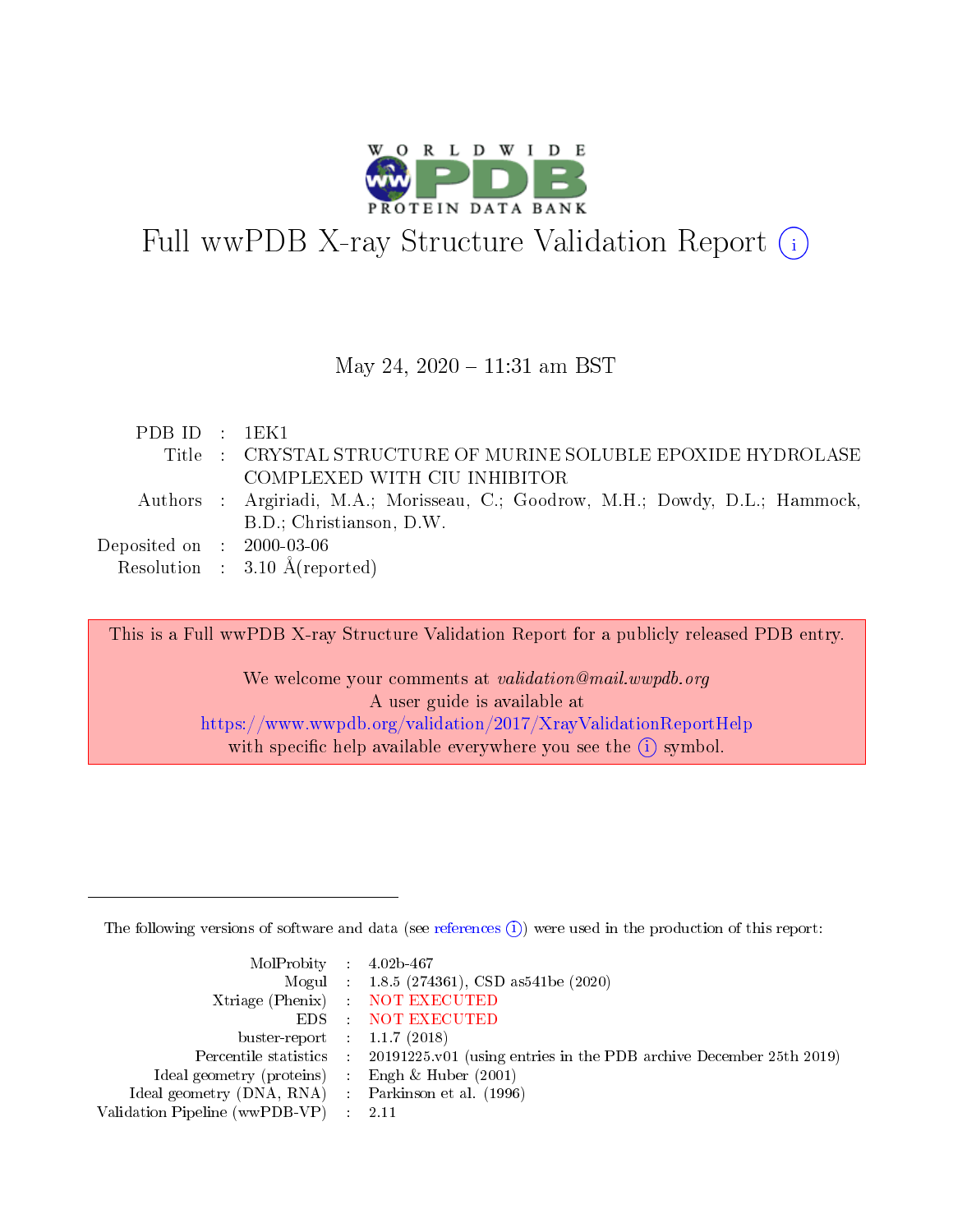# 1 [O](https://www.wwpdb.org/validation/2017/XrayValidationReportHelp#overall_quality)verall quality at a glance  $(i)$

The following experimental techniques were used to determine the structure: X-RAY DIFFRACTION

The reported resolution of this entry is 3.10 Å.

Percentile scores (ranging between 0-100) for global validation metrics of the entry are shown in the following graphic. The table shows the number of entries on which the scores are based.



| Metric                | Whole archive       | Similar resolution                                         |
|-----------------------|---------------------|------------------------------------------------------------|
|                       | (# $\rm{Entries}$ ) | $(\#\text{Entries}, \text{resolution range}(\text{\AA})\)$ |
| Clashscore            | 141614              | $1184(3.10-3.10)$                                          |
| Ramachandran outliers | 138981              | $1141(3.10-3.10)$                                          |
| Sidechain outliers    | 138945              | $1141(3.10-3.10)$                                          |

The table below summarises the geometric issues observed across the polymeric chains and their fit to the electron density. The red, orange, yellow and green segments on the lower bar indicate the fraction of residues that contain outliers for  $\geq=3$ , 2, 1 and 0 types of geometric quality criteria respectively. A grey segment represents the fraction of residues that are not modelled. The numeric value for each fraction is indicated below the corresponding segment, with a dot representing fractions  $\epsilon = 5\%$ 

Note EDS was not executed.

| Mol | $Chain \  Length$ |     | Quality of chain |     |  |     |  |  |
|-----|-------------------|-----|------------------|-----|--|-----|--|--|
|     | 554               | 17% | 46%              | 23% |  | 12% |  |  |
|     | 554               | 19% | 49%              | 27% |  |     |  |  |

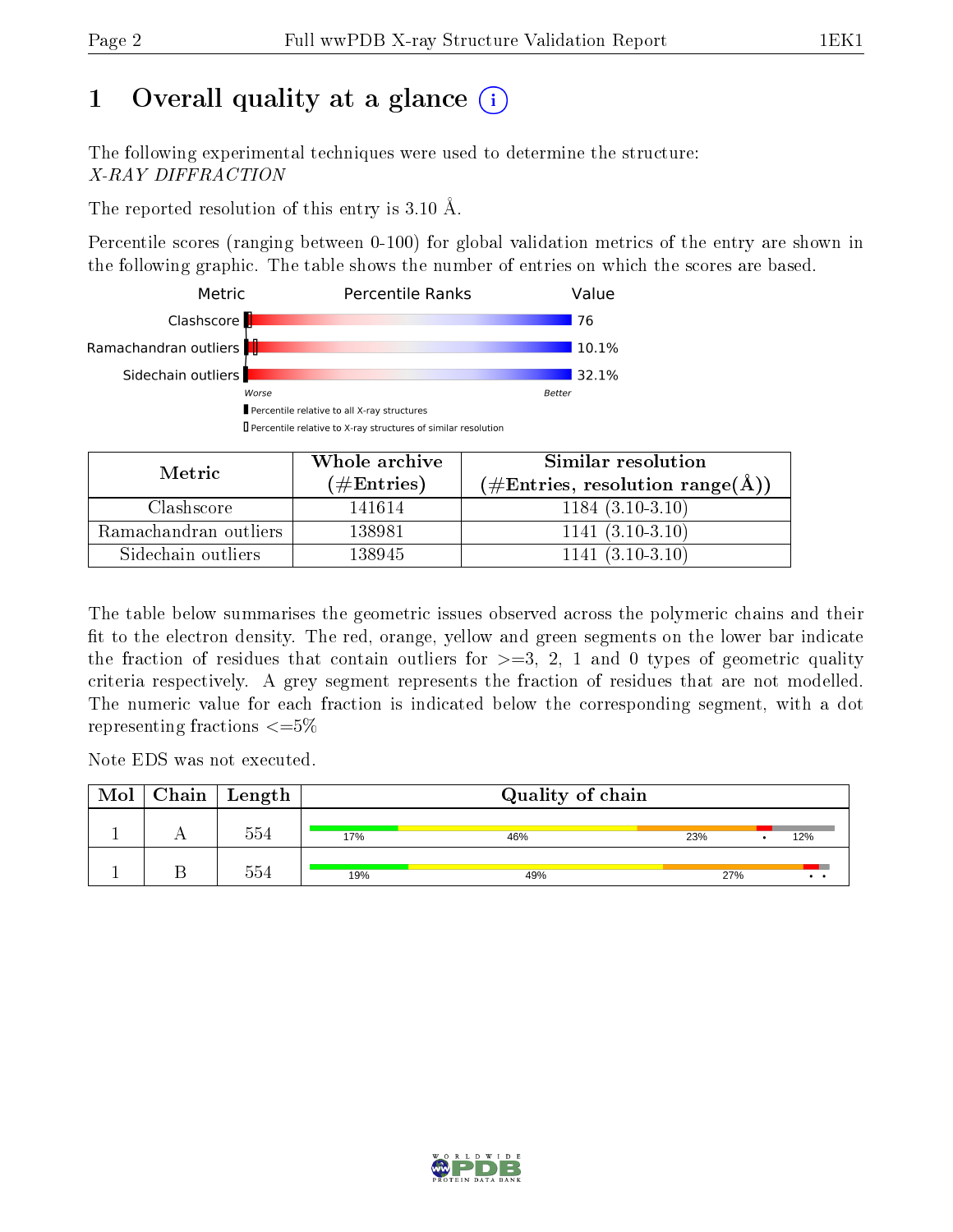# 2 Entry composition (i)

There are 3 unique types of molecules in this entry. The entry contains 8255 atoms, of which 0 are hydrogens and 0 are deuteriums.

In the tables below, the ZeroOcc column contains the number of atoms modelled with zero occupancy, the AltConf column contains the number of residues with at least one atom in alternate conformation and the Trace column contains the number of residues modelled with at most 2 atoms.

Molecule 1 is a protein called EPOXIDE HYDROLASE.

| $\bf{Mol}$ | Chain   Residues | Atoms         |                                                                         |    |  |  |    | $\rm ZeroOcc \mid AltConf \mid Trace$ |  |
|------------|------------------|---------------|-------------------------------------------------------------------------|----|--|--|----|---------------------------------------|--|
|            | 490              | Total<br>3901 | $\sim$ C $\sim$<br>2517 651 704 29                                      | -N |  |  | 61 |                                       |  |
|            | 541              | Total<br>4299 | $\overline{C}$ and $\overline{C}$ and $\overline{C}$<br>2766 719 783 31 | -N |  |  |    |                                       |  |

 Molecule 2 is N-CYCLOHEXYL-N'-(4-IODOPHENYL)UREA (three-letter code: CIU) (formula:  $C_{13}H_{17}IN_2O$ ).



|  | Mol   Chain   Residues | <b>Atoms</b>          |  |  |  | ZeroOcc   AltConf |  |  |  |
|--|------------------------|-----------------------|--|--|--|-------------------|--|--|--|
|  |                        | Total C I N O         |  |  |  |                   |  |  |  |
|  |                        | $17 \t13 \t1 \t2 \t1$ |  |  |  |                   |  |  |  |
|  |                        | Total C I N O         |  |  |  |                   |  |  |  |
|  |                        | $17 \t13 \t1 \t2$     |  |  |  |                   |  |  |  |

• Molecule 3 is water.

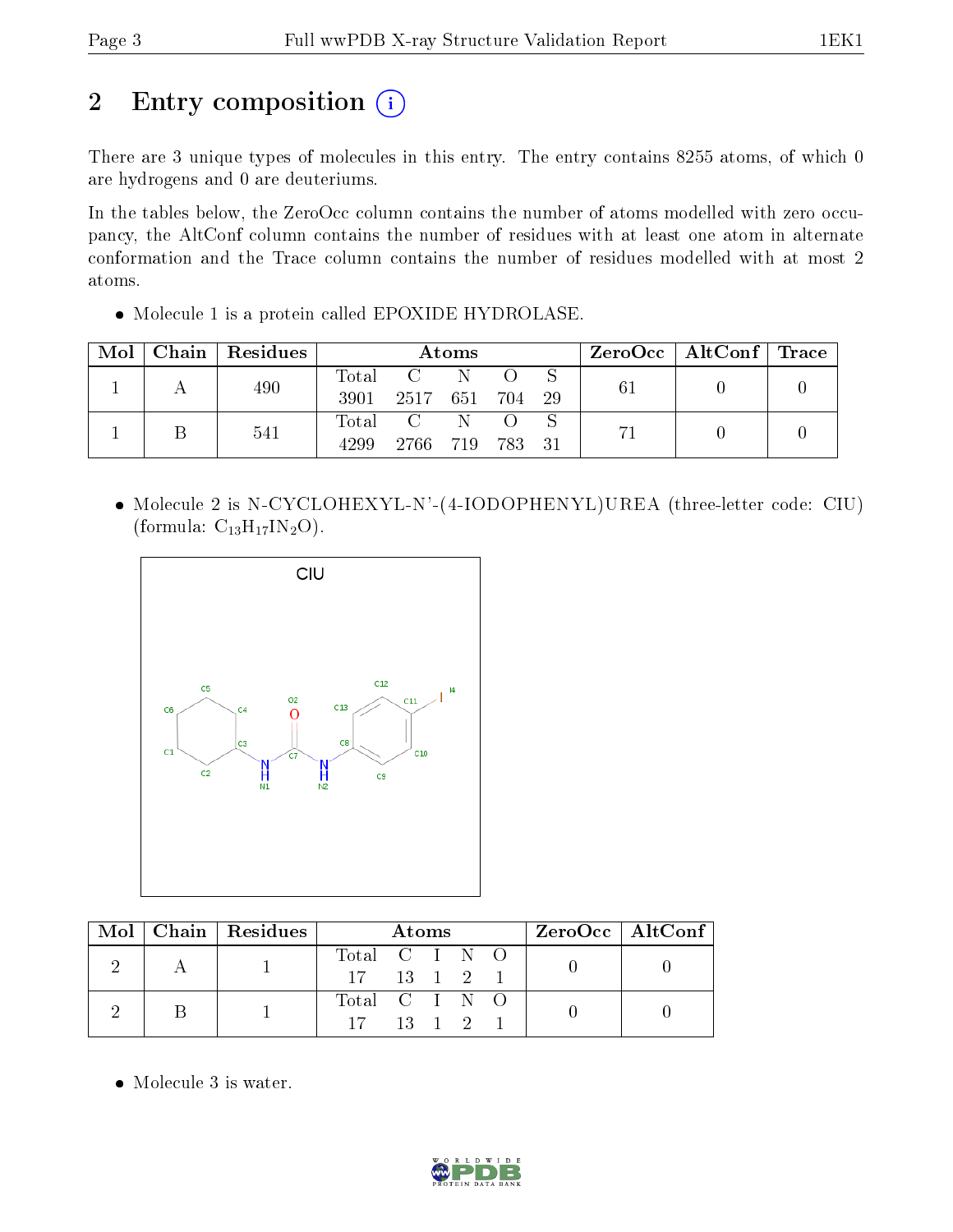|  | Mol   Chain   Residues | Atoms   | $ZeroOcc \mid AltConf \mid$ |  |
|--|------------------------|---------|-----------------------------|--|
|  |                        | Total O |                             |  |
|  |                        | Total O |                             |  |

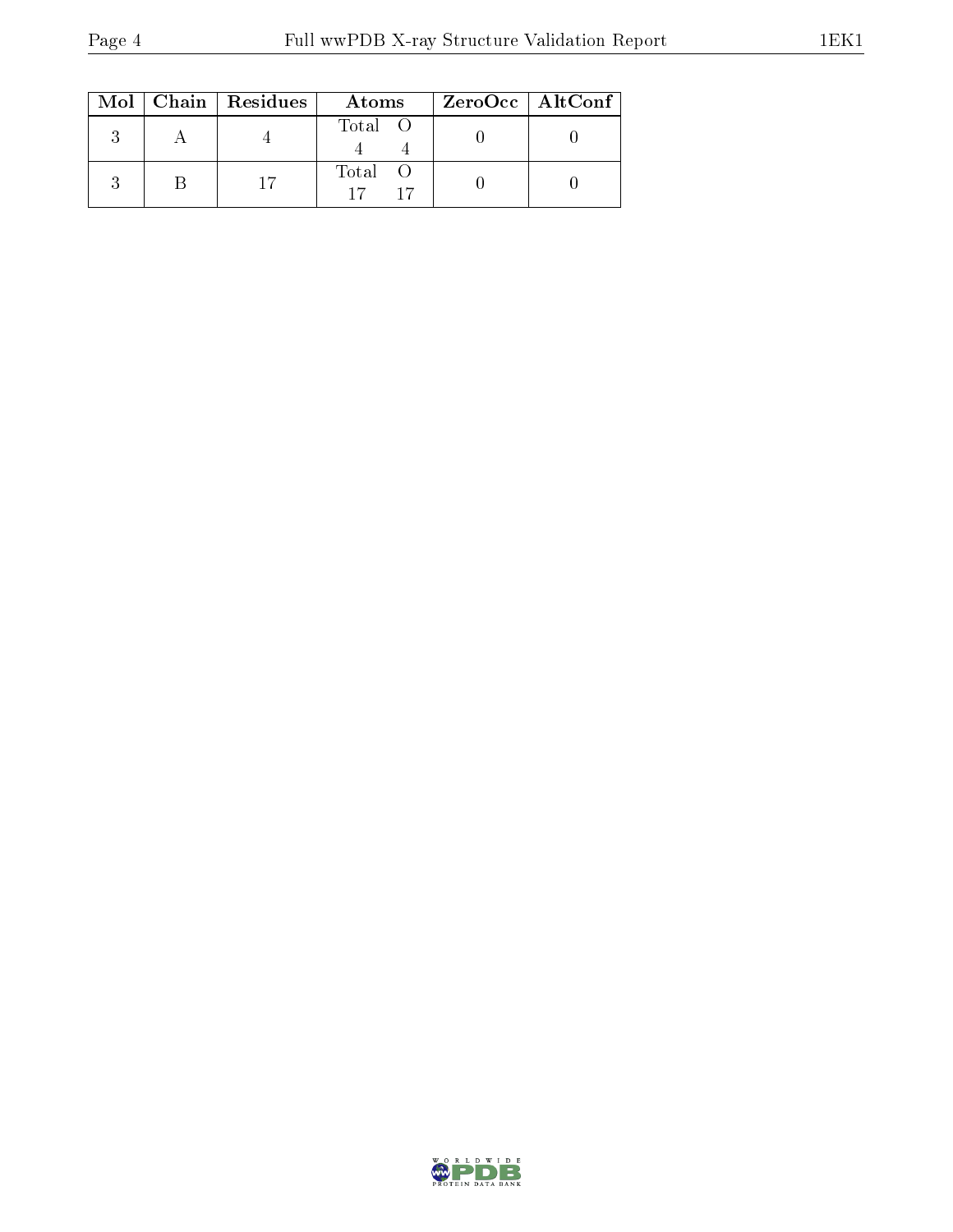# 3 Residue-property plots  $(i)$

These plots are drawn for all protein, RNA and DNA chains in the entry. The first graphic for a chain summarises the proportions of the various outlier classes displayed in the second graphic. The second graphic shows the sequence view annotated by issues in geometry. Residues are colorcoded according to the number of geometric quality criteria for which they contain at least one outlier: green  $= 0$ , yellow  $= 1$ , orange  $= 2$  and red  $= 3$  or more. Stretches of 2 or more consecutive residues without any outlier are shown as a green connector. Residues present in the sample, but not in the model, are shown in grey.

Note EDS was not executed.

• Molecule 1: EPOXIDE HYDROLASE



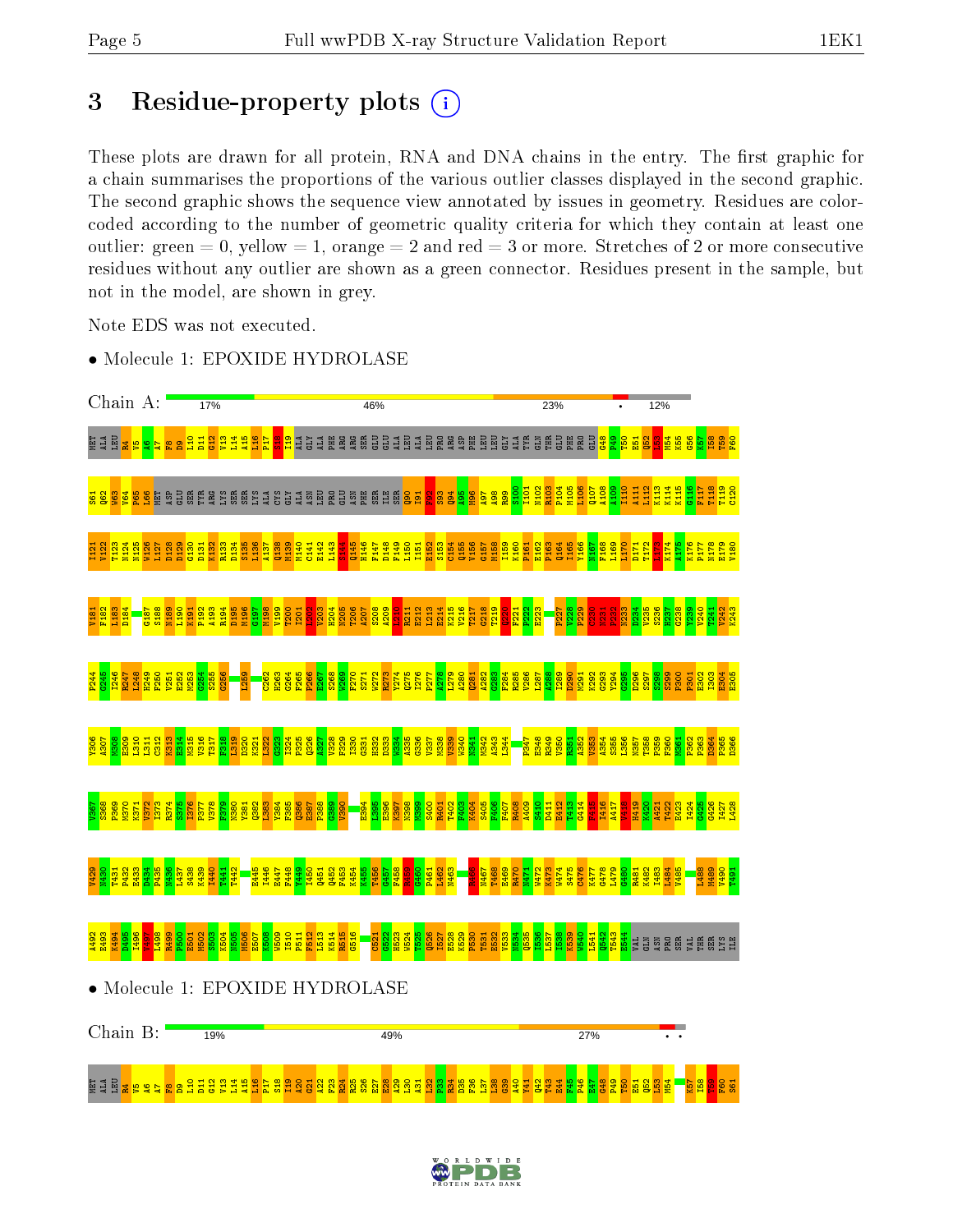

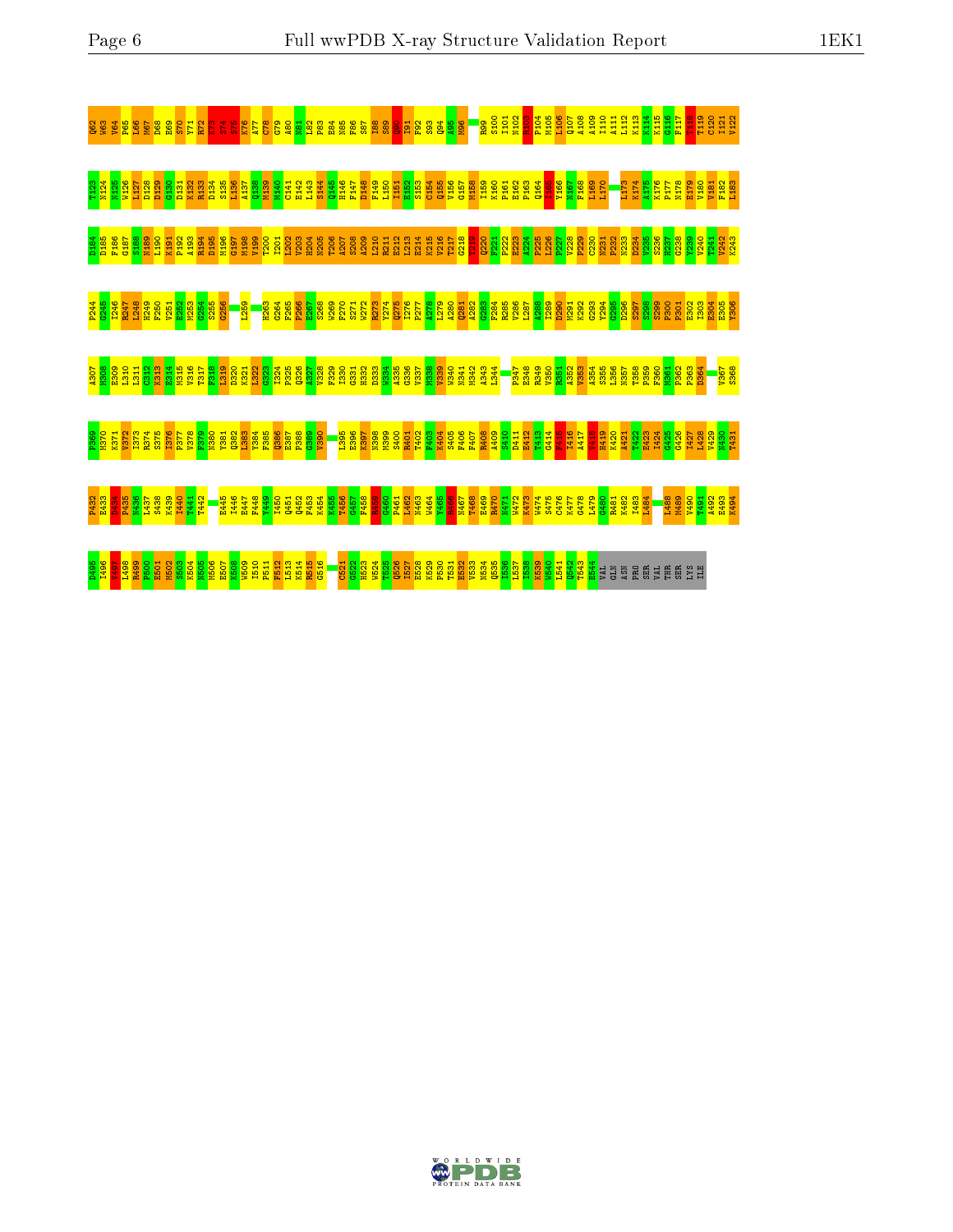# 4 Data and refinement statistics  $(i)$

Xtriage (Phenix) and EDS were not executed - this section is therefore incomplete.

| Property                               | Value                                           | Source    |  |
|----------------------------------------|-------------------------------------------------|-----------|--|
| Space group                            | P 21 21 2                                       | Depositor |  |
| Cell constants                         | $60.00\text{\AA}$<br>151.90Å<br>143.00Å         | Depositor |  |
| a, b, c, $\alpha$ , $\beta$ , $\gamma$ | $90.00^\circ$<br>$90.00^\circ$<br>$90.00^\circ$ |           |  |
| Resolution (A)                         | 20.00<br>3.10                                   | Depositor |  |
| % Data completeness                    | (Not available) $(20.00-3.10)$                  | Depositor |  |
| in resolution range)                   |                                                 |           |  |
| $\mathrm{R}_{merge}$                   | 0.11                                            | Depositor |  |
| $\mathrm{R}_{sym}$                     | (Not available)                                 | Depositor |  |
| Refinement program                     | X-PLOR 3.851                                    | Depositor |  |
| $R, R_{free}$                          | 0.194<br>0.305                                  | Depositor |  |
| Estimated twinning fraction            | No twinning to report.                          | Xtriage   |  |
| Total number of atoms                  | 8255                                            | wwPDB-VP  |  |
| Average B, all atoms $(A^2)$           | 35.0                                            | wwPDB-VP  |  |

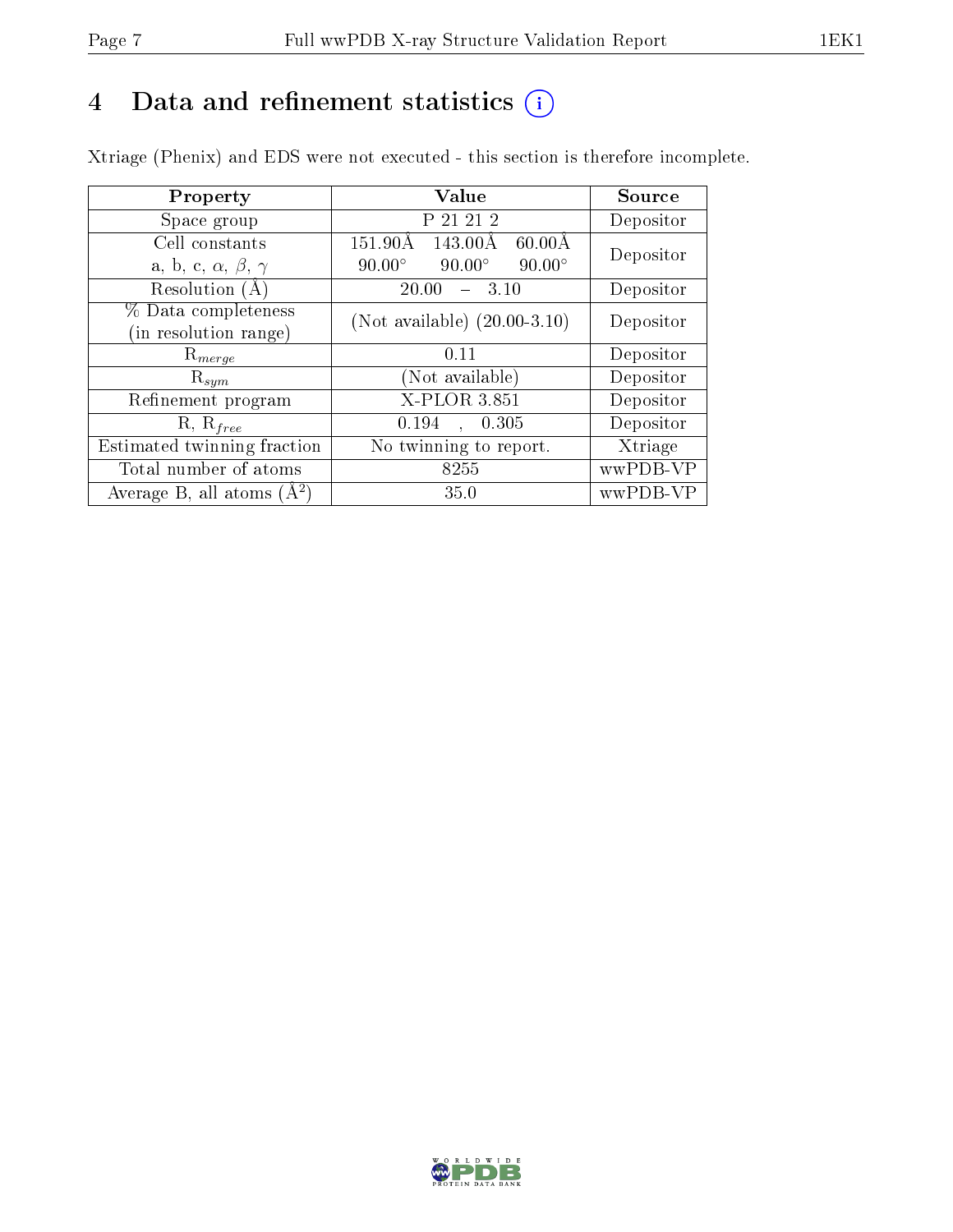# 5 Model quality  $(i)$

## 5.1 Standard geometry (i)

Bond lengths and bond angles in the following residue types are not validated in this section: CIU

The Z score for a bond length (or angle) is the number of standard deviations the observed value is removed from the expected value. A bond length (or angle) with  $|Z| > 5$  is considered an outlier worth inspection. RMSZ is the root-mean-square of all Z scores of the bond lengths (or angles).

| Mol  | Chain |      | Bond lengths        | Bond angles |                          |  |
|------|-------|------|---------------------|-------------|--------------------------|--|
|      |       | RMSZ | $\# Z  > 5$         | RMSZ        | $\# Z  > 5$              |  |
|      |       | 0.77 | $(4004,(0.0\%)$     | 0.95        | $11/5430(0.2\%)$         |  |
|      |       | 0.77 | 0/4413              | 0.96        | $11/5984$ $(0.2\%)$      |  |
| A 11 | Αll   | 0.77 | $(0.0\%)$<br>1/8417 | 0.96        | $(0.2\%)$<br>22<br>11414 |  |

All (1) bond length outliers are listed below:

|  |  |                          | $\mid$ Mol $\mid$ Chain $\mid$ Res $\mid$ Type $\mid$ Atoms $\mid$ Z $\mid$ Observed(A) $\mid$ Ideal(A) $\mid$ |  |
|--|--|--------------------------|----------------------------------------------------------------------------------------------------------------|--|
|  |  | 230   CYS   CB-SG   5.35 | $1.9^{\circ}$                                                                                                  |  |

All (22) bond angle outliers are listed below:

| Mol          | Chain            | Res | <b>Type</b> | Atoms              | $\mathbf{Z}$ | Observed $(°)$ | $\text{Ideal}({}^o)$ |
|--------------|------------------|-----|-------------|--------------------|--------------|----------------|----------------------|
| 1            | B                | 231 | <b>ASN</b>  | $C-N$ - $CD$       | $-12.52$     | 93.07          | 120.60               |
| $\mathbf{1}$ | B                | 231 | <b>ASN</b>  | $C-N-CA$           | 7.61         | 153.97         | 122.00               |
| 1            | $\bf{A}$         | 218 | <b>GLY</b>  | $N$ -CA-C          | $-6.85$      | 95.98          | 113.10               |
| 1            | B                | 66  | <b>LEU</b>  | $CA-CB-CG$         | 6.57         | 130.41         | 115.30               |
| 1            | А                | 231 | <b>ASN</b>  | $N$ -CA-C          | 5.82         | 126.72         | 111.00               |
| 1            | B                | 118 | <b>THR</b>  | $N$ -CA-C          | $-5.80$      | 95.34          | 111.00               |
| 1            | А                | 353 | <b>VAL</b>  | $CB-CA-C$          | $-5.69$      | 100.58         | 111.40               |
| 1            | А                | 227 | <b>PRO</b>  | $N$ -CA-C          | $-5.67$      | 97.36          | 112.10               |
| 1            | B                | 484 | <b>LEU</b>  | $CA-CB-CG$         | $-5.55$      | 102.52         | 115.30               |
| 1            | А                | 173 | <b>LEU</b>  | $CA$ - $CB$ - $CG$ | 5.42         | 127.77         | 115.30               |
| 1            | А                | 484 | LEU         | $CA$ - $CB$ - $CG$ | $-5.41$      | 102.85         | 115.30               |
| 1            | B                | 353 | VAL         | $CB-CA-C$          | $-5.38$      | 101.17         | 111.40               |
| 1            | B                | 497 | VAL         | $N$ -CA-C          | $-5.29$      | 96.70          | 111.00               |
| 1            | А                | 161 | PRO         | $N$ -CA-C          | 5.28         | 125.83         | 112.10               |
| 1            | B                | 231 | <b>ASN</b>  | $N$ -CA-C          | 5.25         | 125.18         | 111.00               |
| 1            | А                | 497 | VAL         | $N$ -CA-C          | $-5.22$      | 96.89          | 111.00               |
| 1            | B                | 173 | <b>LEU</b>  | $CA-CB-CG$         | 5.22         | 127.31         | 115.30               |
| 1            | $\boldsymbol{A}$ | 232 | <b>PRO</b>  | $N$ -CA-C          | $-5.20$      | 98.58          | 112.10               |

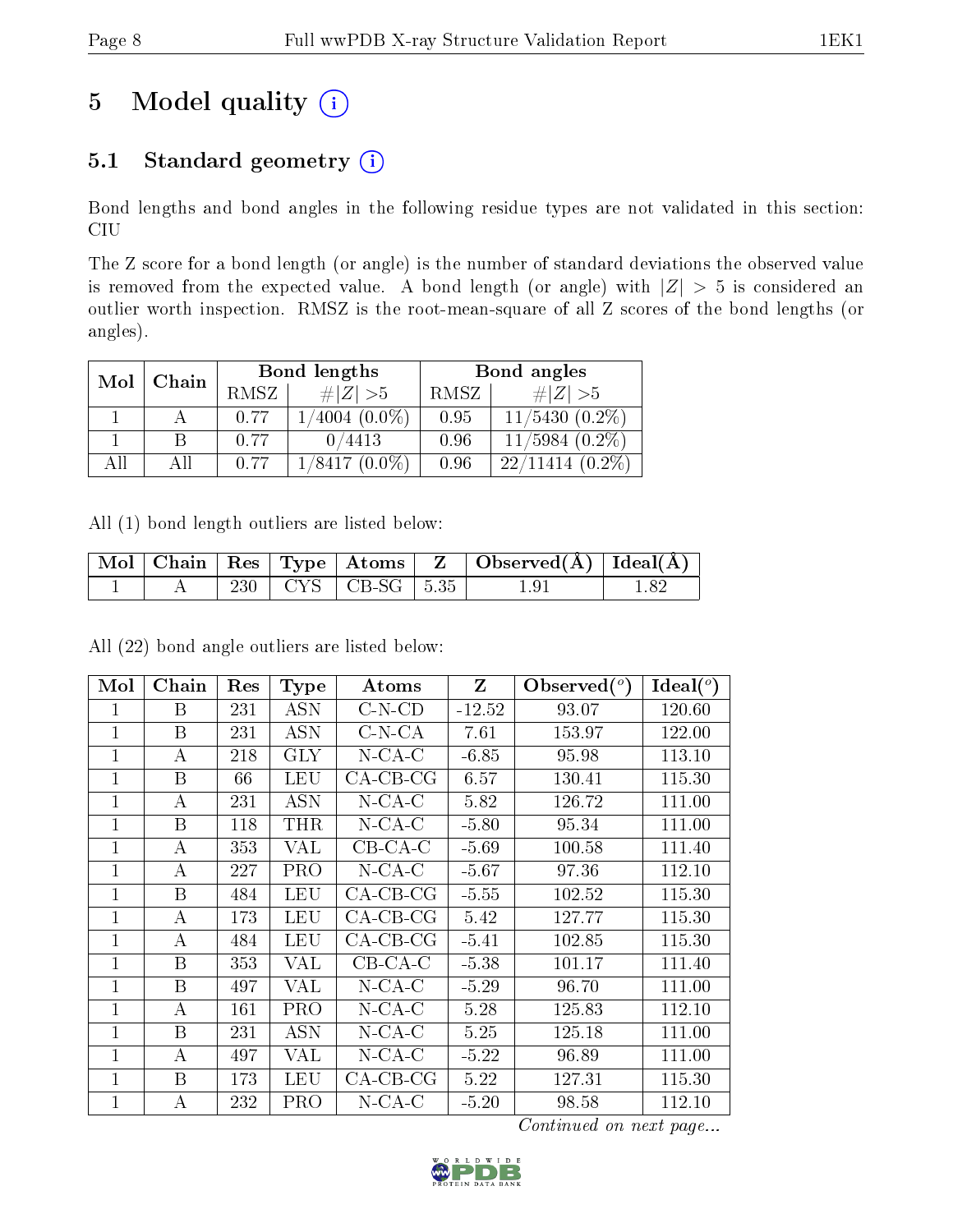| Mol | Chain | Res | Type  | Atoms     |         | Observed $(°)$ | Ideal $(^\circ)$ |
|-----|-------|-----|-------|-----------|---------|----------------|------------------|
|     |       | 209 | A L A | $N$ -CA-C | $-5.19$ | 96.99          | 111.00           |
|     |       | 48  | GLY   | $N$ -CA-C | 5.18    | 126.06         | 113.10           |
|     |       | 220 | GL N  | $N$ -CA-C | 5.13    | 124.86         | 111.00           |
|     |       | -53 | LEU   | CA-CB-CG- | 5.05    | 126.92         | 115.30           |

There are no chirality outliers.

There are no planarity outliers.

### 5.2 Too-close contacts  $(i)$

In the following table, the Non-H and H(model) columns list the number of non-hydrogen atoms and hydrogen atoms in the chain respectively. The H(added) column lists the number of hydrogen atoms added and optimized by MolProbity. The Clashes column lists the number of clashes within the asymmetric unit, whereas Symm-Clashes lists symmetry related clashes.

| Mol |     | Chain   Non-H | $\mid$ H(model) | H(added) | Clashes <sup>1</sup> | <b>Symm-Clashes</b> |
|-----|-----|---------------|-----------------|----------|----------------------|---------------------|
|     |     | 3901          |                 | 3890     | 581                  |                     |
|     |     | 4299          |                 | 4270     | 676                  |                     |
|     |     |               |                 | 17       |                      |                     |
|     |     | $17^{-}$      |                 | 17       |                      |                     |
|     |     |               |                 |          |                      |                     |
|     |     | 17            |                 |          |                      |                     |
|     | All | 8255          |                 | 8194     | 1220                 |                     |

The all-atom clashscore is defined as the number of clashes found per 1000 atoms (including hydrogen atoms). The all-atom clashscore for this structure is 76.

All (1220) close contacts within the same asymmetric unit are listed below, sorted by their clash magnitude.

| Atom-1           | Atom-2           | Interatomic<br>distance $(A)$ | Clash<br>overlap $(A)$ |
|------------------|------------------|-------------------------------|------------------------|
|                  |                  |                               |                        |
| 1:A:293:GLY:HA2  | 1:A:299:SER:HB2  | 1.33                          | 1.10                   |
| 1: B: 141: CYS:O | 1:B:144:SER:HB3  | 1.52                          | 1.10                   |
| 1: B:61: SER:O   | 1:B:64:VAL:HG23  | 1.51                          | 1.09                   |
| 1:B:223:GLU:H    | 1:B:223:GLU:CD   | 1.53                          | 1.08                   |
| 1:B:183:LEU:HD23 | 1:B:201:ILE:HD12 | 1.31                          | 1.08                   |
| 1:B:232:PRO:HD2  | 1:B:233:ASN:H    | 1.11                          | 1.08                   |
| 1:B:293:GLY:HA2  | 1:B:299:SER:HB2  | 1.28                          | 1.07                   |
| 1:B:49:PRO:HB2   | 1: B:67: MET:HG2 | 1.31                          | 1.05                   |
| 1:B:222:PRO:HG2  | 1:B:225:PRO:HG3  | 1.38                          | 1.05                   |
| 1:B:103:ARG:HB2  | 1:B:104:PRO:HD3  | 1.34                          | 1.04                   |

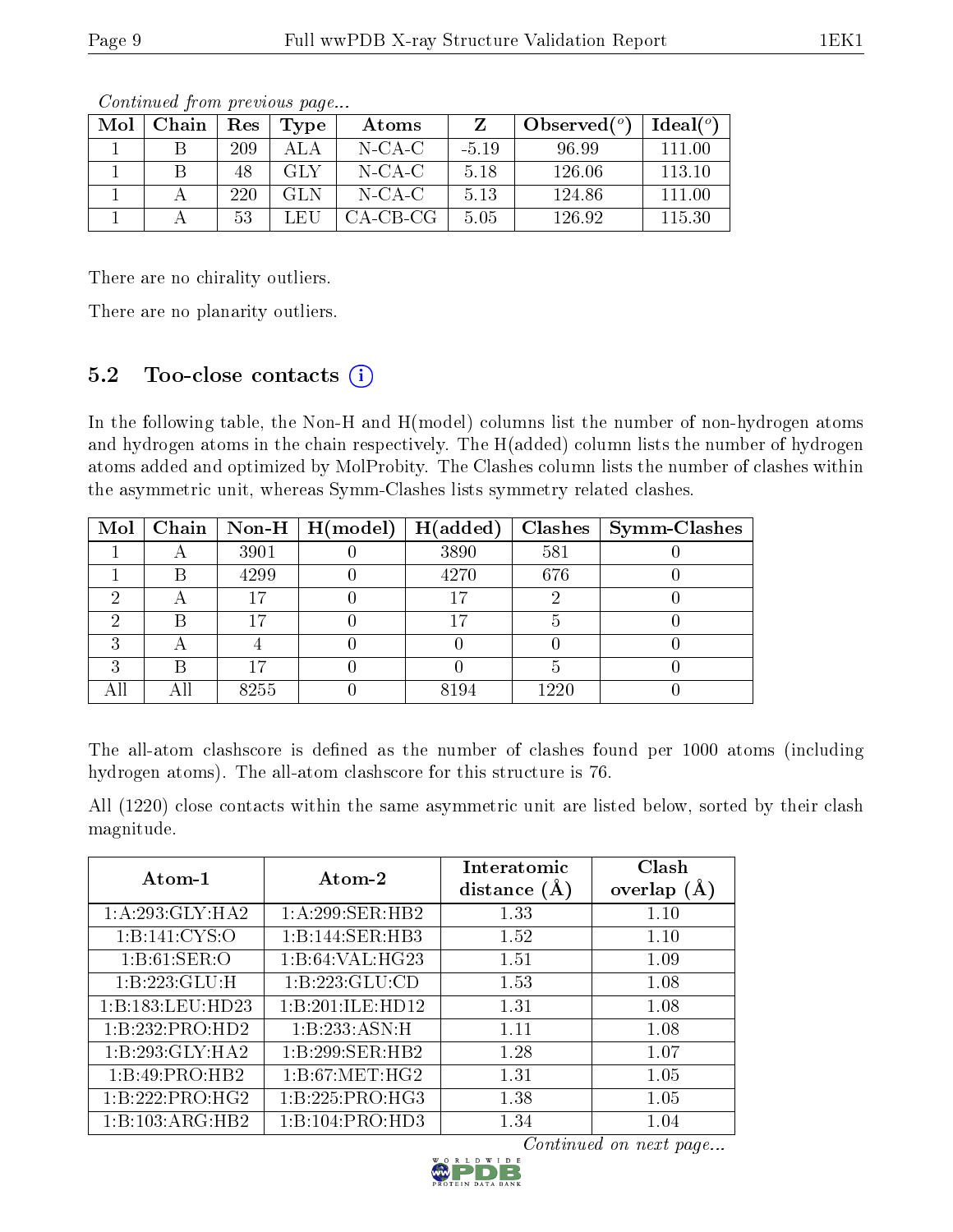| Comunaca jiom previous page |                                     | Interatomic    | Clash           |
|-----------------------------|-------------------------------------|----------------|-----------------|
| Atom-1                      | Atom-2                              | distance $(A)$ | overlap $(\AA)$ |
| 1: A:470:ARG:HA             | 1:A:473:LYS:HZ3                     | 1.19           | 1.04            |
| 1: B: 155: GLN: OE1         | 1:B:155:GLN:HA                      | 1.50           | 1.04            |
| 1:B:5:VAL:H G23             | 1:B:118:THR:O                       | 1.57           | 1.04            |
| 1:B:303:ILE:HD13            | 1:B:463:ASN:HD21                    | 1.17           | 1.03            |
| 1:B:127:LEU:HD12            | 1:B:127:LEU:H                       | 1.22           | 1.02            |
| 1:B:424:ILE:HD13            | 1:B:424:ILE:H                       | 1.19           | 1.02            |
| 1: A: 101: ILE: HG21        | 1:A:106:LEU:HD12                    | 1.42           | $1.02\,$        |
| 1:A:303:ILE:HD13            | 1:A:463:ASN:HD21                    | 1.23           | 1.01            |
| 1:B:4:ARG:HB3               | 1:B:4:ARG:HH11                      | 1.26           | 1.01            |
| 1:A:484:LEU:HD12            | 1:B:129:ASP:OD2                     | 1.61           | 1.00            |
| 1:B:470:ARG:HA              | 1:B:473:LYS:HZ3                     | 1.21           | 1.00            |
| 1:B:36:PHE:HE2              | 1:B:82:LEU:HD13                     | 1.27           | 0.99            |
| 1:A:232:PRO:HD2             | 1:A:233:ASN:HD22                    | 1.24           | 0.99            |
| 1:B:120:CYS:HB3             | 1:B:149:PHE:HB2                     | 1.43           | 0.99            |
| 1:A:230:CYS:O               | 1:A:231:ASN:HB3                     | 1.59           | 0.99            |
| 1:A:377:PRO:O               | 1:A:419:HIS:HBB3                    | 1.63           | 0.99            |
| 1:B:377:PRO:O               | 1:B:419:HIS:HB3                     | 1.64           | 0.98            |
| 1:A:214:GLU:O               | 1: A:217:THR:HG23                   | 1.64           | 0.97            |
| 1:A:529:LYS:HB3             | 1: A: 532: GLU: HG3                 | 1.46           | 0.97            |
| 1:B:25:ARG:HA               | $1:B:28:GLU:H\overline{G2}$         | 1.44           | 0.97            |
| 1: A:380: ASN:HB3           | 1:A:419:HIS:HA                      | 1.48           | 0.95            |
| 1:B:380:ASN:HB3             | 1:B:419:HIS:HA                      | 1.49           | 0.95            |
| 1:B:529:LYS:HB3             | 1:B:532:GLU:HG3                     | 1.47           | 0.95            |
| 1: A:160: LYS: HB3          | 1:A:189:ASN:HD21                    | 1.28           | 0.94            |
| 1:B:493:GLU:HG2             | 1:B:494:LYS:HG2                     | 1.50           | 0.94            |
| 1:B:492:ALA:HB1             | 1: B:521: CYS:HB3                   | 1.51           | 0.93            |
| 1: A:187: GLY: HA2          | 1:A:190:LEU:HD12                    | 1.48           | 0.92            |
| 1:B:529:LYS:O               | 1:B:533:VAL:HG23                    | 1.69           | 0.92            |
| 1: A: 183: LEU: HB3         | 1:A:201:ILE:HB                      | 1.51           | 0.92            |
| 1:A:496:ILE:HD12            | 1:A:496:ILE:H                       | 1.33           | 0.92            |
| 1: A:13: VAL:HG22           | 1:A:203:VAL:HG11                    | 1.49           | 0.92            |
| 1:B:434:ASP:H               | 1:B:435:PRO:HD3                     | 1.34           | 0.92            |
| 1:B:496:ILE:H               | 1:B:496:ILE:HD12                    | 1.33           | 0.92            |
| 1:A:205:ASN:HD22            | 1:A:205:ASN:H                       | 1.01           | 0.91            |
| 1:B:139:MET:O               | 1:B:143:LEU:HG                      | 1.70           | 0.91            |
| 1:B:160:LYS:HB3             | 1:B:189:ASN:HD21                    | 1.35           | 0.90            |
| 1: A: 529: LYS: O           | 1:A:533:VAL:HG23                    | 1.71           | 0.90            |
| 1: A:493: GLU:HG2           | $1:A:494:\overline{\text{LYS:HG2}}$ | 1.51           | 0.90            |
| 1:B:232:PRO:CD              | 1:B:233:ASN:H                       | 1.83           | 0.90            |
| 1:B:328:VAL:HG13            | 1:B:330:ILE:HD11                    | 1.54           | 0.90            |
| 1: A:65: PRO:HG2            | 1:A:66:LEU:HD22                     | 1.54           | 0.89            |

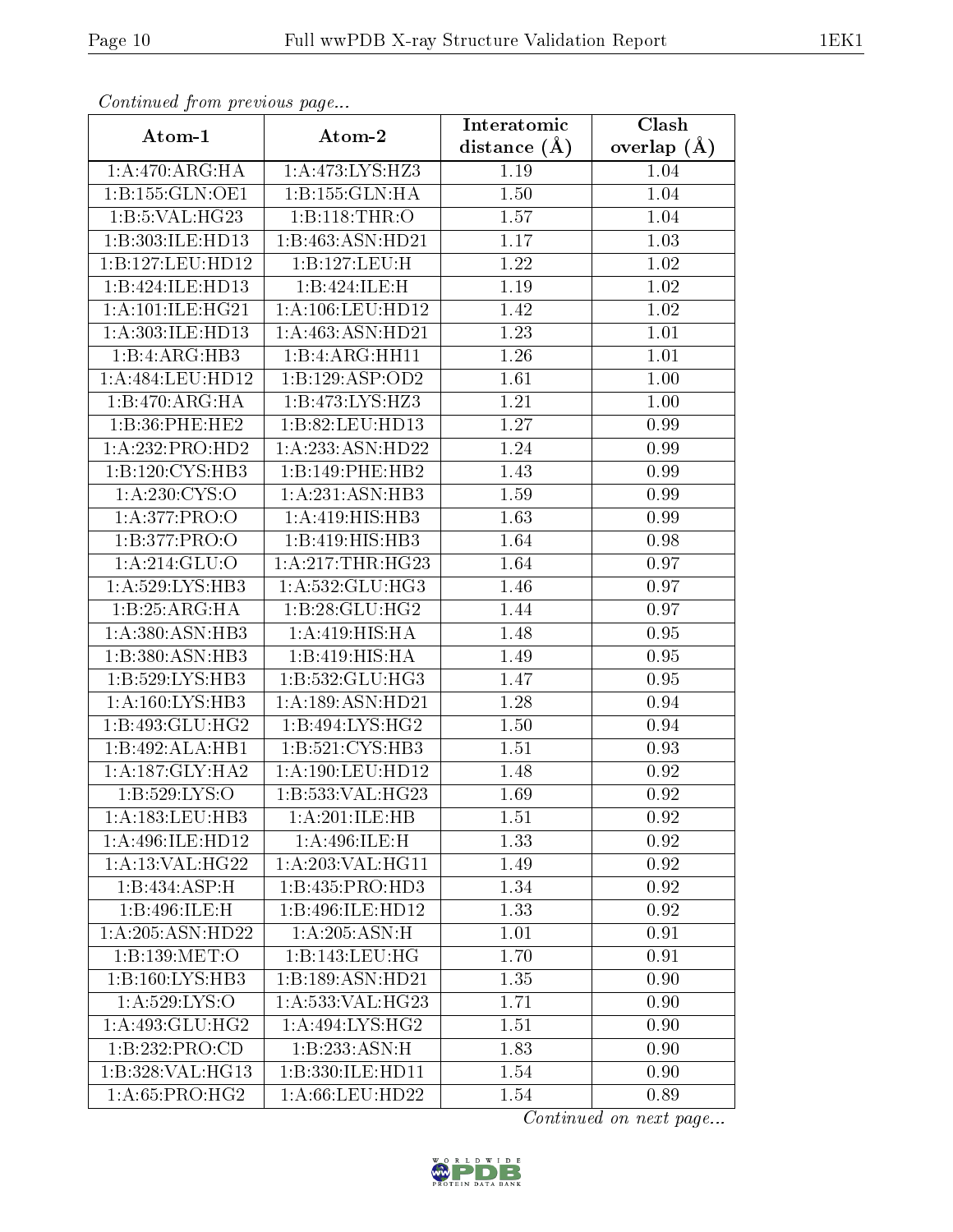| Commuca from previous page |                              | Interatomic    | Clash           |
|----------------------------|------------------------------|----------------|-----------------|
| Atom-1                     | Atom-2                       | distance $(A)$ | overlap $(\AA)$ |
| 1:B:330:ILE:HG23           | 1:B:354:ALA:HB3              | 1.52           | 0.89            |
| 1:B:489:MET:HB2            | 1:B:513:LEU:HD21             | 1.53           | 0.89            |
| 1:B:293:GLY:CA             | 1:B:299:SER:HB2              | 2.02           | 0.89            |
| 1:B:535:GLN:HB3            | 1:B:539:LYS:NZ               | 1.88           | 0.89            |
| 1:B:303:ILE:HA             | 1:B:463:ASN:ND2              | 1.88           | 0.89            |
| 1:B:434:ASP:H              | 1: B: 435: PRO:CD            | 1.85           | 0.88            |
| 1:B:223:GLU:N              | 1:B:223:GLU:CD               | 2.27           | 0.88            |
| 1:B:49:PRO:CB              | 1: B:67: MET:HG2             | 2.03           | 0.88            |
| 1:A:159:ILE:O              | 1: A: 165: ILE: HD11         | 1.71           | 0.88            |
| 1: A:50:THR:OG1            | 1: A:66:LEU:HD11             | 1.73           | 0.88            |
| 1: A: 303: ILE: HA         | 1:A:463:ASN:ND2              | 1.88           | 0.88            |
| 1:A:492:ALA:HB1            | 1:A:521:CYS:HB3              | 1.54           | 0.88            |
| 1:A:173:LEU:H              | 1:A:173:LEU:HD22             | 1.38           | 0.87            |
| 1: A:328: VAL:HG13         | 1:A:330:ILE:HD11             | 1.56           | 0.87            |
| 1:A:166:TYR:O              | 1:A:170:LEU:HD12             | 1.74           | 0.87            |
| 1:A:192:PRO:O              | 1:A:195:ASP:HB2              | 1.74           | 0.86            |
| 1: A:489:MET:HB2           | 1: A: 513: LEU: HD21         | 1.56           | 0.86            |
| 1:B:122:VAL:HB             | 1:B:151:ILE:HD13             | 1.56           | 0.86            |
| 1: B:515: ARG: CG          | 1:B:515:ARG:HH11             | 1.88           | 0.86            |
| 1:A:535:GLN:HB3            | 1: A:539: LYS: NZ            | 1.91           | 0.85            |
| 1:B:328:VAL:CG1            | 1:B:330:ILE:HD11             | 2.05           | 0.85            |
| 1:A:330:ILE:HG23           | 1:A:354:ALA:HB3              | 1.56           | 0.85            |
| 1:B:16:LEU:HB2             | 1:B:17:PRO:HA                | 1.58           | 0.85            |
| 1: A: 515: ARG: CG         | 1:A:515:ARG:HH11             | 1.89           | 0.85            |
| 1:A:348:GLU:HA             | 1:B:133:ARG:CG               | 2.06           | 0.85            |
| 1:A:8:PHE:HD2              | 1:A:183:LEU:HD11             | 1.40           | 0.85            |
| 1:B:232:PRO:HD2            | 1:B:233:ASN:N                | 1.90           | 0.85            |
| 1: A:63:TRP:C              | 1: A:65: PRO:HD3             | 1.96           | 0.84            |
| 1:B:329:PHE:O              | 1:B:330:ILE:HD13             | 1.77           | 0.84            |
| 1:B:293:GLY:HA2            | 1:B:299:SER:CB               | 2.07           | 0.84            |
| 1:B:49:PRO:HB2             | 1: B:67: MET:CG              | 2.07           | 0.84            |
| 1:B:53:LEU:HD22            | $1:B:126:TRP:\overline{HB2}$ | 1.60           | 0.84            |
| 1:B:187:GLY:HA2            | 1:B:190:LEU:HD12             | 1.60           | 0.83            |
| 1: A:293: GLY: CA          | 1: A:299: SER: HB2           | 2.06           | 0.83            |
| 1: A: 155: GLN: HA         | 1:A:155:GLN:OE1              | 1.78           | 0.83            |
| 1:B:232:PRO:HD2            | 1:B:233:ASN:HD22             | 1.43           | 0.83            |
| 1: A:52: GLN:OE1           | 1: A:58: ILE: HD11           | 1.78           | 0.83            |
| $1:B:64:\overline{VAL:HB}$ | 1:B:65:PRO:HD3               | 1.60           | 0.83            |
| 1:B:75:SER:HB2             | 1:B:82:LEU:HB3               | 1.58           | 0.83            |
| 1:A:328:VAL:CG1            | 1:A:330:ILE:HD11             | 2.07           | 0.82            |
| 1:B:169:LEU:HD23           | 1:B:170:LEU:N                | 1.93           | 0.82            |

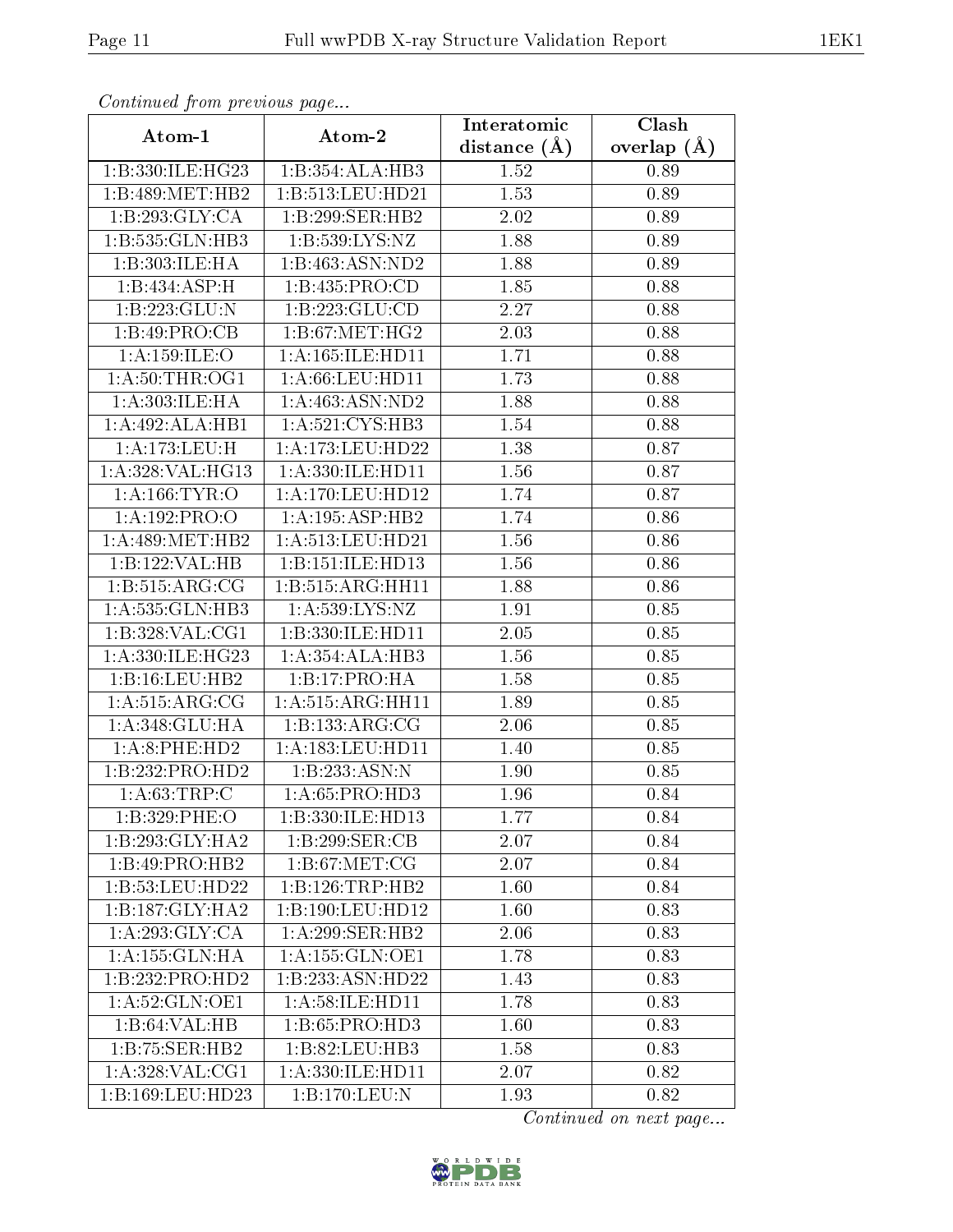| Continuea from previous page |                             | Interatomic       | Clash             |
|------------------------------|-----------------------------|-------------------|-------------------|
| Atom-1                       | Atom-2                      | distance $(A)$    | overlap $(\AA)$   |
| 1:A:124:ASN:OD1              | 1: A:160: LYS: HB2          | 1.78              | 0.82              |
| 1: A:442:THR:OG1             | 1:A:445:GLU:HG3             | 1.78              | 0.82              |
| 1:B:13:VAL:HB                | 1:B:203:VAL:HG11            | 1.58              | 0.82              |
| 1:A:329:PHE:O                | 1:A:330:ILE:HD13            | 1.80              | 0.82              |
| 1:A:537:LEU:O                | 1: A:541:LEU:HD12           | 1.79              | 0.82              |
| 1:A:482:LYS:HB2              | 1:B:62:GLN:NE2              | 1.95              | 0.81              |
| 1:B:263:HIS:CD2              | 1:B:291:MET:HG2             | 2.15              | 0.81              |
| 1:B:4:ARG:CB                 | 1:B:4:ARG:HH11              | 1.93              | 0.81              |
| 1: A:380: ASN:CB             | 1: A:419:HIS:HA             | 2.09              | 0.81              |
| 1: B:404: LYS:O              | 1:B:408:ARG:HD2             | 1.81              | 0.81              |
| 1: A:106:LEU:HD23            | 1: A: 106: LEU: O           | 1.80              | 0.81              |
| 1: A: 4: ARG: HH21           | 1: A:179: GLU:HB3           | 1.45              | 0.81              |
| 1:B:442:THR:OG1              | 1:B:445:GLU:HG3             | 1.80              | 0.81              |
| 1: A: 169: LEU: HD23         | 1:A:173:LEU:HD21            | 1.63              | $\overline{0}.81$ |
| 1: A:8: PHE:CD2              | 1:A:183:LEU:HD11            | 2.16              | 0.81              |
| 1:B:303:ILE:HD13             | 1:B:463:ASN:ND2             | 1.96              | 0.80              |
| 1:B:344:LEU:HD21             | 1:B:478:GLY:HA3             | 1.64              | 0.80              |
| 1:B:160:LYS:HD2              | 1:B:189:ASN:ND2             | 1.95              | 0.80              |
| 1:A:344:LEU:HD21             | 1: A:478: GLY: HA3          | $\overline{1.63}$ | 0.80              |
| 1: A:16:LEU:HB2              | 1:A:17:PRO:HA               | 1.63              | 0.79              |
| 1:A:499:ARG:O                | 1: A:502:MET:HG3            | 1.82              | 0.79              |
| 1: B: 212: GLU: C            | 1:B:214:GLU:H               | 1.83              | 0.79              |
| 1: A:61:SER:HB2              | 1:B:484:LEU:HD13            | 1.64              | 0.79              |
| 1:B:199:VAL:HG21             | 3:B:1002:HOH:O              | 1.81              | 0.79              |
| 1:B:499:ARG:O                | 1:B:502:MET:HG3             | 1.83              | 0.79              |
| 1:A:215:LYS:HG2              | 1:A:220:GLN:CB              | 2.12              | 0.78              |
| 1:A:301:PRO:HD2              | 1:A:302:GLU:H               | 1.48              | 0.78              |
| 1:B:380:ASN:CB               | 1:B:419:HIS:HA              | 2.11              | 0.78              |
| 1:B:36:PHE:CE2               | 1:B:82:LEU:HD13             | 2.15              | 0.78              |
| 1:A:137:ALA:HB1              | 1:B:325:PRO:O               | 1.83              | 0.78              |
| 1: A:62: GLN:O               | 1:A:62:GLN:HG3              | 1.83              | 0.78              |
| 1:B:73:LYS:O                 | $1:B:77:ALA:\overline{HB3}$ | 1.83              | 0.78              |
| 1: A:240: VAL:HG21           | 1:A:322:LEU:HD12            | 1.65              | 0.78              |
| 1:A:122:VAL:HG22             | 1:A:122:VAL:O               | 1.83              | 0.78              |
| 1:B:347:PRO:HD2              | 1:B:348:GLU:OE1             | 1.84              | 0.78              |
| 1:B:515:ARG:HG3              | 1:B:515:ARG:HH11            | 1.48              | 0.77              |
| 1:A:483:ILE:HB               | 1: A:510: ILE: HG12         | 1.66              | 0.77              |
| 1: A:92:PHE: C               | 1: A:94: GLN:H              | 1.84              | 0.77              |
| 1: A:264: GLY:HA3            | 1:A:333:ASP:HB3             | 1.66              | 0.77              |
| 1: A:293: GLY:HA2            | 1:A:299:SER:CB              | 2.13              | 0.77              |
| 1: A:470:ARG:HA              | 1:A:473:LYS:NZ              | 2.00              | 0.77              |

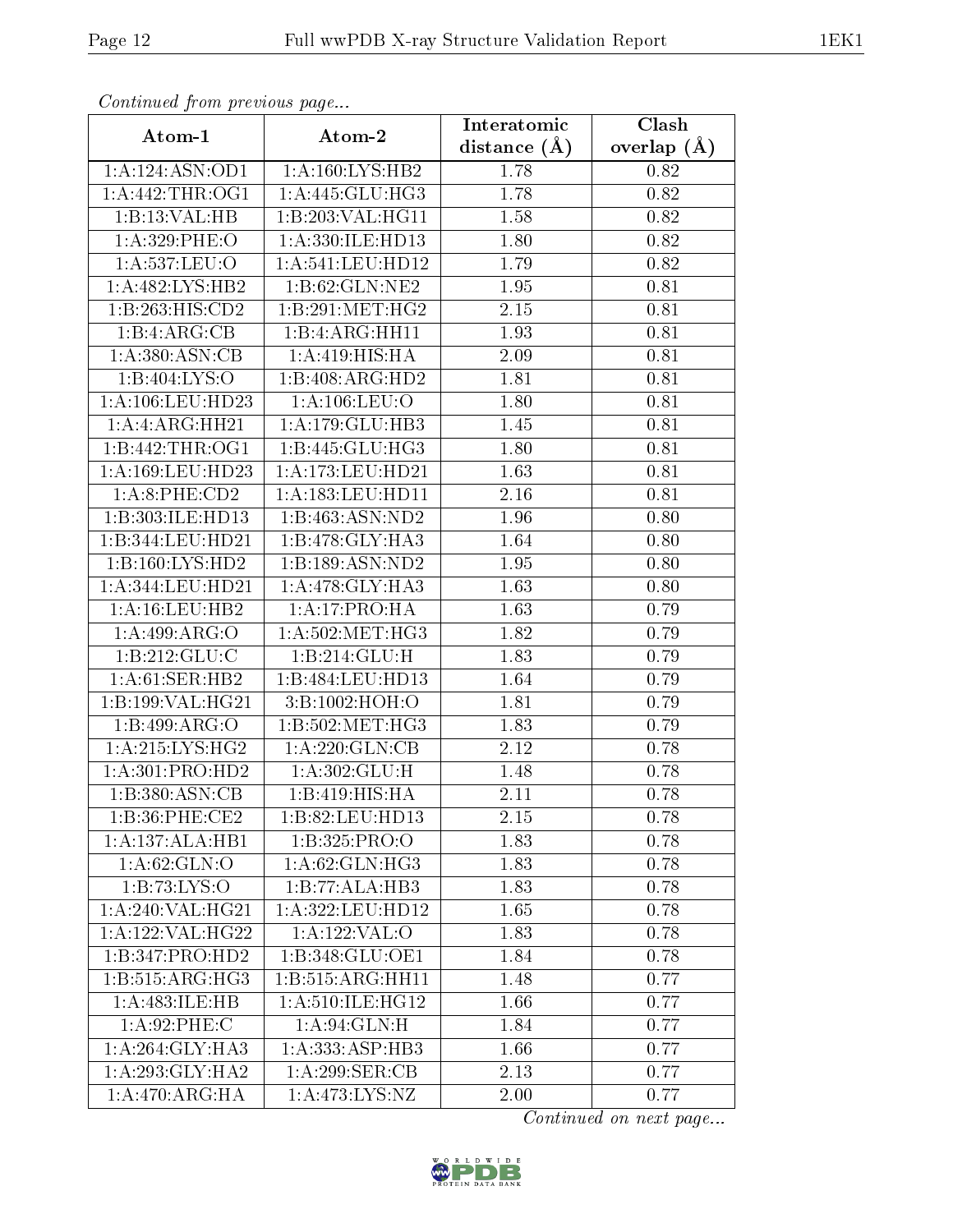| Continuea from previous page           |                      | Interatomic       | Clash         |
|----------------------------------------|----------------------|-------------------|---------------|
| Atom-1                                 | Atom-2               | distance $(\AA)$  | overlap $(A)$ |
| 1:A:470:ARG:CA                         | 1:A:473:LYS:HZ3      | 1.98              | 0.77          |
| 1: A:159: ILE:C                        | 1: A: 159: ILE: HD12 | $\overline{2.05}$ | 0.77          |
| 1:B:112:LEU:HD23                       | 1:B:117:PHE:CE1      | 2.20              | 0.77          |
| 1:B:158:MET:HG2                        | 1:B:164:GLN:HB3      | 1.66              | 0.77          |
| 1:A:404:LYS:O                          | 1:A:408:ARG:HD2      | 1.85              | 0.76          |
| 1:B:299:SER:OG                         | 1:B:456:THR:HG22     | 1.85              | 0.76          |
| 1:B:127:LEU:HD12                       | 1:B:127:LEU:N        | 2.01              | 0.76          |
| 1:B:226:LEU:H                          | 1:B:226:LEU:HD12     | 1.49              | 0.76          |
| 1:B:301:PRO:HD2                        | 1:B:302:GLU:H        | $\bar{1}.51$      | 0.76          |
| 1: A:16:LEU:HB2                        | 1:A:17:PRO:CA        | 2.16              | 0.76          |
| 1:A:193:ALA:HB1                        | 1: A:198: MET:SD     | 2.24              | 0.76          |
| 1:B:30:LEU:HB2                         | 1:B:32:LEU:HD13      | 1.65              | 0.76          |
| 1: B: 331: GLY:N                       | 1:B:339:VAL:HG21     | 2.00              | 0.76          |
| 1:B:7:ALA:HB2                          | 1:B:120:CYS:SG       | 2.25              | 0.76          |
| 1:B:26:SER:C                           | 1:B:28:GLU:H         | 1.86              | 0.76          |
| 1:B:424:ILE:HD13                       | 1:B:424:ILE:N        | 2.00              | 0.76          |
| 1:B:470:ARG:HA                         | 1: B: 473: LYS: NZ   | 2.00              | 0.76          |
| 1:B:362:PRO:HG2                        | 1: B: 509: TRP: NE1  | $2.00\,$          | 0.76          |
| 1:A:263:HIS:CD2                        | 1: A:291: MET:HG2    | 2.21              | 0.76          |
| 1:B:372:VAL:HG22                       | 1:B:373:ILE:HD13     | 1.67              | 0.76          |
| 1:B:483:ILE:HB                         | 1:B:510:ILE:HG12     | 1.66              | 0.76          |
| 1:B:42:GLN:HB2                         | 1:B:186:PHE:CE1      | 2.20              | 0.75          |
| 1: A:515: ARG: HG3                     | 1:A:515:ARG:HH11     | 1.51              | 0.75          |
| 1:B:8:PHE:N                            | 1:B:8:PHE:CD1        | $\overline{2.54}$ | 0.75          |
| 1:B:121:ILE:HG13                       | 1:B:150:LEU:HD12     | 1.69              | 0.75          |
| 1:A:339:VAL:HG13                       | 1: A: 353: VAL: CG1  | 2.17              | 0.75          |
| 1:B:381:TYR:CZ                         | 1:B:382:GLN:HG3      | $2.20\,$          | 0.75          |
| 1:B:535:GLN:HB3                        | 1: B: 539: LYS: HZ2  | 1.50              | 0.74          |
| 1:B:264:GLY:HA3                        | 1:B:333:ASP:HB3      | 1.67              | 0.74          |
| 1: A:62: GLN:OE1                       | 1:B:481:ARG:HA       | 1.87              | 0.74          |
| 1:B:32:LEU:HD11                        | 1:B:82:LEU:HD12      | 1.68              | 0.74          |
| 1:A:229:PRO:O                          | 1: A:230: CYS:HB3    | 1.88              | 0.74          |
| 1:A:535:GLN:HB3                        | 1: A:539: LYS: HZ2   | 1.50              | 0.74          |
| 1:B:183:LEU:CD2                        | 1:B:201:ILE:HD12     | 2.16              | 0.74          |
| 1:B:320:ASP:OD1                        | 1:B:349:ARG:NH2      | 2.20              | 0.74          |
| $1:B:339:\overline{\mathsf{VAL}}:HG13$ | 1: B: 353: VAL: CG1  | 2.17              | 0.74          |
| 1: A: 5: VAL: HB                       | 1:A:180:VAL:HG12     | 1.69              | 0.74          |
| 1:B:160:LYS:HD2                        | 1:B:189:ASN:HD21     | 1.51              | 0.74          |
| 1:B:537:LEU:O                          | 1:B:541:LEU:HD12     | 1.86              | 0.74          |
| 1:A:320:ASP:OD1                        | 1: A:349: ARG: NH2   | 2.20              | 0.74          |
| 1:A:348:GLU:HA                         | 1:B:133:ARG:HG2      | 1.70              | 0.74          |

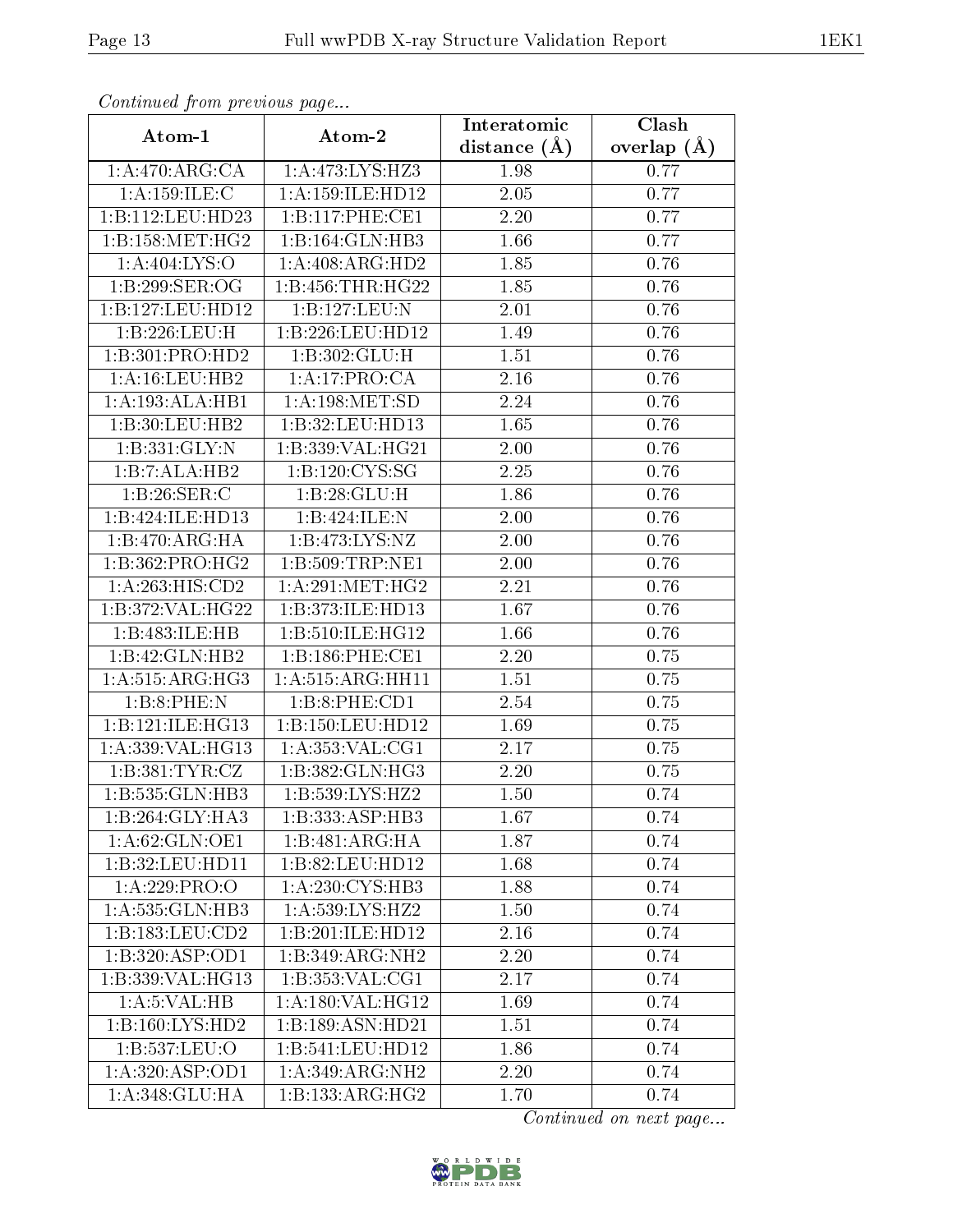| Communica from precious page            |                                     | Interatomic    | Clash           |
|-----------------------------------------|-------------------------------------|----------------|-----------------|
| Atom-1                                  | Atom-2                              | distance $(A)$ | overlap $(\AA)$ |
| 1:B:28:GLU:OE1                          | 1:B:28:GLU:HA                       | 1.87           | 0.74            |
| 1:B:48:GLY:O                            | 1:B:52:GLN:HG2                      | 1.88           | 0.73            |
| 1: A:376: ILE:H                         | 1:A:376:ILE:HD13                    | 1.53           | 0.73            |
| 1:B:183:LEU:HB3                         | 1:B:201:ILE:HB                      | 1.68           | 0.73            |
| 1:A:303:ILE:HD13                        | $1:$ A: $463:$ ASN:ND2              | 2.01           | 0.73            |
| 1:B:42:GLN:HB2                          | 1:B:186:PHE:CZ                      | 2.24           | 0.73            |
| 1:B:39:GLY:O                            | 1:B:43:THR:HG23                     | 1.88           | 0.73            |
| 1:B:122:VAL:HB                          | 1:B:151:ILE:CD1                     | 2.18           | 0.73            |
| 1:A:372:VAL:H G22                       | 1:A:373:ILE:HD13                    | 1.69           | 0.73            |
| 1:B:25:ARG:HA                           | 1: B:28: GLU:CG                     | 2.18           | 0.73            |
| 1:B:303:ILE:HA                          | 1:B:463:ASN:HD22                    | 1.53           | 0.73            |
| 1:A:467:ASN:OD1                         | 1:A:470:ARG:HD2                     | 1.89           | 0.73            |
| 1:B:230:CYS:HB3                         | 1:B:277:PRO:HD3                     | 1.71           | 0.73            |
| 1:B:240:VAL:HG21                        | 1:B:322:LEU:HD12                    | 1.69           | 0.73            |
| 1:A:205:ASN:HD22                        | 1:A:205:ASN:N                       | 1.80           | 0.73            |
| 1:B:158:MET:HG2                         | 1:B:164:GLN:CB                      | 2.20           | 0.72            |
| 1:B:68:ASP:OD1                          | 1:B:87:SER:HA                       | 1.90           | 0.72            |
| 1: A: 106: LEU: CD2                     | 1: A:110: ILE: HD11                 | 2.18           | 0.72            |
| $1: A:489: \overline{\mathrm{MET:HG3}}$ | 1: A:506: MET:SD                    | 2.29           | 0.72            |
| 1: A:270:PHE:HB2                        | 1: A:448: PHE:HE2                   | 1.54           | 0.72            |
| 1:B:340:TRP:CE2                         | $1:B:355:\overline{\text{SER:H}B2}$ | 2.24           | 0.72            |
| 1:B:11:ASP:OD1                          | 1:B:99:ARG:NH1                      | 2.21           | 0.72            |
| 1: A:331: GLY:N                         | 1: A:339: VAL:HG21                  | 2.03           | 0.72            |
| 1:B:103:ARG:HB2                         | 1:B:104:PRO:CD                      | 2.16           | 0.72            |
| 1: B: 5: VAL: CG1                       | 1:B:180:VAL:HG12                    | 2.19           | 0.72            |
| 1:B:270:PHE:HB2                         | 1:B:448:PHE:HE2                     | 1.53           | 0.72            |
| 1: A: 169: LEU: O                       | 1:A:173:LEU:HD22                    | 1.90           | 0.72            |
| 1:B:8:PHE:HB2                           | 1:B:14:LEU:HD13                     | 1.70           | 0.72            |
| 1:B:535:GLN:O                           | 1: B: 539: LYS: HD3                 | 1.90           | 0.72            |
| 1:A:193:ALA:O                           | 1: A: 198: MET:HG3                  | 1.90           | 0.72            |
| 1:A:329:PHE:C                           | 1:A:330:ILE:HD13                    | 2.10           | 0.72            |
| 1: A: 386: GLN:O                        | 1:A:388:PRO:HD3                     | 1.90           | 0.72            |
| 1: B:96: MET:SD                         | 1:B:136:LEU:HD22                    | 2.29           | 0.72            |
| 1: A:13: VAL:HGI1                       | 1:A:183:LEU:HD12                    | 1.70           | 0.72            |
| 1: A:203: VAL:O                         | 1:A:203:VAL:HG12                    | 1.90           | 0.72            |
| 1:A:205:ASN:ND2                         | 1:A:205:ASN:H                       | 1.83           | 0.72            |
| 1:A:8:PHE:HB3                           | 1: A: 183: LEU: HD11                | 1.72           | 0.72            |
| 1: B: 230: CYS:H                        | 1:B:277:PRO:CG                      | 2.03           | 0.72            |
| 1:B:386:GLN:O                           | 1:B:388:PRO:HD3                     | 1.90           | 0.72            |
| 1: A: 339: VAL: O                       | 1: A: 342: MET: HB2                 | 1.89           | 0.71            |
| 1:A:424:ILE:HD12                        | $1: A:426: \overline{GLY:O}$        | 1.91           | 0.71            |

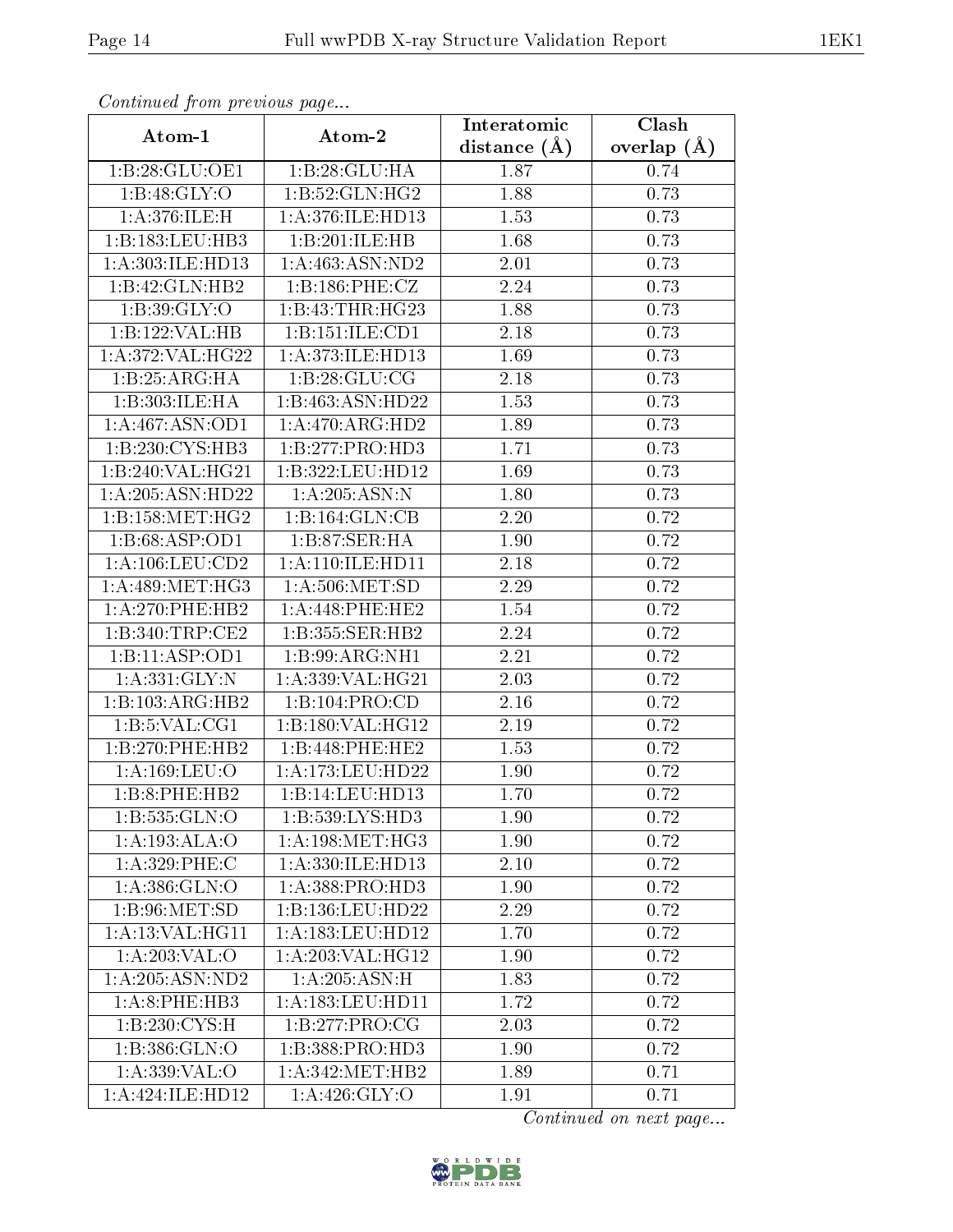| Communica from precious page |                                | Interatomic       | Clash         |
|------------------------------|--------------------------------|-------------------|---------------|
| Atom-1                       | Atom-2                         | distance $(A)$    | overlap $(A)$ |
| 1:A:205:ASN:CG               | 1: A:206:THR:H                 | 1.93              | 0.71          |
| 1: A: 362: PRO:HG2           | 1: A:509:TRP:NE1               | $\overline{2.05}$ | 0.71          |
| 1: A:376: ILE:N              | 1: A:376: ILE: HD13            | 2.04              | 0.71          |
| 1:A:52:GLN:CB                | 1: A: 55: LYS: HD2             | 2.20              | 0.71          |
| 1:B:489:MET:HG3              | 1: B:506: MET:SD               | 2.29              | 0.71          |
| 1:A:9:ASP:OD1                | 1: A: 160: LYS: NZ             | 2.23              | 0.71          |
| 1:B:329:PHE:C                | 1:B:330:ILE:HD13               | $\overline{2.10}$ | 0.71          |
| 1:B:102:ASN:ND2              | 1:B:105:MET:HG2                | 2.05              | 0.71          |
| 1:B:204:HIS:O                | 1:B:205:ASN:CB                 | 2.38              | 0.71          |
| 1:B:155:GLN:OE1              | 1:B:155:GLN:CA                 | 2.35              | 0.71          |
| 1: A: 10: LEU: O             | 1: A:12: GLY:N                 | 2.23              | 0.71          |
| 1:A:347:PRO:HD2              | 1: A:348: GLU:OE1              | 1.91              | 0.70          |
| 1:A:232:PRO:CD               | 1: A: 233: ASN: HD22           | 2.03              | 0.70          |
| 1:A:303:ILE:HA               | 1:A:463:ASN:HD22               | 1.54              | 0.70          |
| 1:B:376:ILE:HD13             | 1:B:376:ILE:N                  | 2.06              | 0.70          |
| 1: A:340:TRP:CE2             | 1: A: 355: SER: HB2            | 2.27              | 0.70          |
| 1:B:183:LEU:HB2              | 1:B:203:VAL:CG2                | 2.22              | 0.70          |
| 1:B:340:TRP:CZ2              | 1:B:355:SER:HB2                | 2.26              | 0.70          |
| 1: A: 124: ASN: CG           | 1:A:160:LYS:HB2                | 2.12              | 0.70          |
| 1: A:458: PHE:O              | 1: A:461: PRO:HD2              | 1.91              | 0.70          |
| 1:A:535:GLN:O                | 1: A:539: L <sub>YS:H</sub> D3 | 1.91              | 0.70          |
| 1:B:14:LEU:HD21              | 1:B:147:PHE:CZ                 | 2.27              | 0.70          |
| 1:B:496:ILE:H                | 1:B:496:ILE:CD1                | 2.00              | 0.70          |
| 1:A:122:VAL:O                | 1:A:122:VAL:CG2                | 2.39              | 0.70          |
| 1:B:343:ALA:HB2              | 1:B:353:VAL:HG21               | 1.73              | 0.70          |
| 1: A: 230: CYS:O             | 1: A: 230: CYS:SG              | 2.50              | 0.69          |
| 1: A:299: SER:OG             | 1: A: 456: THR: HG22           | 1.91              | 0.69          |
| 1: A:160: LYS: HB3           | $1:$ A:189:ASN:ND2             | 2.07              | 0.69          |
| 1:B:376:ILE:HD13             | 1:B:376:ILE:H                  | 1.57              | 0.69          |
| 1:B:470:ARG:CA               | 1:B:473:LYS:HZ3                | 2.01              | 0.69          |
| 1: A:50:THR:HA               | 1: A:63:TRP:HE1                | 1.56              | 0.69          |
| 1:B:208:SER:HA               | 1:B:211:ARG:HB2                | 1.74              | 0.69          |
| 1: A:381: TYR: CZ            | 1: A: 382: GLN: HG3            | 2.27              | 0.69          |
| 1:B:8:PHE:O                  | 1:B:121:ILE:HG22               | 1.90              | 0.69          |
| 1:B:211:ARG:HA               | 1:B:214:GLU:HG2                | 1.73              | 0.69          |
| 1: B:414: GLY:O              | 1:B:431:THR:HG23               | 1.92              | 0.69          |
| 1:B:416:ILE:HG23             | 1:B:427:ILE:HG22               | 1.74              | 0.69          |
| 1:A:343:ALA:HB2              | 1:A:353:VAL:HG21               | 1.74              | 0.69          |
| 1: A:92:PHE: C               | 1: A:94: GLN:N                 | 2.45              | 0.69          |
| 1:B:467:ASN:OD1              | 1:B:470:ARG:HD2                | 1.93              | 0.69          |
| 1:B:6:ALA:HB2                | 1:B:181:VAL:HG13               | 1.74              | 0.68          |

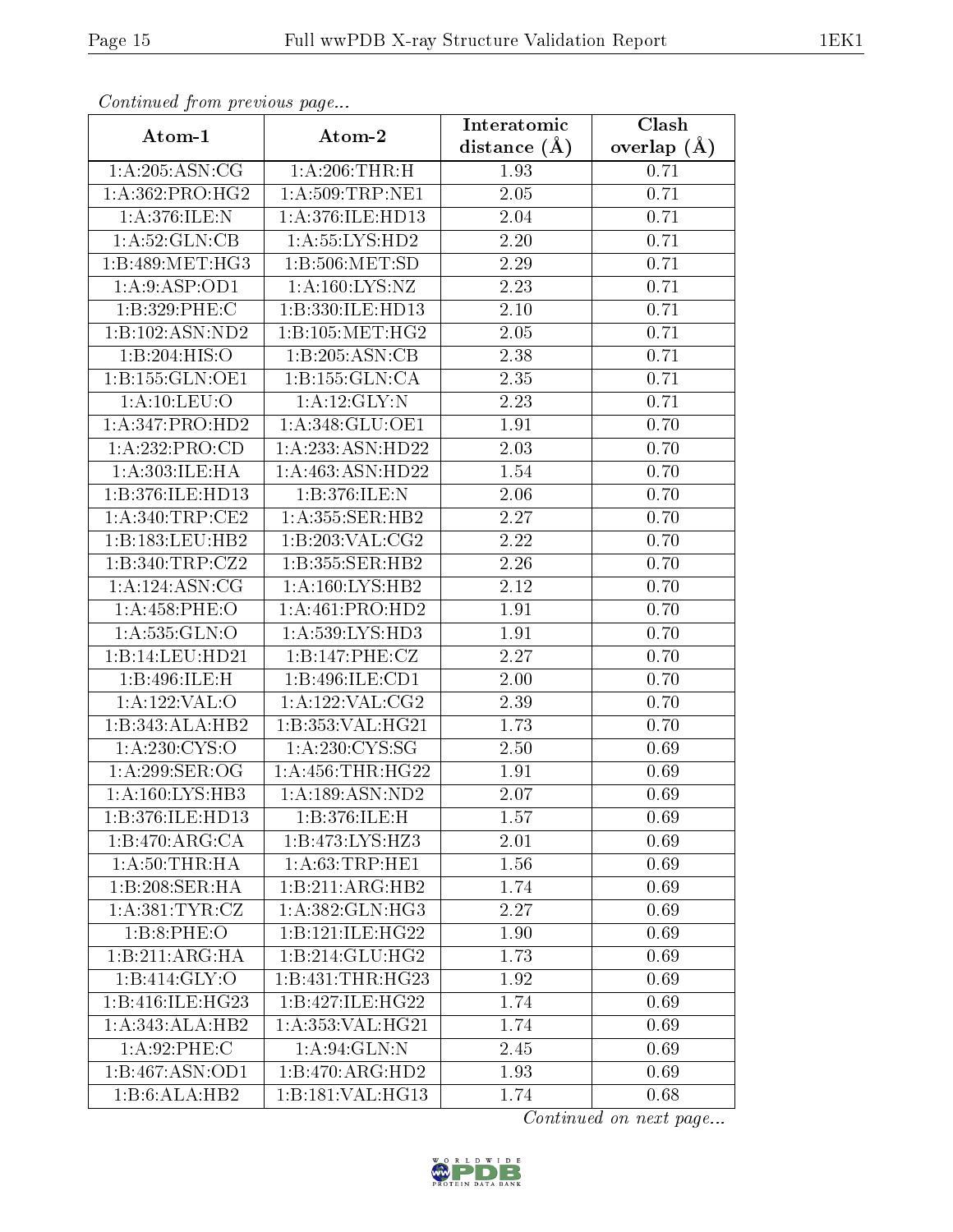| Comunaca jiom previous page  |                     | Interatomic       | Clash           |
|------------------------------|---------------------|-------------------|-----------------|
| Atom-1                       | Atom-2              | distance $(A)$    | overlap $(\AA)$ |
| 1:B:160:LYS:HB3              | 1:B:189:ASN:ND2     | 2.07              | 0.68            |
| 1:A:496:ILE:H                | 1:A:496:ILE:CD1     | 2.00              | 0.68            |
| 1: B:67: MET:HA              | 1:B:70:SER:HB3      | 1.75              | 0.68            |
| 1:A:176:LYS:HB3              | 1:A:178:ASN:ND2     | 2.08              | 0.68            |
| 1: A:426: GLY:O              | 1: A:429: VAL:HG23  | 1.93              | 0.68            |
| 1:B:158:MET:HB3              | 1:B:164:GLN:HB2     | 1.74              | 0.68            |
| 1:B:203:VAL:HG12             | 1:B:203:VAL:O       | 1.94              | 0.68            |
| 1:B:339:VAL:O                | 1:B:342:MET:HB2     | 1.92              | 0.68            |
| 1: A:529: LYS: HB3           | 1: A: 532: GLU: CG  | 2.24              | 0.68            |
| 1:B:71:TYR:HE2               | 1:B:88:ILE:HD13     | 1.56              | 0.68            |
| 1:B:499:ARG:HB3              | 1:B:501:GLU:CD      | 2.14              | 0.68            |
| 1:A:127:LEU:HG               | 1: A: 154: CYS: SG  | 2.32              | 0.67            |
| 1:B:232:PRO:CD               | 1:B:233:ASN:N       | 2.48              | 0.67            |
| 1:A:232:PRO:HD2              | 1:A:233:ASN:N       | 2.09              | 0.67            |
| 1:A:263:HIS:NE2              | 1:A:291:MET:HB2     | 2.07              | 0.67            |
| 1:B:160:LYS:CB               | 1:B:189:ASN:HD21    | 2.08              | 0.67            |
| 1: A:200:THR:C               | 1:A:201:ILE:HG12    | 2.14              | 0.67            |
| 1:B:231:ASN:OD1              | 1:B:270:PHE:HE1     | 1.78              | 0.67            |
| 1:B:483:ILE:HD12             | 1:B:510:ILE:HD11    | 1.76              | 0.67            |
| 1:A:8:PHE:HB3                | 1: A: 183: LEU: CD1 | 2.24              | 0.67            |
| 1: A:304: GLU: H             | 1: A:304: GLU:CD    | 1.97              | 0.67            |
| 1:B:43:THR:O                 | 1:B:44:GLU:HB2      | 1.94              | 0.67            |
| 1:B:173:LEU:O                | 1:B:174:LYS:HD2     | 1.93              | 0.67            |
| 1:B:304:GLU:H                | 1:B:304:GLU:CD      | 1.98              | 0.67            |
| 1:B:458:PHE:O                | 1:B:461:PRO:HD2     | 1.94              | 0.67            |
| 1: B:60: PHE:O               | 1:B:63:TRP:HB3      | 1.95              | 0.67            |
| 1: A: 180: VAL: O            | 1:A:180:VAL:HG23    | 1.94              | 0.66            |
| 1:A:499:ARG:HB3              | 1:A:501:GLU:CD      | 2.16              | 0.66            |
| 1:B:211:ARG:O                | 1:B:215:LYS:HD2     | 1.96              | 0.66            |
| 1:B:75:SER:OG                | 1:B:76:LYS:N        | 2.25              | 0.66            |
| 1:B:64:VAL:HB                | 1:B:65:PRO:CD       | 2.22              | 0.66            |
| 1: A:115: LYS: HE3           | 1: A:219:THR:OG1    | 1.96              | 0.66            |
| 1:B:424:ILE:H                | 1:B:424:ILE:CD1     | 1.98              | 0.66            |
| 1: A:13: VAL: HG22           | 1:A:203:VAL:CG1     | $\overline{2.24}$ | 0.66            |
| 1:B:428:LEU:HA               | 1:B:431:THR:OG1     | 1.95              | 0.66            |
| $1:A:240:\overline{VAL}:CG2$ | 1:A:322:LEU:HD12    | 2.24              | 0.66            |
| $1:B:232:PRO:\overline{CD}$  | 1:B:233:ASN:HD22    | 2.08              | 0.66            |
| 1:A:101:ILE:HD13             | 1:A:106:LEU:HD12    | 1.77              | 0.66            |
| 1:A:101:ILE:HD11             | 1: A:142: GLU: HG2  | 1.78              | 0.66            |
| 1: A: 190: LEU: CD2          | 1: A:200:THR:HG22   | 2.25              | 0.66            |
| 1:A:5:VAL:HG13               | 1: A:118:THR:O      | 1.96              | 0.66            |

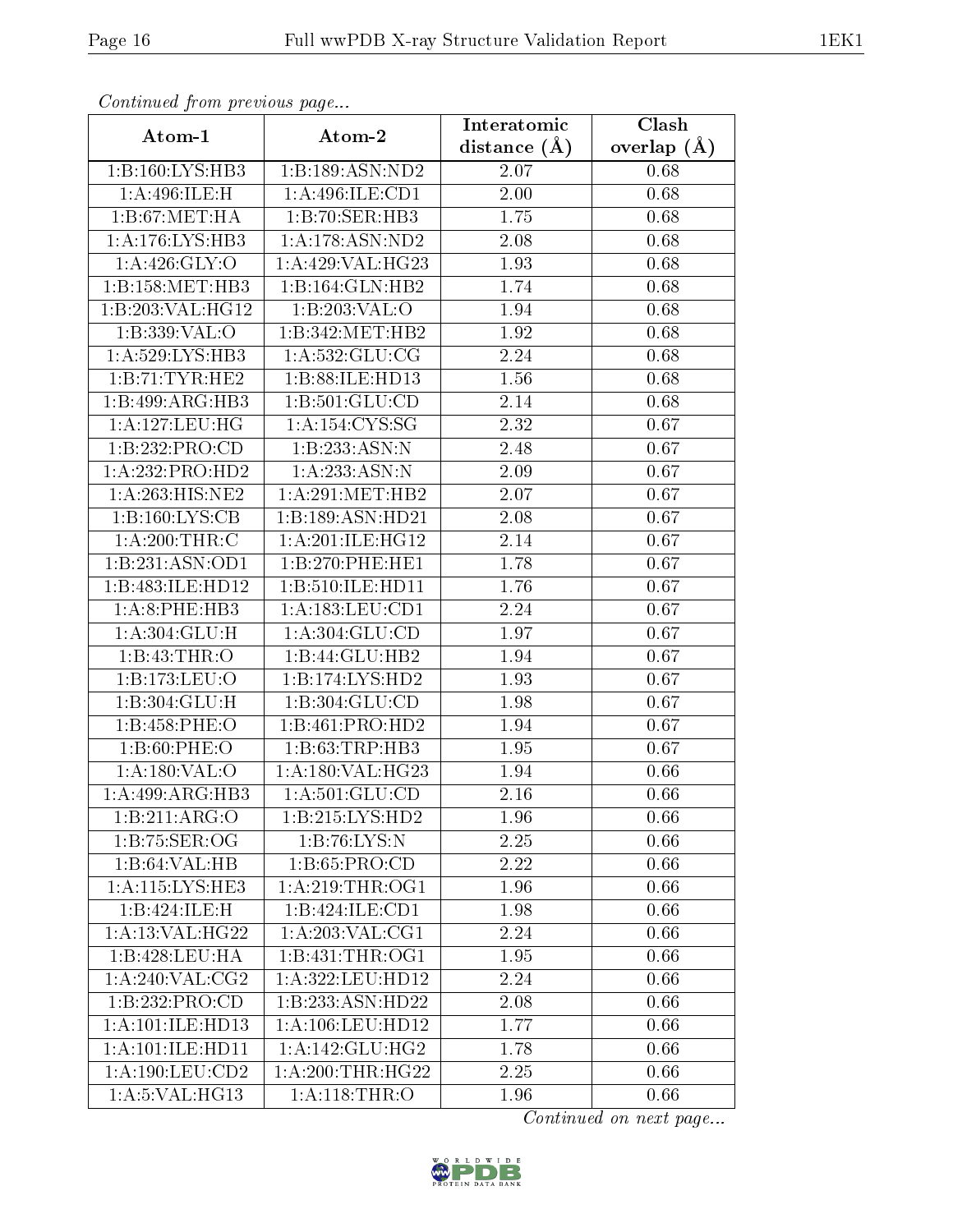| Communica from precious page |                              | Interatomic       | Clash           |
|------------------------------|------------------------------|-------------------|-----------------|
| Atom-1                       | Atom-2                       | distance $(\AA)$  | overlap $(\AA)$ |
| 1: A: 16: LEU: HD21          | 1: A:206:THR:HG22            | 1.79              | 0.65            |
| 1:A:230:CYS:O                | 1: A:231: ASN:CB             | 2.36              | 0.65            |
| 1: A:490: VAL:HG22           | $1:A:516:GLY:H\overline{A3}$ | 1.77              | 0.65            |
| 1:B:458:PHE:O                | 1:B:462:LEU:HD12             | 1.95              | 0.65            |
| 1:A:227:PRO:HG2              | 1:A:274:TYR:HDI              | 1.60              | 0.65            |
| 1:A:326:GLN:NE2              | 1:B:134:ASP:HA               | 2.11              | 0.65            |
| 1:B:229:PRO:HA               | 1:B:273:ARG:O                | 1.96              | 0.65            |
| 1: A: 133: ARG: HG2          | 1:B:348:GLU:HA               | 1.78              | 0.65            |
| 1:B:497:VAL:O                | 1:B:498:LEU:HB2              | 1.97              | 0.65            |
| 1:B:490:VAL:HG22             | 1: B: 516: GLY: HA3          | 1.77              | 0.65            |
| 1:A:232:PRO:CD               | 1:A:233:ASN:N                | 2.56              | 0.65            |
| 1:A:497:VAL:O                | 1:A:498:LEU:HB2              | 1.97              | 0.65            |
| 1:A:340:TRP:CZ2              | 1: A: 355: SER: HB2          | 2.31              | 0.65            |
| 1: A: 159: ILE: O            | 1: A: 159: ILE: HD12         | 1.97              | 0.65            |
| 1: B: 230: CYS:H             | 1:B:277:PRO:HG2              | 1.61              | 0.65            |
| 1: A: 13: VAL: O             | 1: A:105: MET:HG2            | 1.96              | 0.65            |
| 1:A:348:GLU:HA               | 1:B:133:ARG:CD               | 2.25              | 0.65            |
| 1:B:119:THR:N                | 1:B:148:ASP:OD2              | 2.30              | 0.65            |
| 1:B:5:VAL:HG13               | 1:B:180:VAL:HG12             | 1.78              | 0.65            |
| 1: A: 350: VAL: O            | 1:B:133:ARG:NH1              | 2.31              | 0.64            |
| 1:B:204:HIS:O                | 1:B:205:ASN:HB2              | 1.97              | 0.64            |
| 1: A: 126: TRP: NE1          | 1:A:128:ASP:OD1              | 2.20              | 0.64            |
| 1:B:106:LEU:HD21             | 1: B: 146: HIS: CD2          | 2.33              | 0.64            |
| 1:B:86:PHE:CD1               | 1:B:87:SER:N                 | 2.65              | 0.64            |
| 1:B:240:VAL:CG2              | 1:B:322:LEU:HD12             | 2.28              | 0.64            |
| 1:B:434:ASP:N                | 1:B:435:PRO:CD               | $\overline{2.52}$ | 0.64            |
| 1:A:216:VAL:O                | 1:A:217:THR:C                | 2.36              | 0.64            |
| 1:A:478:GLY:HA2              | 1:A:481:ARG:HG3              | 1.78              | 0.64            |
| 1: A:50:THR:CA               | 1: A:63:TRP:HE1              | 2.09              | 0.64            |
| 1:B:300:PRO:HG2              | 1:B:305:GLU:HG2              | 1.80              | 0.64            |
| $1:A:125:\overline{ASN:O}$   | 1: A:126:TRP:HB3             | 1.96              | 0.64            |
| $1:$ A:270:PHE:HB2           | 1: A:448: PHE:CE2            | 2.33              | 0.64            |
| 1:A:ARG:NH2                  | 1: A: 179: GLU: HB3          | 2.10              | 0.64            |
| 1:B:270:PHE:HB2              | 1:B:448:PHE:CE2              | 2.33              | 0.64            |
| 1:A:232:PRO:HD2              | 1: A: 233: ASN: ND2          | 2.07              | 0.63            |
| 1: A:458:PHE:O               | 1:A:462:LEU:HD12             | 1.98              | 0.63            |
| 1:B:101:ILE:HD11             | 1:B:143:LEU:HD21             | 1.81              | 0.63            |
| 1:B:386:GLN:NE2              | 1:B:468:THR:OG1              | 2.32              | 0.63            |
| 1:B:303:ILE:CD1              | 1:B:463:ASN:HD21             | 2.01              | 0.63            |
| 1:B:23:PHE:O                 | 1:B:27:GLU:HG3               | 1.99              | 0.63            |
| 1: B:293: GLY:O              | 1:B:456:THR:HG21             | 1.99              | 0.63            |

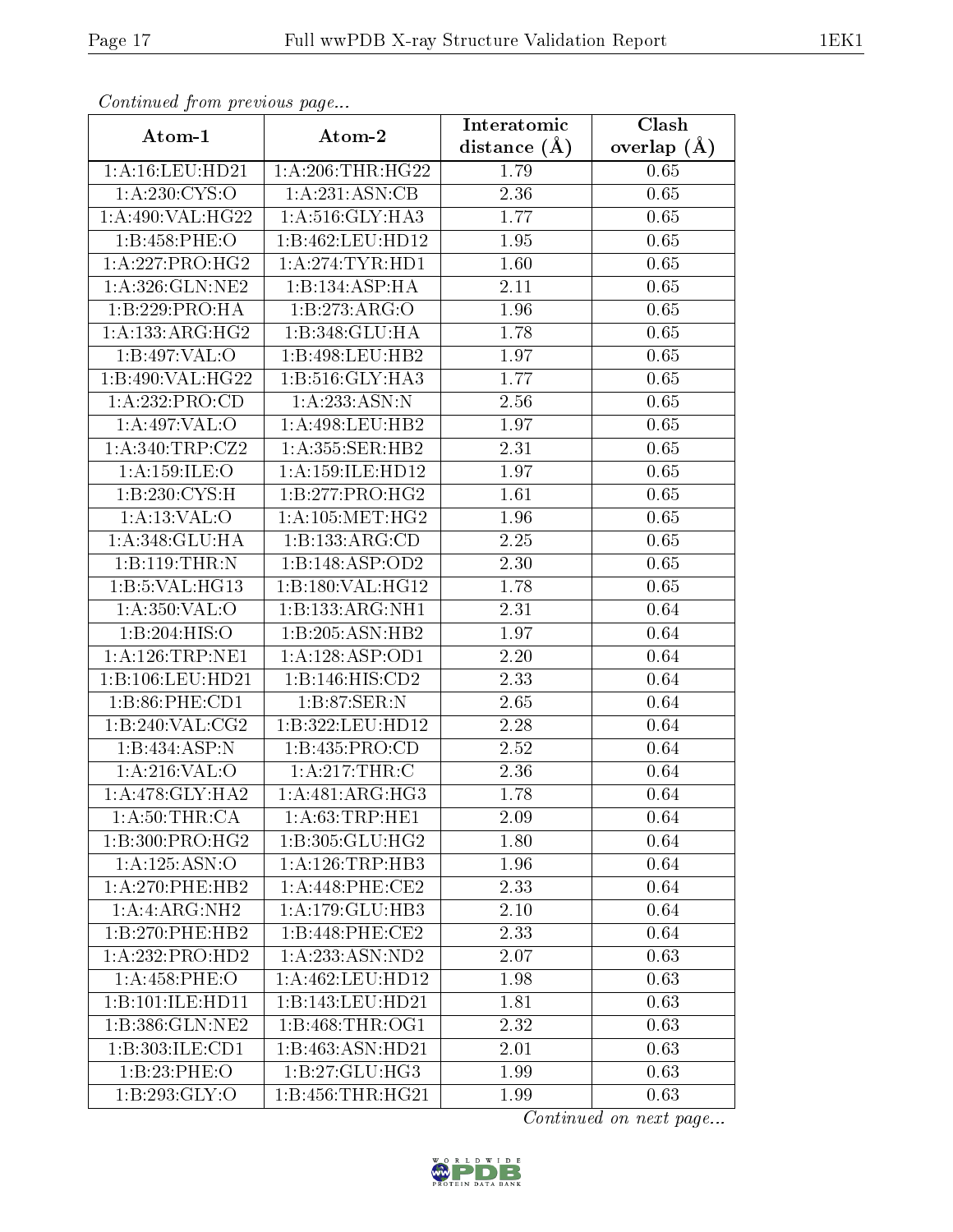| Continuea from previous page |                     | Interatomic       | Clash         |
|------------------------------|---------------------|-------------------|---------------|
| Atom-1                       | Atom-2              | distance $(\AA)$  | overlap $(A)$ |
| 1: A:380: ASN:O              | 1:A:383:LEU:N       | 2.27              | 0.63          |
| 1:A:242:VAL:HG12             | 1: A:317:THR:HB     | 1.80              | 0.62          |
| 1: A:386: GLN: NE2           | 1: A:468:THR:OG1    | 2.32              | 0.62          |
| 1: B: 331: GLY: H            | 1:B:339:VAL:HG21    | 1.62              | 0.62          |
| 1:B:176:LYS:HB3              | 1:B:178:ASN:ND2     | 2.15              | 0.62          |
| 1:A:193:ALA:CB               | 1: A:198: MET:SD    | 2.88              | 0.62          |
| 1: A:381:TYR:CE2             | 1:A:418:VAL:HG12    | $\overline{2}.33$ | 0.62          |
| 1:B:156:VAL:HG23             | 1:B:157:GLY:H       | 1.64              | 0.62          |
| 1:B:529:LYS:HB3              | 1:B:532:GLU:CG      | 2.24              | 0.62          |
| 1:B:159:ILE:O                | 1:B:165:ILE:HD11    | 1.98              | 0.62          |
| 1:B:524:TRP:O                | 1:B:528:GLU:HB3     | 1.99              | 0.62          |
| 1:A:159:ILE:CD1              | 1: A: 159: ILE:C    | 2.67              | 0.62          |
| 1: A:300: PRO:HG2            | 1: A:305: GLU: HG2  | 1.81              | 0.62          |
| 1:B:16:LEU:CB                | 1:B:17:PRO:HA       | 2.26              | 0.62          |
| 1:A:191:LYS:CB               | 1:A:192:PRO:HD3     | 2.29              | 0.62          |
| 1:A:483:ILE:HD12             | 1:A:510:ILE:HD11    | 1.80              | 0.62          |
| 1: A:62: GLN: NE2            | 1:B:482:LYS:HB2     | 2.15              | 0.62          |
| 1: A:64:VAL: N               | 1: A:65: PRO:HD3    | 2.13              | 0.62          |
| 1: A:90: GLN: HG3            | 1: A:91: ILE:N      | 2.14              | 0.62          |
| 1: A: 415: PHE: HD1          | 1: A:416: ILE:H     | 1.48              | 0.61          |
| 1:B:263:HIS:NE2              | 1:B:291:MET:HB2     | 2.13              | 0.61          |
| 1:B:387:GLU:HB3              | 1:B:390:VAL:HG21    | 1.82              | 0.61          |
| 1:A:215:LYS:HG2              | 1: A:220: GLN: HB2  | 1.82              | 0.61          |
| 1:B:177:PRO:O                | 1:B:198:MET:HA      | 2.00              | 0.61          |
| 1:B:535:GLN:HB3              | 1:B:539:LYS:HZ3     | 1.61              | 0.61          |
| 1:A:156:VAL:O                | 1: A: 158: MET:HG3  | 2.00              | 0.61          |
| 1: A:510: ILE:O              | 1:A:513:LEU:HB2     | 2.01              | 0.61          |
| 1:B:478:GLY:HA2              | 1:B:481:ARG:HG3     | 1.81              | 0.61          |
| 1: A:331: GLY: H             | 1: A: 339: VAL:HG21 | 1.65              | 0.61          |
| 1:A:482:LYS:CB               | 1:B:62:GLN:NE2      | 2.63              | 0.61          |
| 1: B: 380: ASN:O             | 1:B:383:LEU:N       | 2.31              | 0.61          |
| 1:B:32:LEU:HD21              | 1:B:82:LEU:CD1      | 2.31              | 0.61          |
| 1:A:121:ILE:HD11             | 1:A:147:PHE:CD1     | 2.36              | 0.61          |
| 1: A:190:LEU:HD23            | 1: A:200:THR:HG22   | 1.82              | 0.61          |
| 1:B:121:ILE:HG13             | 1:B:150:LEU:CD1     | 2.30              | 0.61          |
| 1:B:169:LEU:O                | 1:B:173:LEU:HD22    | 2.00              | 0.61          |
| 1:A:102:ASN:O                | 1: A: 105: MET: HB3 | 2.01              | 0.61          |
| 1:A:231:ASN:HB2              | 1:A:232:PRO:HB3     | 1.82              | 0.61          |
| 1:B:26:SER:C                 | 1:B:28:GLU:N        | 2.54              | 0.61          |
| 1:A:207:ALA:C                | 1: A:210:LEU:HB2    | 2.21              | 0.61          |
| $1:B:301:P\overline{RO:CD}$  | 1:B:302:GLU:H       | 2.13              | 0.60          |

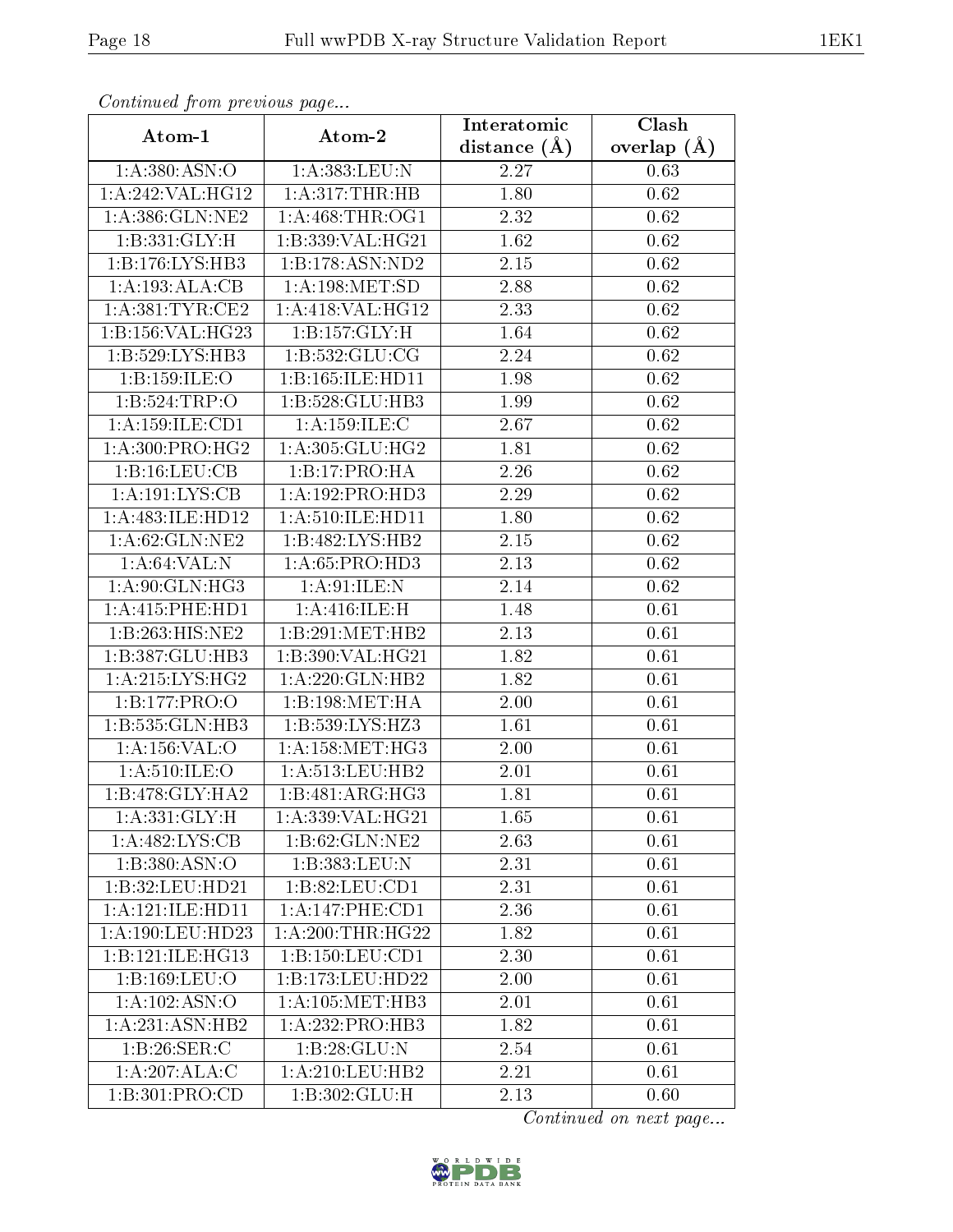| Comunaca jiom previous page  |                               | Interatomic      | $\overline{\text{Clash}}$ |
|------------------------------|-------------------------------|------------------|---------------------------|
| Atom-1                       | Atom-2                        | distance $(\AA)$ | overlap $(A)$             |
| 1:B:32:LEU:HD23              | 1:B:37:LEU:HG                 | 1.81             | 0.60                      |
| 1:A:535:GLN:HB3              | 1:A:539:LYS:HZ3               | 1.66             | 0.60                      |
| $1:B:426:GLY:H\overline{A3}$ | 1:B:429:VAL:CG2               | 2.31             | 0.60                      |
| 1:B:72:ARG:HH11              | 1:B:72:ARG:CB                 | 2.14             | 0.60                      |
| 1:B:50:THR:HG23              | 1:B:63:TRP:HZ2                | 1.66             | 0.60                      |
| 1:A:128:ASP:O                | 1:A:133:ARG:HG3               | 2.01             | 0.60                      |
| 1:A:291:MET:O                | 1: A:292:LYS:C                | 2.40             | 0.60                      |
| 1: A:428: LEU:O              | 1: A: 431: THE: HB            | 2.01             | 0.60                      |
| 1:B:415:PHE:HD1              | 1:B:416:ILE:H                 | 1.49             | 0.60                      |
| 1: A:289: ILE: CG2           | 1:A:290:ASP:N                 | 2.64             | 0.60                      |
| 1: A:293: GLY:O              | 1: A: 456: THR: HG21          | 2.01             | 0.60                      |
| 1:B:458:PHE:C                | 1:B:461:PRO:HD2               | 2.22             | 0.60                      |
| 1:A:301:PRO:CD               | 1:A:302:GLU:H                 | 2.13             | 0.60                      |
| 1:B:211:ARG:HA               | 1: B:214: GLU:CG              | 2.31             | 0.60                      |
| 1:A:405:SER:OG               | 1: A: 431: THR: HG21          | 2.01             | 0.59                      |
| 1: A:524:TRP:O               | 1:A:528:GLU:HB3               | 2.01             | 0.59                      |
| 1:B:230:CYS:HB3              | 1:B:277:PRO:HG3               | 1.82             | 0.59                      |
| 1:B:134:ASP:OD1              | 1:B:135:SER:N                 | 2.31             | 0.59                      |
| 1:A:101:ILE:CD1              | 1: A:142: GLU: HG2            | 2.32             | 0.59                      |
| 1: A:173: LEU:O              | 1:A:174:LYS:HB2               | 2.02             | 0.59                      |
| $1:A:99: \overline{ARG:O}$   | 1: A:99: ARG: HG3             | 2.02             | 0.59                      |
| 1:B:210:LEU:O                | 1:B:214:GLU:HB3               | 2.01             | 0.59                      |
| 1:B:380:ASN:OD1              | 1:B:421:ALA:HB3               | 2.02             | 0.59                      |
| 1:B:442:THR:H                | 1:B:445:GLU:HB2               | 1.68             | 0.59                      |
| 1:A:481:ARG:HG2              | 1:B:57:LYS:O                  | 2.01             | 0.59                      |
| 1:A:442:THR:H                | 1:A:445:GLU:HB2               | 1.68             | 0.59                      |
| 1:B:13:VAL:O                 | 1: B: 105: MET:HG3            | 2.02             | 0.59                      |
| 1: A:289: ILE: HG22          | 1:A:290:ASP:N                 | 2.15             | 0.59                      |
| 1: A: 453: PHE: HE2          | 1: A:461: PRO:HG2             | 1.68             | 0.59                      |
| 1:B:242:VAL:HG12             | 1:B:317:THR:HB                | 1.84             | 0.59                      |
| 1:B:7:ALA:HA                 | 1:B:120:CYS:O                 | 2.02             | 0.59                      |
| 1:B:137:ALA:O                | 1:B:141:CYS:N                 | 2.34             | 0.59                      |
| 1: B: 381: TYR: O            | 1:B:384:TYR:HB3               | 2.02             | 0.59                      |
| 1:A:7:ALA:HB2                | 1: A: 120: CYS: SG            | 2.42             | 0.59                      |
| 1: A:210:LEU:O               | 1:A:214:GLU:CB                | 2.50             | 0.59                      |
| 1:A:50:THR:HG23              | 1: A:63:TRP:HZ2               | 1.68             | 0.59                      |
| 1: A: 381: TYR: O            | 1:A:384:TYR:HB3               | 2.02             | 0.59                      |
| 1:A:303:ILE:CD1              | $1:A:463:A\overline{SN:HD21}$ | 2.07             | 0.59                      |
| 1: A: 381: TYR: CD2          | 1:A:418:VAL:HG12              | 2.38             | 0.59                      |
| 1:A:458:PHE:C                | 1: A:461: PRO:HD2             | 2.23             | 0.59                      |
| 1:A:488:LEU:HD13             | 1: A:490: VAL:HG23            | 1.84             | 0.59                      |

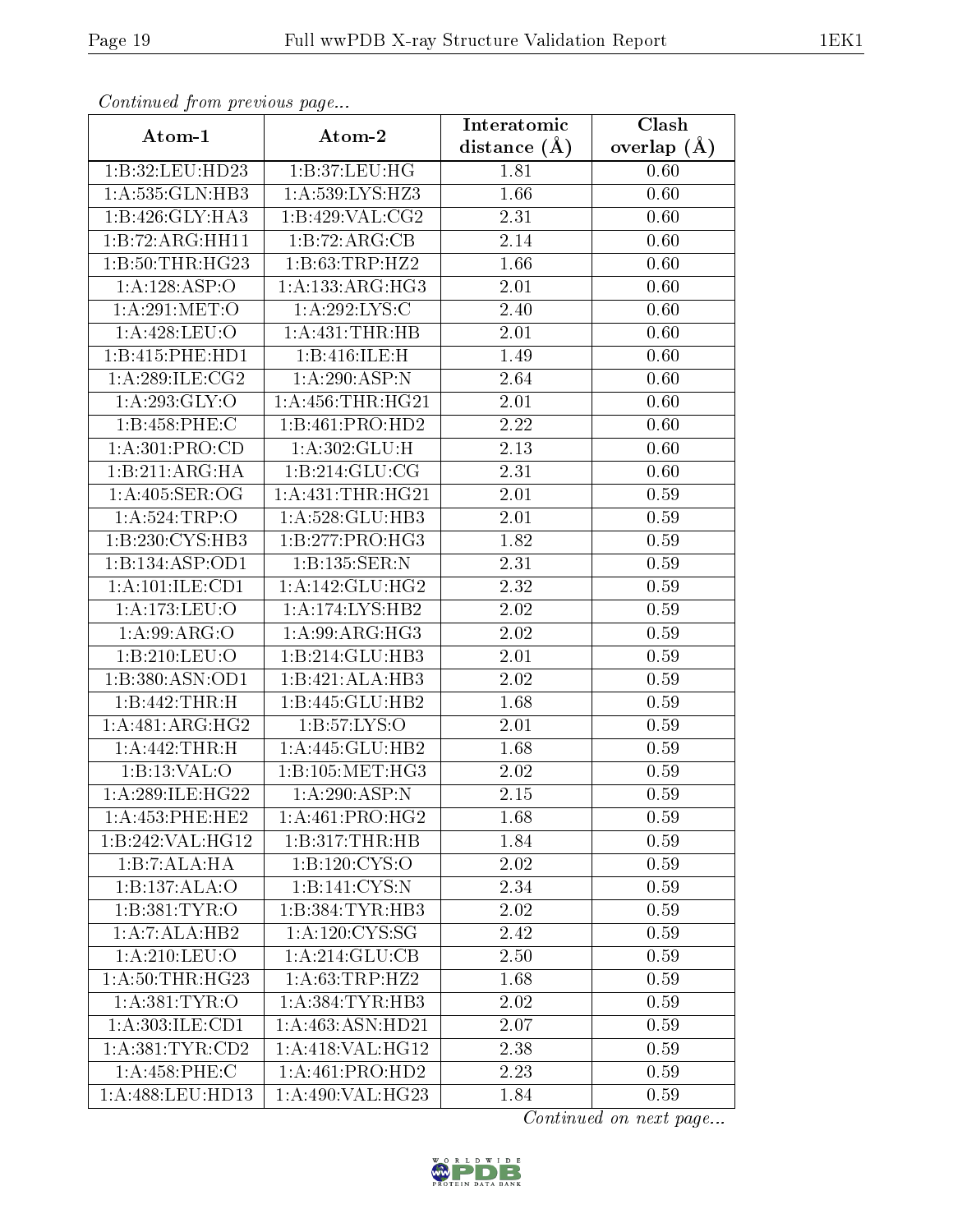| Continuea from previous page |                     | Interatomic    | Clash           |
|------------------------------|---------------------|----------------|-----------------|
| Atom-1                       | Atom-2              | distance $(A)$ | overlap $(\AA)$ |
| 1:A:ARG:HB3                  | 1: A: 179: GLU: HB2 | 1.84           | 0.59            |
| 1:A:138:GLN:HA               | 1:B:325:PRO:HB3     | 1.85           | 0.58            |
| 1:B:510:ILE:O                | 1:B:513:LEU:HB2     | 2.02           | 0.58            |
| 1: A: 123: THR: HA           | 1:A:160:LYS:HE2     | 1.84           | 0.58            |
| 1:A:131:ASP:C                | 1:A:133:ARG:H       | 2.05           | 0.58            |
| 1:A:387:GLU:HB3              | 1: A:390: VAL:HG21  | 1.84           | 0.58            |
| 1:B:189:ASN:O                | 1:B:192:PRO:HD2     | 2.02           | 0.58            |
| 1: A:141: CYS:O              | 1:A:144:SER:HB3     | 2.03           | 0.58            |
| 1:B:291:MET:O                | 1:B:292:LYS:C       | 2.41           | 0.58            |
| 1:A:386:GLN:NE2              | 1: A:466:ARG:HA     | 2.19           | 0.58            |
| 1:A:ARG:NH2                  | 1:A:179:GLU:CB      | 2.67           | 0.58            |
| 1:B:205:ASN:CG               | 1:B:206:THR:H       | 2.07           | 0.58            |
| 1:A:115:LYS:HZ1              | 1: A:218: GLY:HA3   | 1.68           | 0.58            |
| 1:B:161:PRO:HB2              | 1:B:192:PRO:HG2     | 1.85           | 0.58            |
| 1:B:230:CYS:SG               | 1:B:276:ILE:HG21    | 2.44           | 0.58            |
| 1:A:134:ASP:O                | 1:A:138:GLN:HG3     | 2.04           | 0.58            |
| 1:A:242:VAL:CG1              | 1: A:317:THR:HB     | 2.34           | 0.58            |
| 1:B:269:TRP:HA               | 3:B:1016:HOH:O      | 2.03           | 0.57            |
| 1:A:144:SER:OG               | 1:A:145:GLN:N       | 2.36           | 0.57            |
| 1:B:255:SER:O                | 1:B:256:GLY:O       | 2.21           | 0.57            |
| 1: B:62: GLN:O               | 1:B:65:PRO:HD2      | 2.05           | 0.57            |
| 1:B:124:ASN:HA               | 1:B:153:SER:HB3     | 1.85           | 0.57            |
| 1:B:205:ASN:HB3              | 1:B:207:ALA:H       | 1.69           | 0.57            |
| 1:B:453:PHE:HE2              | 1:B:461:PRO:HG2     | 1.68           | 0.57            |
| 1: A:469: GLU:HG3            | 1:A:473:LYS:NZ      | 2.18           | 0.57            |
| 1: B: 212: GLU: C            | 1:B:214:GLU:N       | 2.55           | 0.57            |
| 1:B:214:GLU:HG3              | 1:B:215:LYS:N       | 2.19           | 0.57            |
| 1: A: 139: MET:O             | 1: A:143:LEU:HD12   | 2.05           | 0.57            |
| 1:A:381:TYR:N                | 1:A:418:VAL:O       | 2.30           | 0.57            |
| 1:B:6:ALA:CB                 | 1:B:181:VAL:HG13    | 2.35           | 0.57            |
| 1:B:72:ARG:HG2               | 1:B:72:ARG:O        | 2.05           | 0.57            |
| 1:A:270:PHE:O                | 1:A:273:ARG:HB3     | 2.05           | 0.57            |
| 1:B:243:LYS:HB3              | 1:B:246:ILE:HD13    | 1.87           | 0.57            |
| 1:B:24:ARG:HH21              | 1:B:35:ASP:N        | 2.03           | 0.57            |
| 1:B:420:LYS:C                | 1:B:424:ILE:HD11    | 2.25           | 0.57            |
| 1:B:94:GLN:HA                | 1:B:94:GLN:NE2      | 2.20           | 0.57            |
| 1: A:200:THR:O               | 1: A:201: ILE: HG12 | 2.05           | 0.56            |
| 1:B:165:ILE:O                | 1: B: 166: TYR: C   | 2.42           | 0.56            |
| 1:B:222:PRO:CG               | 1:B:225:PRO:HG3     | 2.22           | 0.56            |
| 1:B:13:VAL:CB                | 1:B:203:VAL:HG11    | 2.31           | 0.56            |
| 1:A:202:LEU:O                | 1: A:203: VAL:HB    | 2.04           | 0.56            |

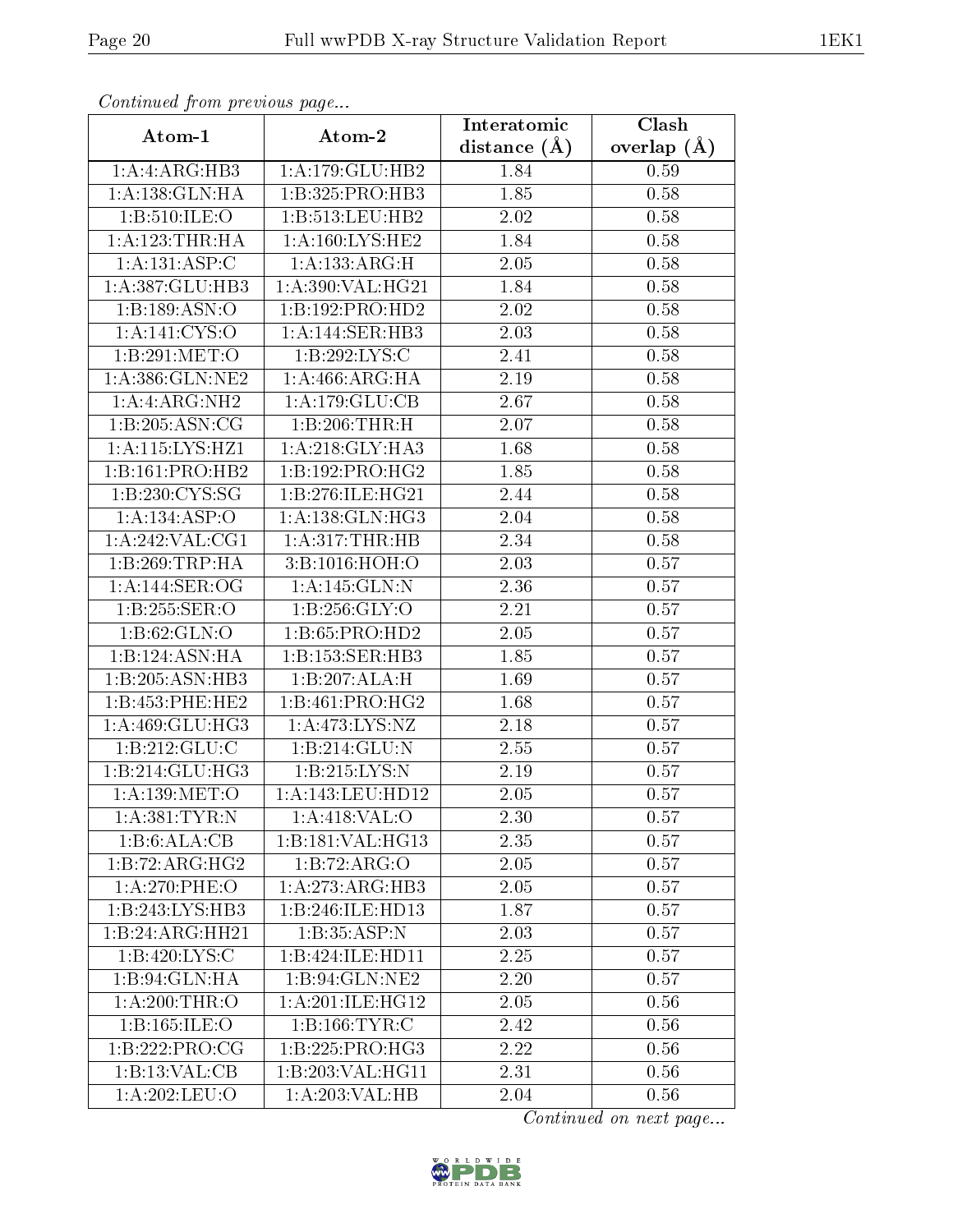| Continuea from pretious page |                            | Interatomic       | Clash         |
|------------------------------|----------------------------|-------------------|---------------|
| Atom-1                       | Atom-2                     | distance $(A)$    | overlap $(A)$ |
| 1:B:108:ALA:O                | 1:B:112:LEU:HD12           | $2.05\,$          | 0.56          |
| 1:B:386:GLN:NE2              | 1:B:466:ARG:HA             | 2.20              | 0.56          |
| 1: A:227: PRO:HG2            | 1: A:274:TYR:CD1           | 2.40              | 0.56          |
| 1: A:64:VAL:HG22             | 1: A:64:VAL:O              | 2.06              | 0.56          |
| 1:A:92:PHE:CD1               | 1: A:92:PHE:O              | 2.59              | 0.56          |
| 1: A:212: GLU:O              | 1: A:215: LYS: HB2         | 2.05              | 0.56          |
| 1:A:347:PRO:O                | 1:B:133:ARG:HD2            | $\overline{2.05}$ | 0.56          |
| 1:B:79:GLY:O                 | 1:B:80:ALA:HB3             | 2.05              | 0.56          |
| 1: A: 16: LEU: HA            | 1:A:17:PRO:O               | 2.06              | 0.56          |
| 1:A:187:GLY:CA               | 1:A:190:LEU:HD12           | 2.29              | 0.56          |
| 1:A:332:HIS:HB2              | 1:A:356:LEU:HB2            | 1.88              | 0.56          |
| 1:B:8:PHE:CE1                | 1:B:147:PHE:HE2            | 2.23              | 0.56          |
| 1:B:165:ILE:O                | 1:B:168:PHE:N              | 2.35              | 0.56          |
| 1:B:12:GLY:HA3               | 1:B:185:ASP:HB3            | 1.87              | 0.56          |
| 1:A:513:LEU:HD23             | 1:A:514:LYS:O              | 2.05              | 0.56          |
| $1:$ A:122:VAL:HA            | 1: A: 151: ILE: O          | 2.06              | 0.56          |
| 1: A:50:THR:OG1              | 1: A:66: LEU:CD1           | 2.52              | 0.56          |
| 1: A:96: MET:O               | 1:A:99:ARG:HG2             | 2.06              | 0.56          |
| 1:B:115:LYS:HE3              | 1:B:219:THR:CG2            | 2.36              | 0.56          |
| 1:B:153:SER:HB2              | 1:B:159:ILE:HG22           | 1.87              | 0.56          |
| 1: A:96: MET:SD              | 1:A:136:LEU:HD22           | 2.46              | 0.55          |
| 1:B:187:GLY:HA2              | 1:B:190:LEU:CD1            | 2.35              | 0.55          |
| 1:A:328:VAL:HG22             | 1:A:352:ALA:HB3            | 1.87              | 0.55          |
| 1:B:20:ALA:O                 | 1:B:23:PHE:N               | 2.37              | 0.55          |
| 1:B:363:PRO:HB2              | 1:B:472:TRP:CD1            | 2.42              | 0.55          |
| 1: A:210:LEU:O               | 1: A:214: GLU:HB2          | 2.07              | 0.55          |
| 1: A:243: LYS:HB3            | 1:A:246:ILE:HD13           | 1.88              | 0.55          |
| 1:B:229:PRO:O                | $1:B:230:C\overline{YS:C}$ | 2.43              | 0.55          |
| 1:B:463:ASN:HA               | 1:B:466:ARG:HG3            | 1.88              | 0.55          |
| 1: A: 363: PRO: HB2          | 1:A:472:TRP:CD1            | 2.41              | 0.55          |
| 1:B:106:LEU:O                | 1:B:109:ALA:HB3            | 2.07              | 0.55          |
| 1:B:160:LYS:CD               | 1:B:189:ASN:HD21           | 2.19              | 0.55          |
| 1:B:230:CYS:HB3              | 1:B:277:PRO:CD             | 2.34              | 0.55          |
| 1:B:25:ARG:C                 | 1:B:28:GLU:HB2             | 2.27              | 0.55          |
| 1:A:242:VAL:HG12             | 1: A:317:THR:CG2           | 2.37              | 0.55          |
| 1: A:90: GLN: CG             | 1: A:91: ILE:N             | 2.70              | 0.55          |
| 1:B:126:TRP:HD1              | 1:B:127:LEU:O              | 1.89              | 0.55          |
| 1:B:242:VAL:CG1              | 1:B:317:THR:HB             | 2.37              | 0.55          |
| 1: A:279: LEU:O              | 1:A:282:ALA:HB3            | 2.07              | 0.55          |
| 1:B:131:ASP:C                | 1:B:133:ARG:H              | 2.10              | 0.55          |
| 1:B:328:VAL:HG22             | 1:B:352:ALA:HB3            | 1.89              | 0.55          |

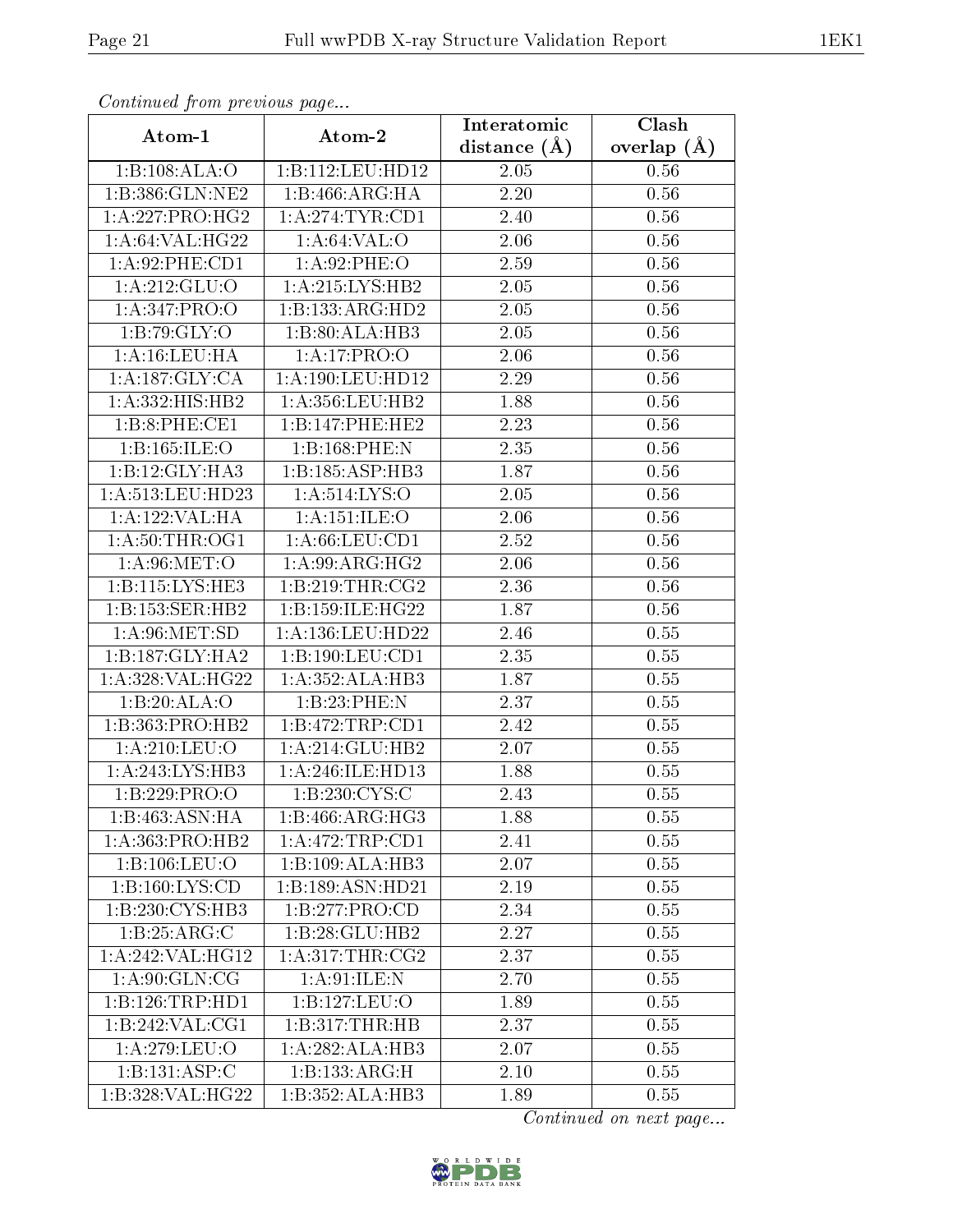| Communa from previous page |                      | Interatomic       | Clash         |
|----------------------------|----------------------|-------------------|---------------|
| Atom-1                     | Atom-2               | distance $(\AA)$  | overlap $(A)$ |
| 1:B:407:PHE:HA             | 1:B:524:TRP:NE1      | 2.21              | 0.55          |
| 1: A: 16: LEU: HA          | 1:A:17:PRO:C         | 2.28              | 0.55          |
| 1:B:182:PHE:O              | 1:B:201:ILE:HG13     | 2.07              | 0.55          |
| 1:B:50:THR:HG23            | 1:B:63:TRP:CZ2       | 2.41              | 0.55          |
| 1: A:303: ILE: HA          | 1: A: 463: ASN: HD21 | 1.71              | 0.55          |
| 1:A:385:PHE:O              | 1:A:387:GLU:N        | 2.40              | 0.55          |
| 1:B:38:LEU:O               | 1:B:40:ALA:N         | 2.40              | 0.55          |
| 1:A:125:ASN:HD22           | 1: A: 152: GLU: HB3  | 1.72              | 0.55          |
| 1:A:12:GLY:HA3             | 1: A:18: SER:OG      | 2.07              | 0.55          |
| 1: A:463:ASN:HA            | 1:A:466:ARG:HG3      | 1.87              | 0.55          |
| 1:B:281:GLN:O              | 1:B:282:ALA:C        | 2.43              | 0.55          |
| 1:B:468:THR:HA             | 3:B:1005:HOH:O       | 2.07              | 0.55          |
| 1:B:279:LEU:O              | 1:B:282:ALA:HB3      | 2.07              | 0.54          |
| 1:B:333:ASP:OD2            | 1:B:523:HIS:NE2      | 2.36              | $0.54\,$      |
| 1:A:482:LYS:HB2            | 1:B:62:GLN:HE22      | 1.72              | 0.54          |
| 1:B:206:THR:O              | 1:B:207:ALA:CB       | 2.55              | 0.54          |
| 1:B:72:ARG:CD              | 1:B:73:LYS:HZ1       | $\overline{2.21}$ | 0.54          |
| 1:B:242:VAL:HG12           | 1: B: 317: THR: CG2  | 2.37              | 0.54          |
| 1:B:477:LYS:C              | 1: B: 479: LEU: H    | 2.09              | 0.54          |
| 1: A:428: LEU:O            | 1: A: 431: THR: CB   | 2.55              | 0.54          |
| 1:B:134:ASP:O              | 1:B:135:SER:C        | 2.45              | 0.54          |
| 1: B: 214: GLU: O          | 1:B:214:GLU:OE1      | 2.26              | 0.54          |
| 1:A:177:PRO:O              | 1: A: 198: MET: HB3  | 2.07              | 0.54          |
| 1:A:202:LEU:O              | 1:A:203:VAL:CB       | 2.56              | 0.54          |
| 1: A:381:TYR:CE1           | 1:A:382:GLN:HG3      | 2.42              | 0.54          |
| 1:B:194:ARG:HB2            | 1:B:200:THR:HG21     | 1.88              | 0.54          |
| 1:B:177:PRO:O              | 1:B:197:GLY:O        | 2.25              | 0.54          |
| 1:B:215:LYS:O              | 1:B:219:THR:O        | 2.25              | 0.54          |
| $1:B:107:$ GLN:HG2         | 1:B:225:PRO:HG2      | 1.90              | 0.54          |
| 1:B:332:HIS:HB2            | 1:B:356:LEU:HB2      | 1.90              | 0.54          |
| 1:B:58:ILE:O               | 1:B:58:ILE:HG13      | 2.07              | 0.54          |
| 1:B:92:PHE:C               | 1: B:94: GLN: H      | 2.11              | 0.54          |
| 1: A:499:ARG:HB3           | 1:A:501:GLU:OE2      | 2.08              | 0.54          |
| 1:B:362:PRO:HG2            | 1: B: 509: TRP: CE2  | 2.42              | 0.54          |
| 1:B:270:PHE:CD2            | 1:B:448:PHE:CD2      | 2.95              | 0.54          |
| 1:A:209:ALA:O              | 1:A:213:LEU:N        | 2.41              | 0.54          |
| 1:A:537:LEU:O              | 1: A:541:LEU:CD1     | 2.54              | 0.54          |
| 1:A:92:PHE:HD1             | 1:A:92:PHE:O         | 1.90              | 0.54          |
| 1:B:193:ALA:HB1            | 1:B:198:MET:HG3      | 1.90              | 0.54          |
| 1:B:205:ASN:OD1            | 1:B:207:ALA:O        | 2.26              | 0.54          |
| 1:B:272:TRP:O              | 1:B:274:TYR:N        | 2.41              | 0.54          |

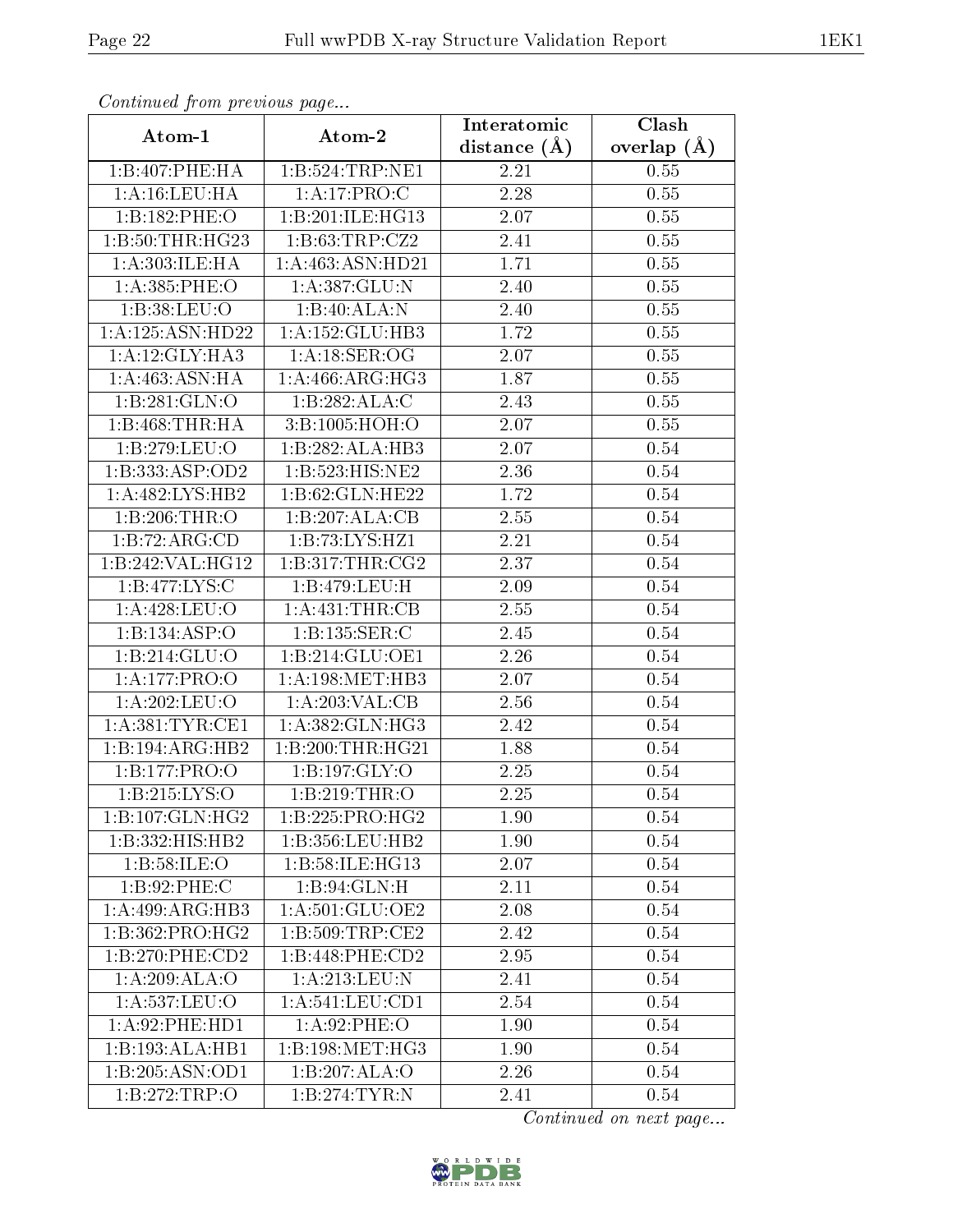| Continuea from previous page   |                            | Interatomic    | $\overline{\text{Clash}}$ |
|--------------------------------|----------------------------|----------------|---------------------------|
| Atom-1                         | Atom-2                     | distance $(A)$ | overlap $(\AA)$           |
| 1:A:101:ILE:HG22               | 1:A:102:ASN:N              | 2.23           | 0.54                      |
| 1: A:293: GLY: C               | 1:A:299:SER:HB2            | 2.28           | 0.54                      |
| 1: A: 535: GLN: C              | 1: A: 539: LYS: HD3        | 2.28           | 0.54                      |
| 1: A:53: LEU:HB3               | 1:A:58:ILE:HD12            | 1.90           | 0.54                      |
| 1:B:183:LEU:HD23               | 1:B:201:ILE:CD1            | 2.21           | 0.54                      |
| 1:B:293:GLY:C                  | 1:B:299:SER:HB2            | 2.28           | 0.54                      |
| 1:B:376:ILE:H                  | 1:B:376:ILE:CD1            | 2.16           | 0.54                      |
| 1:A:477:LYS:C                  | 1:A:479:LEU:H              | 2.10           | 0.54                      |
| 1: A:60: PHE:O                 | 1: A:63:TRP:HB3            | 2.08           | 0.54                      |
| 1:B:32:LEU:CD2                 | 1: B:37:LEU:HG             | 2.38           | 0.54                      |
| 1: A:101: ILE: C <sub>G2</sub> | 1:A:102:ASN:N              | 2.71           | 0.53                      |
| 1: A:111:ALA:O                 | 1: A:114: LYS: N           | 2.40           | 0.53                      |
| 1: B:61: SER:OG                | 1:B:129:ASP:OD1            | 2.26           | 0.53                      |
| 1:B:180:VAL:O                  | 1:B:199:VAL:HG23           | 2.09           | 0.53                      |
| 1:A:348:GLU:HA                 | 1:B:133:ARG:HD2            | 1.90           | 0.53                      |
| 1:B:183:LEU:HB2                | 1:B:203:VAL:HG23           | 1.90           | 0.53                      |
| 1:B:325:PRO:HA                 | 1:B:349:ARG:NH1            | 2.23           | 0.53                      |
| 1:B:381:TYR:N                  | 1:B:418:VAL:O              | 2.29           | 0.53                      |
| 1:B:50:THR:HA                  | 1:B:63:TRP:HE1             | 1.74           | 0.53                      |
| 1:A:117:PHE:CD1                | 1:A:117:PHE:N              | 2.75           | 0.53                      |
| 1:A:122:VAL:HA                 | 1:A:151:ILE:HB             | 1.91           | 0.53                      |
| 1:A:433:GLU:HA                 | 1: A: 433: GLU: OE1        | 2.08           | 0.53                      |
| 1: B:61: SER:O                 | 1:B:65:PRO:H <sub>D2</sub> | 2.09           | 0.53                      |
| 1: A:13: VAL:HG22              | 1:A:203:VAL:HG21           | 1.90           | 0.53                      |
| 1:B:535:GLN:C                  | 1:B:539:LYS:HD3            | 2.28           | 0.53                      |
| 1: A:263:HIS:O                 | 1:A:335:ALA:HB2            | 2.09           | 0.53                      |
| 1:B:173:LEU:HD22               | 1:B:173:LEU:H              | 1.73           | 0.53                      |
| 1:B:173:LEU:O                  | 1:B:174:LYS:HB2            | 2.08           | 0.53                      |
| 1:B:381:TYR:CD2                | 1:B:418:VAL:HG12           | 2.44           | 0.53                      |
| 1:A:168:PHE:C                  | 1: A: 168: PHE: CD2        | 2.82           | 0.53                      |
| 1:A:255:SER:O                  | 1: A:256: GLY:O            | 2.27           | 0.53                      |
| 1: A:300: PRO:CG               | 1: A:305: GLU: HG2         | 2.39           | 0.53                      |
| $1: A:482: L\overline{YS:N}$   | 1:B:62:GLN:HE22            | 2.06           | 0.53                      |
| 1:A:92:PHE:O                   | 1: A:94: GLN:N             | 2.42           | 0.53                      |
| 1:B:16:LEU:HD23                | 1:B:102:ASN:HB2            | 1.90           | 0.53                      |
| 1: A:108:ALA:O                 | 1: A: 112: LEU: HD12       | 2.08           | 0.53                      |
| 1:A:125:ASN:N                  | 1: A: 153: SER: OG         | 2.42           | 0.53                      |
| 1:A:272:TRP:O                  | 1: A:274:TYR:N             | 2.41           | 0.53                      |
| 1:B:124:ASN:HA                 | 1:B:153:SER:CB             | 2.38           | 0.53                      |
| 1: A: 16: LEU: CA              | 1:A:17:PRO:C               | 2.77           | 0.53                      |
| 1:B:232:PRO:HG2                | 1:B:233:ASN:ND2            | 2.24           | 0.53                      |

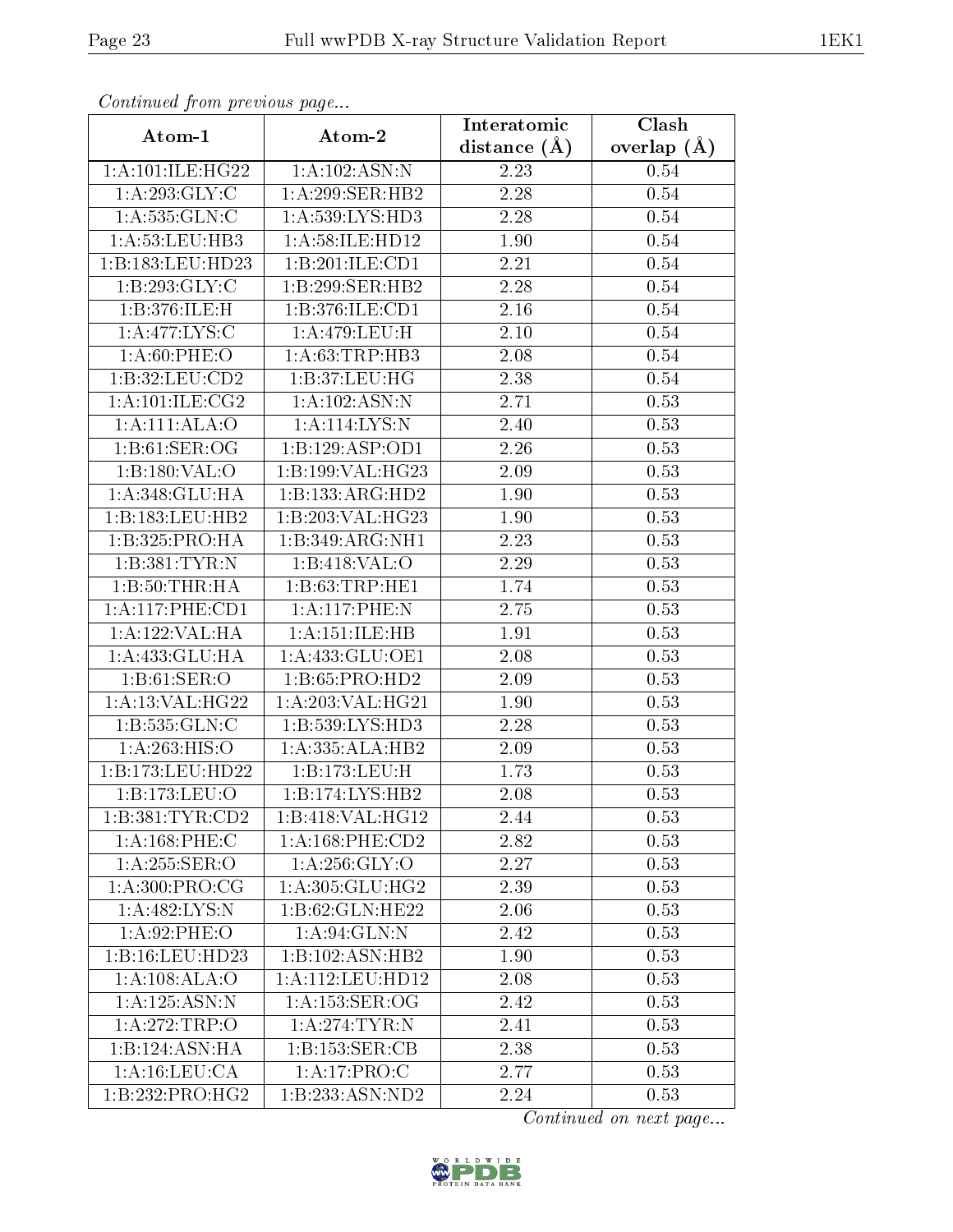| Communica from precious page        |                               | Interatomic    | Clash           |
|-------------------------------------|-------------------------------|----------------|-----------------|
| Atom-1                              | Atom-2                        | distance $(A)$ | overlap $(\AA)$ |
| 1:B:32:LEU:HD21                     | 1:B:82:LEU:HD11               | 1.90           | 0.53            |
| 1:B:488:LEU:HD13                    | 1:B:490:VAL:HG23              | 1.90           | 0.53            |
| 1:B:499:ARG:HB3                     | 1: B:501: GLU:OE2             | 2.07           | 0.53            |
| 1:B:72:ARG:CD                       | 1:B:73:LYS:NZ                 | 2.72           | 0.53            |
| 1:A:515:ARG:HG2                     | 1:A:515:ARG:HH11              | 1.70           | 0.53            |
| 1:B:523:HIS:CD2                     | 2:B:1200:CIU:HC41             | 2.44           | 0.53            |
| 1:B:381:TYR:CE2                     | 1:B:418:VAL:HG12              | 2.44           | 0.53            |
| 1:B:513:LEU:HD23                    | 1: B: 514: LYS: O             | 2.09           | 0.53            |
| 1:B:515:ARG:HH11                    | 1:B:515:ARG:HG2               | 1.71           | 0.53            |
| 1: A: 183: LEU: HA                  | 1: A:201: ILE:O               | 2.09           | 0.53            |
| 1:B:385:PHE:O                       | 1:B:387:GLU:N                 | 2.42           | 0.53            |
| 1:B:40:ALA:HB2                      | 1:B:71:TYR:OH                 | 2.09           | 0.53            |
| 1:B:9:ASP:OD1                       | 1: B: 160: LYS: NZ            | 2.35           | 0.53            |
| $1: A:270:$ PHE: $CD2$              | 1: A:448: PHE:CD2             | 2.97           | 0.52            |
| 1:B:300:PRO:CG                      | 1:B:305:GLU:HG2               | 2.39           | 0.52            |
| 1: A:249: HIS: ND1                  | 1:A:296:ASP:HB2               | 2.23           | 0.52            |
| 1: A:52: GLN:CA                     | 1:A:55:LYS:HD2                | 2.39           | 0.52            |
| 1:B:118:THR:CA                      | 1:B:148:ASP:OD2               | 2.57           | 0.52            |
| 1:B:469:GLU:HG3                     | 1: B: 473: LYS: NZ            | 2.23           | 0.52            |
| 1: A:256: GLY:N                     | 1:A:285:ARG:HB2               | 2.24           | 0.52            |
| 1:A:482:LYS:CB                      | 1:B:62:GLN:HE22               | 2.21           | 0.52            |
| 1:A:162:GLU:O                       | 1: A: 164: GLN:N              | 2.42           | 0.52            |
| 1:B:112:LEU:HB3                     | 1:B:117:PHE:CD1               | 2.44           | 0.52            |
| 1: A:206:THR:O                      | 1:A:207:ALA:HB2               | 2.09           | 0.52            |
| 1: A:489:MET:HE3                    | 1:A:490:VAL:N                 | 2.25           | 0.52            |
| 1:B:156:VAL:HG23                    | 1:B:157:GLY:N                 | 2.24           | 0.52            |
| 1:B:191:LYS:HB3                     | 1:B:192:PRO:HD3               | 1.92           | 0.52            |
| 1:B:20:ALA:O                        | 1:B:22:ALA:N                  | 2.43           | 0.52            |
| 1: A:213: LEU:O                     | 1:A:216:VAL:HB                | 2.10           | 0.52            |
| 1: A:407:PHE:HA                     | 1: A:524:TRP:NE1              | 2.24           | 0.52            |
| $1:B:64:\overline{\mathrm{VAL:CB}}$ | 1: B:65: PRO:CD               | 2.87           | 0.52            |
| 1:B:270:PHE:CE1                     | 1:B:273:ARG:HD3               | 2.45           | 0.52            |
| 1:B:230:CYS:HB3                     | 1:B:277:PRO:CG                | 2.39           | 0.52            |
| 1:B:458:PHE:HB3                     | 1:B:462:LEU:CD1               | 2.40           | 0.52            |
| 1: A: 136: LEU: HD12                | 1: A:140: MET:HG2             | 1.91           | 0.52            |
| 1: A:94: GLN:O                      | 1: A:97: ALA: N               | 2.43           | 0.52            |
| 1: A:119:THR:OG1                    | 1: A:147:PHE:HA               | 2.10           | 0.52            |
| 1:B:459:ARG:HG2                     | $1:B:459:A\overline{RG:HH11}$ | 1.75           | 0.52            |
| 1: A:304: GLU:CD                    | 1:A:304:GLU:N                 | 2.62           | 0.52            |
| $1:$ A:53:LEU:CD1                   | 1: A:53:LEU:C                 | 2.79           | 0.52            |
| 1: A:205: ASN:ND2                   | 1:A:207:ALA:H                 | 2.09           | 0.51            |

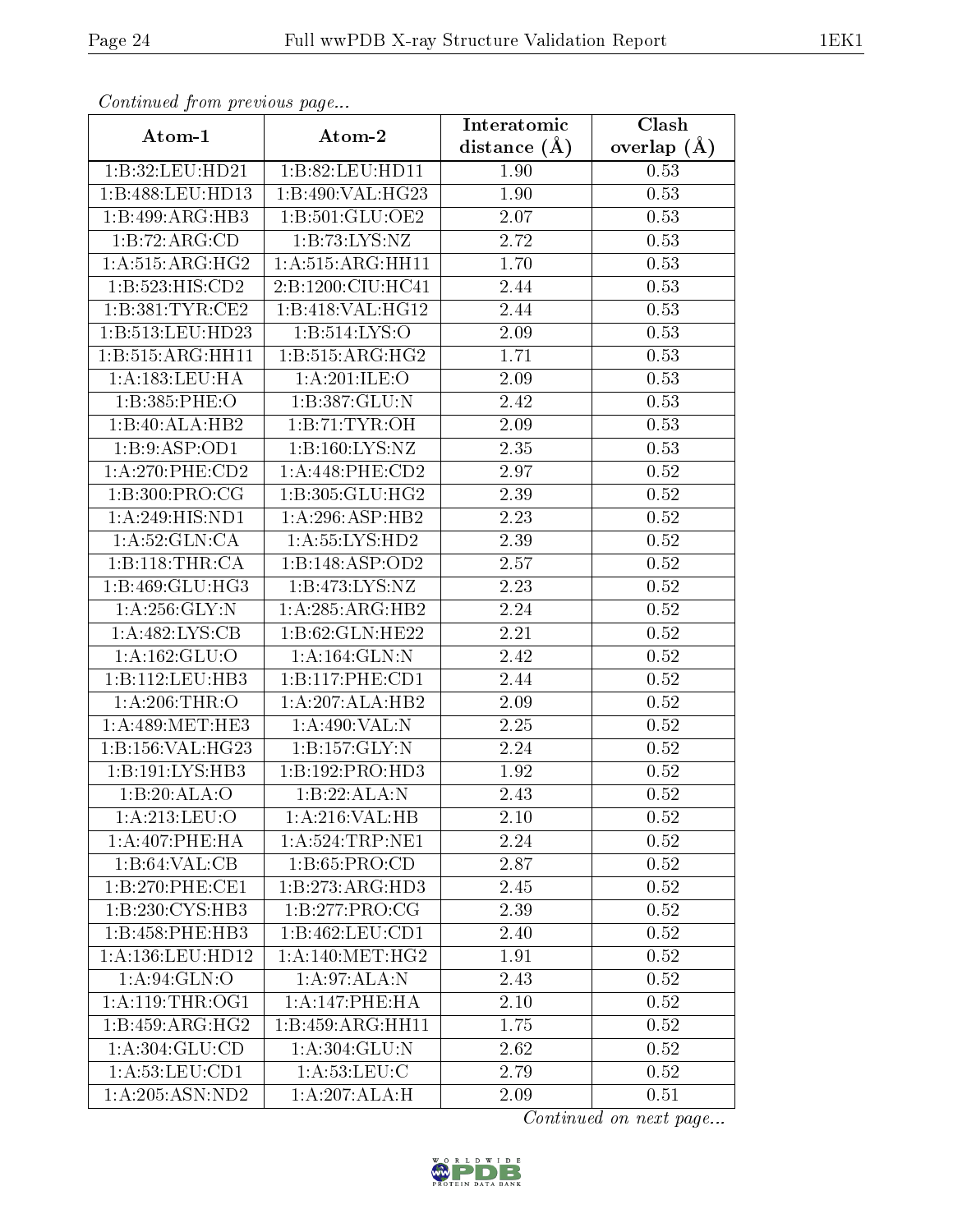| Communica from precious page |                     | Interatomic    | Clash           |
|------------------------------|---------------------|----------------|-----------------|
| Atom-1                       | Atom-2              | distance $(A)$ | overlap $(\AA)$ |
| 1:A:52:GLN:OE1               | 1: A:53:LEU: N      | 2.43           | 0.51            |
| 1: A:8:PHE:HE1               | 1: A:147:PHE:HE2    | 1.58           | 0.51            |
| 1:B:134:ASP:O                | 1:B:137:ALA:N       | 2.43           | 0.51            |
| 1: B: 13: VAL: CG2           | 1:B:14:LEU:N        | 2.72           | 0.51            |
| 1:B:4:ARG:HD2                | 1:B:179:GLU:HB2     | 1.91           | 0.51            |
| 1:B:523:HIS:CD2              | 1:B:524:TRP:CZ3     | 2.98           | 0.51            |
| 1:B:54:MET:CB                | 1:B:159:ILE:HG21    | 2.39           | 0.51            |
| 1:B:263:HIS:O                | 1:B:335:ALA:HB2     | 2.10           | 0.51            |
| 1:A:53:LEU:HD13              | 1: A:53:LEU: C      | 2.30           | 0.51            |
| 1:B:247:ARG:HG2              | 1:B:248:LEU:N       | 2.26           | 0.51            |
| 1:A:17:PRO:HD2               | 1: A:99: ARG: HA    | 1.92           | 0.51            |
| 1: A:115: LYS:NZ             | 1: A:218: GLY:HA3   | 2.25           | 0.51            |
| 1:B:42:GLN:HB2               | 1:B:186:PHE:HE1     | 1.72           | 0.51            |
| 1:B:303:ILE:HA               | 1:B:463:ASN:HD21    | 1.74           | 0.51            |
| 1: B:515: ARG: CG            | 1:B:515:ARG:NH1     | 2.59           | 0.51            |
| 1:B:72:ARG:HD3               | 1:B:73:LYS:NZ       | 2.25           | 0.51            |
| 1:B:13:VAL:HG22              | 1:B:14:LEU:N        | 2.25           | 0.51            |
| 1:B:86:PHE:CE1               | 1: B:87: SER:O      | 2.63           | 0.51            |
| 1: A: 106: LEU: O            | 1: A: 106: LEU: CD2 | 2.56           | 0.51            |
| 1:A:265:PHE:CD1              | $1: A:265:$ PHE:C   | 2.84           | 0.51            |
| 1:A:276:ILE:HG22             | 1:A:277:PRO:HD3     | 1.93           | 0.51            |
| 1:B:289:ILE:CG2              | 1:B:290:ASP:N       | 2.73           | 0.51            |
| 1: B:30: LEU:O               | 1:B:31:ALA:C        | 2.48           | 0.51            |
| 1:B:72:ARG:NH1               | 1:B:72:ARG:HB2      | 2.25           | 0.51            |
| 1:A:380:ASN:HB2              | 1:A:419:HIS:HA      | 1.93           | 0.51            |
| 1:A:438:SER:C                | 1:A:440:ILE:H       | 2.14           | 0.51            |
| 1: A: 459: ARG: HG2          | 1:A:459:ARG:HH11    | 1.75           | 0.51            |
| 1:B:162:GLU:HB3              | 1:B:164:GLN:HG2     | 1.92           | 0.51            |
| 1:B:303:ILE:CD1              | 1:B:463:ASN:ND2     | 2.68           | 0.51            |
| 1:A:124:ASN:ND2              | 1: A: 160: LYS: HB2 | 2.26           | 0.51            |
| 1:A:113:LYS:NZ               | 1: A:146: HIS: HA   | 2.26           | 0.51            |
| 1:A:259:LEU:CD1              | 1:A:279:LEU:HD13    | 2.41           | 0.51            |
| 1: A:205: ASN:CG             | 1: A:206:THR:N      | 2.63           | 0.51            |
| 1: A:300: PRO:HB2            | 1:A:301:PRO:CD      | 2.41           | 0.51            |
| 1: A:50:THR:HG23             | 1: A:63:TRP:CZ2     | 2.45           | 0.51            |
| 1:B:191:LYS:CB               | 1:B:192:PRO:HD3     | 2.40           | 0.51            |
| 1:B:299:SER:CB               | 1:B:456:THR:HG22    | 2.40           | 0.51            |
| 1:B:417:ALA:H                | 1:B:427:ILE:HG22    | 1.75           | 0.51            |
| 1:B:473:LYS:HB2              | 1: B:473: LYS: NZ   | 2.25           | 0.51            |
| 1: A:52: GLN: HA             | 1:A:55:LYS:HD2      | 1.92           | 0.51            |
| 1:B:208:SER:O                | 1:B:209:ALA:C       | 2.49           | 0.51            |

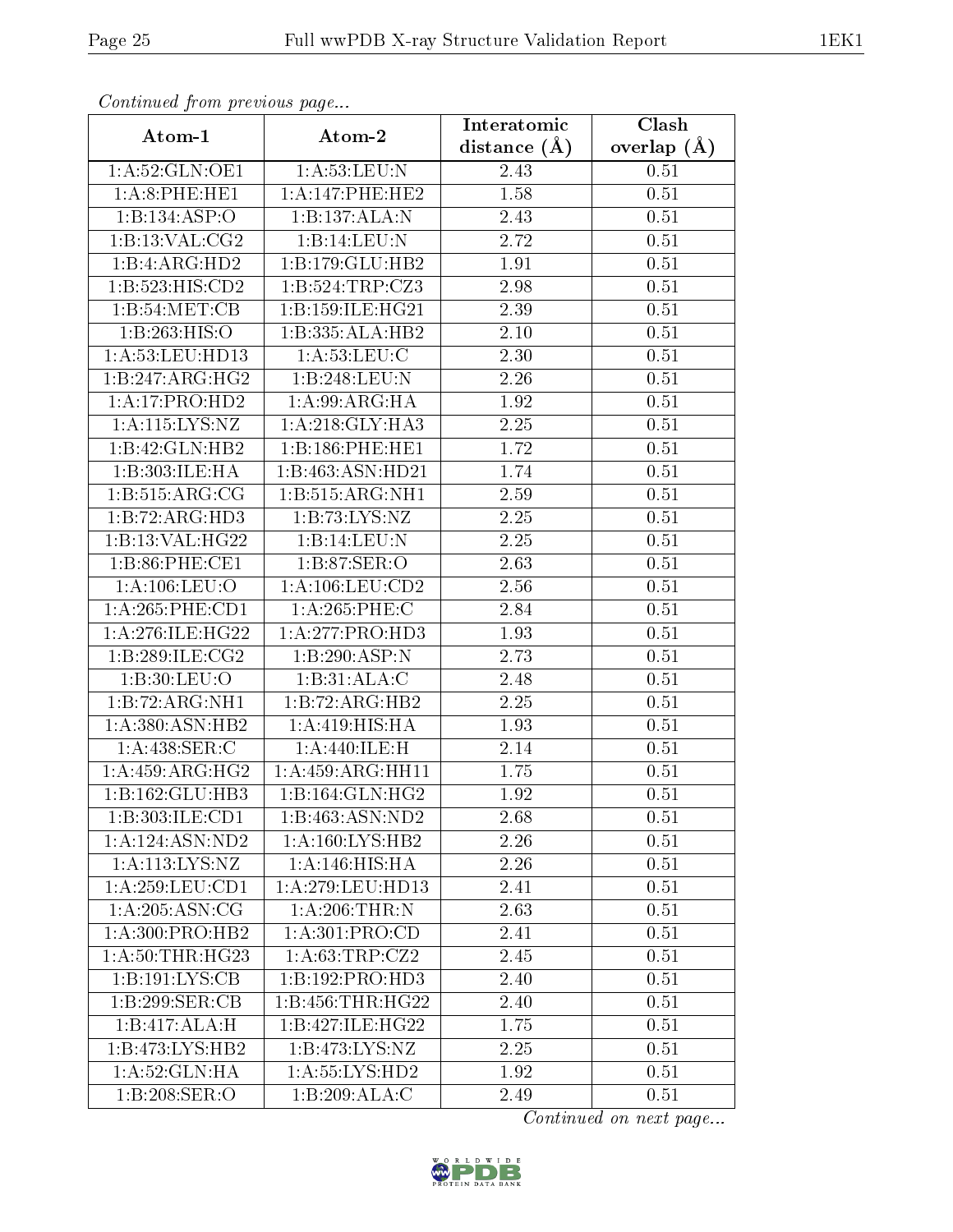| Continued from previous page      |                              | Interatomic      | Clash             |
|-----------------------------------|------------------------------|------------------|-------------------|
| Atom-1                            | Atom-2                       | distance $(\AA)$ | overlap $(A)$     |
| 1:B:72:ARG:HB2                    | 1:B:72:ARG:HH11              | 1.75             | 0.51              |
| 1: A:325: PRO:O                   | 1:B:137:ALA:HB1              | 2.11             | $\overline{0}.50$ |
| 1: A: 337: VAL: CG2               | 2:A:1100:CIU:H12             | 2.41             | 0.50              |
| 1:A:299:SER:CB                    | 1: A: 456: THR: HG22         | 2.40             | 0.50              |
| 1: A:90: GLN: HG3                 | 1: A:91: ILE:H               | 1.75             | 0.50              |
| 1:B:420:LYS:O                     | 1:B:424:ILE:CD1              | 2.59             | 0.50              |
| 1:A:207:ALA:O                     | 1:A:210:LEU:HB2              | 2.11             | 0.50              |
| 1:B:276:ILE:HG22                  | 1: B: 277: PRO: HD3          | 1.93             | 0.50              |
| 1:A:124:ASN:OD1                   | 1: A: 160: LYS: N            | 2.45             | 0.50              |
| 1:A:9:ASP:HB2                     | 1:A:160:LYS:HZ3              | 1.76             | 0.50              |
| 1: A: 362: PRO: HG2               | 1: A:509:TRP:CE2             | 2.46             | 0.50              |
| 1:B:54:MET:HB2                    | 1:B:159:ILE:HG21             | 1.92             | 0.50              |
| 1: A:117: PHE: HD1                | 1:A:117:PHE:N                | 2.10             | 0.50              |
| 1: A:446: ILE:O                   | 1:A:450:ILE:HG13             | 2.12             | 0.50              |
| 1: A: 458: PHE: HB3               | 1:A:462:LEU:CD1              | 2.41             | 0.50              |
| 1:B:127:LEU:CD1                   | 1:B:127:LEU:N                | 2.66             | 0.50              |
| 1:B:89:SER:OG                     | 1: B:90: GLN:N               | 2.44             | 0.50              |
| 1: A: 5: VAL: O                   | 1:A:180:VAL:HA               | 2.11             | 0.50              |
| 1: A:106:LEU:HD23                 | 1: A:110: ILE: HD11          | 1.92             | 0.50              |
| 1: A:319: LEU: N                  | 1: A:319: LEU: HD23          | 2.27             | 0.50              |
| 1:A:145:GLN:HE22                  | 1:B:321:LYS:HD2              | 1.76             | $\overline{0}.50$ |
| 1:B:44:GLU:O                      | 1:B:46:PRO:HD3               | 2.11             | 0.50              |
| 1:A:211:ARG:O                     | 1: A:215:LYS:N               | 2.45             | 0.50              |
| 1: A:511: PRO:C                   | $1: A:512:$ PHE:CG           | 2.85             | 0.50              |
| 1: A:12: GLY: HA2                 | 1:A:15:ALA:O                 | 2.12             | 0.50              |
| 1: A:473: LYS: HB2                | 1:A:473:LYS:NZ               | 2.27             | 0.50              |
| 1:B:270:PHE:CD2                   | 1:B:448:PHE:HD2              | 2.28             | 0.50              |
| 1: A:281: GLN:O                   | 1: A:282:ALA:C               | 2.49             | 0.50              |
| 1:A:385:PHE:O                     | 1: A:386: GLN: C             | 2.49             | 0.50              |
| 1:A:401:ARG:O                     | 1: A:402:THR:C               | 2.49             | 0.50              |
| 1:A:512:PHE:O                     | 1: A:513: LEU: C             | 2.49             | 0.50              |
| $1:B:304:G\overline{\text{LU}:N}$ | 1:B:304:GLU:CD               | 2.64             | 0.50              |
| 1: A:108: ALA:O                   | 1:A:111:ALA:HB3              | 2.11             | 0.49              |
| 1: A:376: ILE:H                   | 1:A:376:ILE:CD1              | 2.13             | 0.49              |
| 1:B:202:LEU:HD12                  | $1:B:204:HIS:H\overline{B2}$ | 1.92             | 0.49              |
| 1:B:210:LEU:O                     | 1:B:212:GLU:N                | 2.45             | 0.49              |
| 1:B:265:PHE:C                     | 1:B:265:PHE:CD1              | 2.85             | 0.49              |
| 1:B:289:ILE:HG22                  | 1:B:290:ASP:N                | 2.26             | 0.49              |
| 1: A:145: GLN:NE2                 | 1:B:321:LYS:HD2              | 2.27             | 0.49              |
| 1: A:307: ALA:O                   | 1: A:311:LEU:HG              | 2.12             | 0.49              |
| 1:A:417:ALA:O                     | 1:A:421:ALA:HB2              | 2.12             | 0.49              |

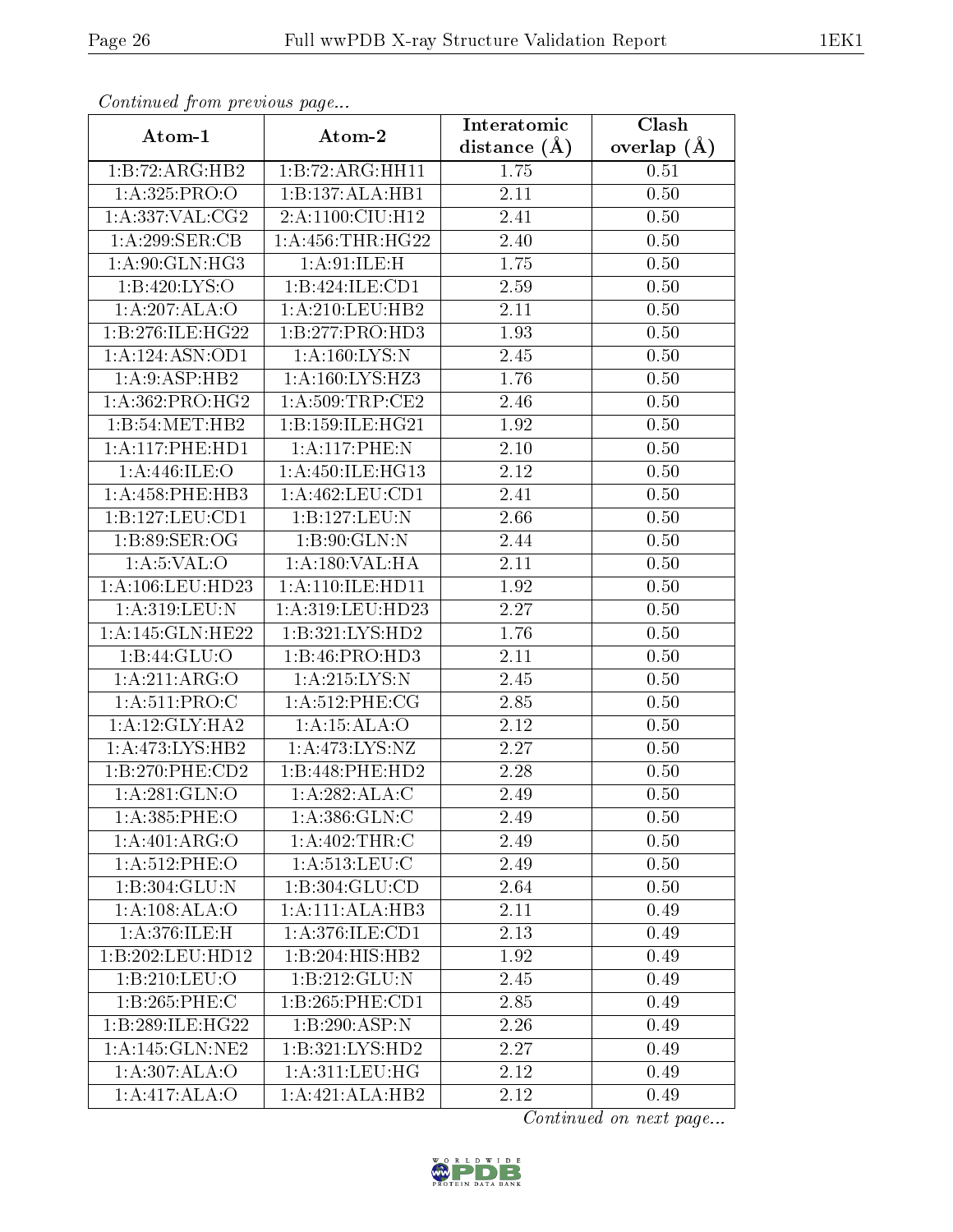| Contentaca promo provious pago            |                            | Interatomic       | $\overline{\text{Clash}}$ |
|-------------------------------------------|----------------------------|-------------------|---------------------------|
| Atom-1                                    | Atom-2                     | distance $(A)$    | overlap $(A)$             |
| 1:B:212:GLU:O                             | 1:B:214:GLU:N              | 2.44              | 0.49                      |
| 1:B:8:PHE:O                               | 1:B:121:ILE:HA             | 2.11              | 0.49                      |
| 1:B:91:ILE:O                              | 1: B: 91: ILE: CG1         | 2.61              | 0.49                      |
| 1:A:155:GLN:C                             | 1: A:157: GLY: H           | 2.15              | 0.49                      |
| 1:A:190:LEU:HB3                           | 1: A:200:THR:CG2           | 2.43              | 0.49                      |
| 1:B:128:ASP:O                             | 1:B:133:ARG:HG3            | 2.12              | 0.49                      |
| 1:B:319:LEU:HD23                          | 1:B:319:LEU:N              | $\overline{2.27}$ | 0.49                      |
| $1:B:374:ARG:H\overline{G2}$              | 1:B:383:LEU:HD11           | 1.95              | 0.49                      |
| 1:B:309:GLU:HA                            | 1:B:474:TRP:CZ2            | 2.47              | 0.49                      |
| 1:B:526:GLN:NE2                           | 1:B:527:ILE:CD1            | 2.75              | 0.49                      |
| 1:B:406:PHE:CD2                           | 2:B:1200:CIU:HC12          | 2.47              | 0.49                      |
| 1:B:190:LEU:HD12                          | 1:B:202:LEU:HD23           | 1.94              | 0.49                      |
| 1:B:249:HIS:ND1                           | 1:B:296:ASP:HB2            | 2.28              | 0.49                      |
| 1:B:512:PHE:O                             | $1: B:513:$ LEU:C          | 2.49              | 0.49                      |
| 1: A: 180: VAL: O                         | 1: A: 180: VAL: CG2        | 2.61              | 0.49                      |
| 1:B:136:LEU:O                             | 1:B:136:LEU:HD12           | 2.13              | 0.49                      |
| $1:B:160:\overline{\text{LYS:H}\text{A}}$ | 1:B:165:ILE:HD11           | 1.94              | 0.49                      |
| 1:B:515:ARG:HG3                           | 1:B:515:ARG:NH1            | 2.22              | 0.49                      |
| 1:B:86:PHE:CG                             | 1:B:87:SER:N               | 2.81              | 0.49                      |
| 1: A: 165: ILE: O                         | 1: A: 169: LEU: N          | 2.43              | 0.49                      |
| 1: A:238: GLY:HA2                         | 1:B:238:GLY:HA2            | $\overline{1}.93$ | 0.49                      |
| 1:B:126:TRP:HA                            | 1: B: 154: CYS: CB         | 2.43              | 0.49                      |
| 1:B:8:PHE:HA                              | 1:B:183:LEU:HD12           | 1.93              | 0.49                      |
| 1:B:182:PHE:C                             | 1:B:183:LEU:HG             | 2.33              | 0.49                      |
| 1:A:173:LEU:N                             | 1: A:173: LEU: HD22        | 2.18              | 0.49                      |
| 1:A:215:LYS:HG2                           | 1: A:220: GLN:CA           | $\overline{2.42}$ | 0.49                      |
| 1:B:32:LEU:HD12                           | 1:B:32:LEU:H               | 1.78              | 0.49                      |
| 1:B:438:SER:C                             | $1:B:440:ILE:\overline{H}$ | 2.16              | 0.49                      |
| 1:B:286:VAL:C                             | 1:B:287:LEU:HD12           | 2.32              | 0.49                      |
| 1:A:8:PHE:CB                              | 1:A:183:LEU:HD11           | 2.43              | 0.49                      |
| 1:A:247:ARG:HG2                           | 1:A:248:LEU:N              | 2.28              | 0.49                      |
| 1: A:286: VAL:C                           | 1:A:287:LEU:HD12           | 2.33              | 0.49                      |
| 1:A:302:GLU:HB3                           | 1:A:304:GLU:OE1            | 2.11              | 0.49                      |
| 1: B: 381: TYR: CG                        | 1:B:382:GLN:N              | 2.81              | 0.49                      |
| 1: A:187: GLY:HA2                         | 1: A:190:LEU:CD1           | 2.33              | 0.48                      |
| 1:A:207:ALA:O                             | 1:A:208:SER:HB3            | 2.12              | 0.48                      |
| 1:A:242:VAL:HG12                          | 1:A:317:THR:CB             | 2.43              | 0.48                      |
| $1:A:440:ILE:H\overline{A}$               | 1:A:440:ILE:HD12           | 1.66              | 0.48                      |
| 1: A:484:LEU:HD13                         | 1:B:61:SER:HB2             | 1.93              | 0.48                      |
| 1:B:293:GLY:O                             | 1:B:299:SER:HB2            | 2.13              | 0.48                      |
| 1:B:408:ARG:O                             | 1:B:524:TRP:HD1            | 1.95              | 0.48                      |

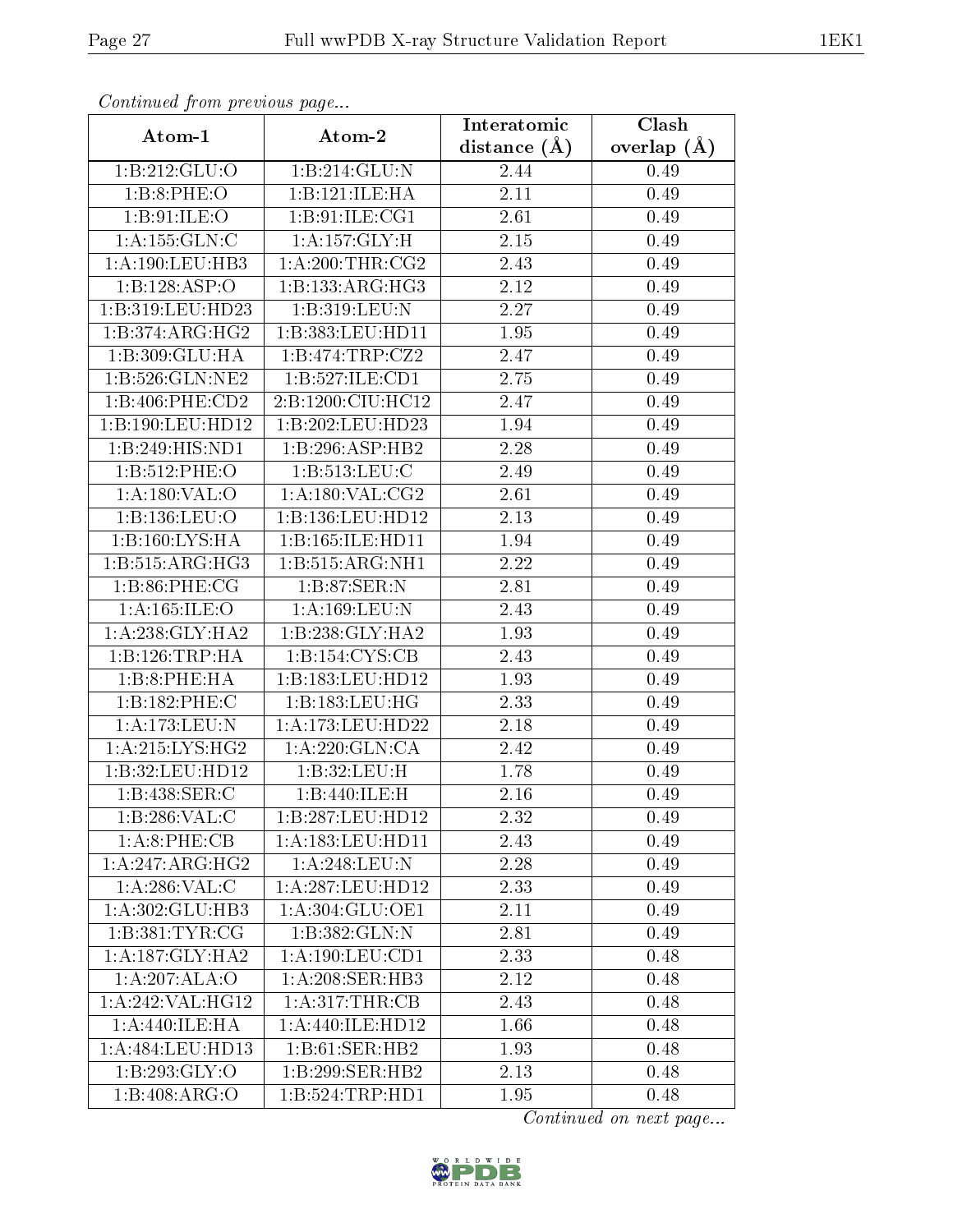| Continued from previous page   |                              | Interatomic       | Clash           |
|--------------------------------|------------------------------|-------------------|-----------------|
| Atom-1                         | Atom-2                       | distance $(A)$    | overlap $(\AA)$ |
| 1:A:326:GLN:NE2                | 1:B:134:ASP:CA               | 2.76              | 0.48            |
| 1: B: 176: LYS: HB3            | 1:B:178:ASN:HD22             | 1.76              | 0.48            |
| 1:B:328:VAL:HG12               | 1:B:330:ILE:HD11             | 1.93              | 0.48            |
| 1: A: 381: TYR: CG             | 1: A: 382: GLN:N             | 2.81              | 0.48            |
| 1:B:103:ARG:CB                 | 1:B:104:PRO:HD3              | 2.23              | 0.48            |
| 1:B:106:LEU:HD21               | 1:B:146:HIS:HD2              | 1.78              | 0.48            |
| 1:B:306:TYR:CD1                | 1: B:306: TYR:N              | 2.82              | 0.48            |
| 1:B:350:VAL:HG11               | 1:B:353:VAL:HG22             | 1.94              | 0.48            |
| $1: B: 469: \overline{GLU:O}$  | 1:B:472:TRP:HB3              | $\overline{2.12}$ | 0.48            |
| 1:B:5:VAL:HB                   | 1: B: 118: THR: OG1          | 2.13              | 0.48            |
| 1:B:92:PHE:C                   | 1:B:94:GLN:N                 | 2.67              | 0.48            |
| 1: B:93: SER:O                 | $1:B:132:LYS:\overline{HG3}$ | 2.13              | 0.48            |
| 1:B:101:ILE:CD1                | 1:B:143:LEU:HD21             | 2.44              | 0.48            |
| 1:B:194:ARG:HB2                | 1:B:200:THR:CG2              | 2.43              | 0.48            |
| 1:B:385:PHE:HE1                | 1:B:427:ILE:HD11             | 1.78              | 0.48            |
| 1: B:63:TRP:O                  | 1: B:63:TRP:CG               | 2.67              | 0.48            |
| $1:A:270:$ PHE:CD2             | 1:A:448:PHE:HD2              | 2.32              | 0.48            |
| 1: A:63:TRP:CE3                | 1:A:63:TRP:O                 | $2.66\,$          | 0.48            |
| $1: B: 256: \overline{GLY: N}$ | 1:B:285:ARG:HB2              | 2.28              | 0.48            |
| 1:A:182:PHE:CD1                | 1:A:183:LEU:N                | 2.81              | 0.48            |
| 1:A:211:ARG:HB2                | 1: A:215:LYS:NZ              | 2.27              | 0.48            |
| $1: A:270:$ PHE:CE1            | 1:A:273:ARG:HD3              | 2.49              | 0.48            |
| 1: A: 333: ASP: OD2            | 1:A:523:HIS:NE2              | 2.36              | 0.48            |
| 1:A:380:ASN:HB3                | 1:A:418:VAL:O                | 2.14              | 0.48            |
| 1:B:340:TRP:CZ2                | 1:B:489:MET:HG2              | 2.49              | 0.48            |
| 1:B:446:ILE:O                  | 1:B:450:ILE:HG13             | 2.14              | 0.48            |
| 1: A: 102: ASN: ND2            | 1: A: 105: MET: HB2          | 2.28              | 0.48            |
| 1: A:293: GLY:O                | 1: A:299: SER: HB2           | 2.14              | 0.48            |
| 1: A:459: ARG:CG               | 1:A:459:ARG:HH11             | 2.27              | 0.48            |
| 1:B:30:LEU:CB                  | 1:B:32:LEU:HD13              | 2.38              | 0.48            |
| 1: B: 511: PRO:C               | 1:B:512:PHE:CG               | 2.87              | 0.48            |
| 1:A:136:LEU:HD12               | 1: A:140:MET:CG              | 2.44              | 0.48            |
| 1:A:181:VAL:HG23               | 1:A:182:PHE:N                | 2.29              | 0.48            |
| 1: A:13: VAL:HG22              | 1:A:203:VAL:CB               | 2.44              | 0.48            |
| 1:A:332:HIS:ND1                | 1: A: 333:ASP: HB2           | 2.28              | 0.48            |
| 1: A:350: VAL:HGI1             | 1:A:353:VAL:HG22             | 1.95              | 0.48            |
| 1: A:48: GLY:O                 | 1: A:52: GLN: HG3            | 2.14              | 0.48            |
| 1:B:10:LEU:O                   | 1:B:15:ALA:HB3               | 2.13              | 0.48            |
| 1: A:248:LEU:HA                | 1: A:297: SER:HB3            | 1.95              | 0.48            |
| 1:B:25:ARG:HA                  | 1:B:28:GLU:HB2               | 1.94              | 0.48            |
| 1: B: 259: LEU: CD1            | 1:B:279:LEU:HD13             | 2.43              | 0.48            |

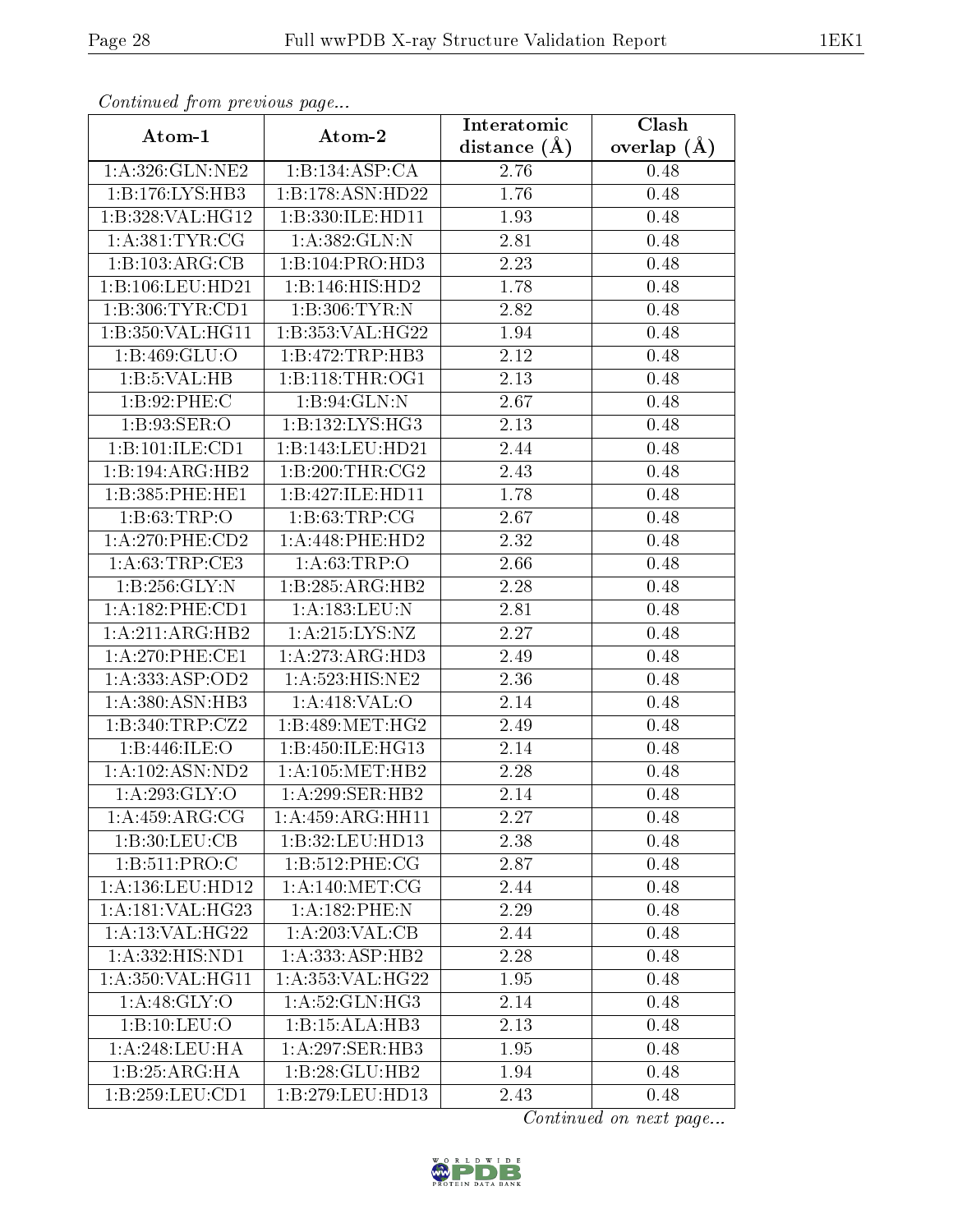| Comunaca jiom previous page |                      | Interatomic    | Clash           |
|-----------------------------|----------------------|----------------|-----------------|
| Atom-1                      | Atom-2               | distance $(A)$ | overlap $(\AA)$ |
| 1:A:214:GLU:OE1             | 1:A:217:THR:HG21     | 2.14           | 0.47            |
| 1: B:475: SER:C             | 1:B:477:LYS:H        | 2.18           | 0.47            |
| 1:A:123:THR:HA              | 1:A:160:LYS:CE       | 2.44           | 0.47            |
| 1:B:149:PHE:CE2             | 1:B:173:LEU:HD13     | 2.50           | 0.47            |
| 1:B:302:GLU:HB3             | 1:B:304:GLU:OE1      | 2.14           | 0.47            |
| 1:B:38:LEU:HD22             | 1:B:42:GLN:HB3       | 1.95           | 0.47            |
| 1:B:64:VAL:O                | 1: B:65: PRO:C       | 2.50           | 0.47            |
| 1:B:340:TRP:NE1             | 1:B:355:SER:HB2      | 2.29           | 0.47            |
| 1:B:381:TYR:CE1             | 1:B:382:GLN:HG3      | 2.49           | 0.47            |
| 1:B:305:GLU:HB3             | 1:B:306:TYR:CD1      | 2.49           | 0.47            |
| 1:B:416:ILE:HG23            | 1:B:417:ALA:N        | 2.29           | 0.47            |
| 1: A:291: MET:HA            | 1: A:291:MET:CE      | 2.45           | 0.47            |
| 1: A:340:TRP:NE1            | 1: A: 355: SER: HB2  | 2.28           | 0.47            |
| 1:B:115:LYS:HE3             | 1:B:219:THR:HG23     | 1.96           | 0.47            |
| 1:B:231:ASN:OD1             | 1:B:270:PHE:CE1      | 2.62           | 0.47            |
| 1:B:74:SER:O                | 1:B:75:SER:O         | 2.32           | 0.47            |
| 1:A:301:PRO:CD              | 1:A:302:GLU:N        | 2.78           | 0.47            |
| 1: B: 158: MET: CB          | 1:B:164:GLN:HB2      | 2.43           | 0.47            |
| 1:B:219:THR:HB              | 1:B:220:GLN:H        | 1.32           | 0.47            |
| 1:B:223:GLU:OE2             | 1:B:223:GLU:N        | 2.46           | 0.47            |
| 1:B:499:ARG:CB              | 1:B:501:GLU:OE2      | 2.63           | 0.47            |
| 1:B:76:LYS:HA               | 1:B:80:ALA:O         | 2.14           | 0.47            |
| 1: A: 132: LYS: O           | 1: A: 135: SER: HB2  | 2.14           | 0.47            |
| 1:A:252:GLU:HG2             | 3:B:1013:HOH:O       | 2.13           | 0.47            |
| 1:B:202:LEU:CD1             | 1:B:204:HIS:CD2      | 2.97           | 0.47            |
| 1: B: 380: ASN:O            | 1:B:381:TYR:C        | 2.53           | 0.47            |
| 1: A: 122: VAL: HG11        | 1: A: 169: LEU: HD11 | 1.96           | 0.47            |
| 1:B:131:ASP:C               | 1:B:133:ARG:N        | 2.68           | 0.47            |
| 1:B:16:LEU:O                | 1:B:100:SER:N        | 2.45           | 0.47            |
| 1:B:300:PRO:HB2             | 1:B:301:PRO:CD       | 2.45           | 0.47            |
| 1:B:428:LEU:N               | 1:B:428:LEU:CD1      | 2.78           | 0.47            |
| 1:A:177:PRO:O               | 1: A:198:MET:CB      | 2.63           | 0.47            |
| 1:A:469:GLU:O               | 1:A:472:TRP:HB3      | 2.15           | 0.47            |
| 1: A:501: GLU:O             | 1: A:504: LYS:HG2    | 2.15           | 0.47            |
| 1:B:229:PRO:HB3             | 1:B:274:TYR:CD1      | 2.49           | 0.47            |
| 1:B:270:PHE:O               | 1:B:273:ARG:HB3      | 2.14           | 0.47            |
| 1:B:401:ARG:O               | 1:B:402:THR:C        | 2.54           | 0.47            |
| 1:A:103:ARG:HG2             | 1:A:103:ARG:H        | 1.19           | 0.47            |
| 1:A:136:LEU:O               | 1:A:137:ALA:C        | 2.53           | 0.47            |
| 1:A:347:PRO:O               | 1:B:133:ARG:CD       | 2.63           | 0.47            |
| 1:B:490:VAL:HA              | 1: B:516: GLY:O      | 2.15           | 0.47            |

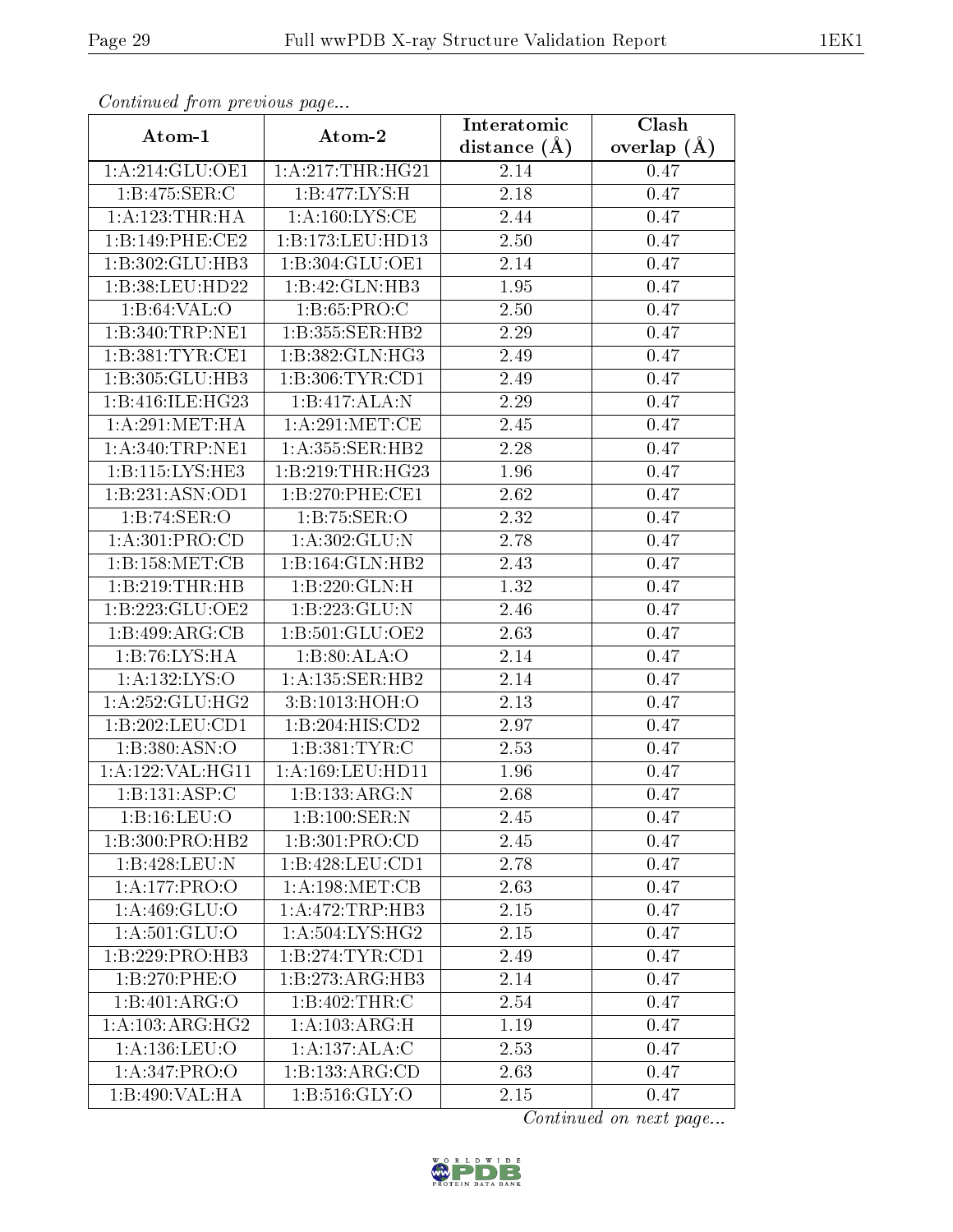| Continued from previous page          |                                     | Interatomic       | Clash           |
|---------------------------------------|-------------------------------------|-------------------|-----------------|
| Atom-1                                | Atom-2                              | distance $(\AA)$  | overlap $(\AA)$ |
| 1:A:416:ILE:HG23                      | 1:A:417:ALA:N                       | 2.30              | 0.46            |
| 1:A:475:SER:C                         | 1: A:477: LYS:H                     | 2.18              | 0.46            |
| 1:A:163:PRO:HA                        | 1: A: 166: TYR: CD1                 | 2.50              | 0.46            |
| 1:A:380:ASN:O                         | 1:A:381:TYR:C                       | 2.53              | 0.46            |
| 1: A:511: PRO:O                       | 1:A:512:PHE:CG                      | 2.69              | 0.46            |
| 1:A:52:GLN:HB3                        | 1:A:55:LYS:HD2                      | 1.96              | 0.46            |
| 1: A:50:THR:HA                        | 1: A:63:TRP:NE1                     | 2.26              | 0.46            |
| 1: B: 73: LYS: C                      | 1:B:75:SER:H                        | 2.19              | 0.46            |
| 1:B:8:PHE:HD1                         | 1:B:120:CYS:O                       | $\overline{1}.99$ | 0.46            |
| 1:A:103:ARG:N                         | 1:A:104:PRO:HD2                     | 2.31              | 0.46            |
| 1: A:340:TRP: CZ2                     | 1: A:489:MET:HG2                    | 2.50              | 0.46            |
| 1:A:408:ARG:O                         | 1:A:524:TRP:HD1                     | 1.99              | 0.46            |
| 1:A:523:HIS:CD2                       | 1: A:524:TRP:CZ3                    | 3.02              | 0.46            |
| 1: A: 53: LEU: HA                     | 1:A:58:ILE:HG13                     | 1.98              | 0.46            |
| 1:B:16:LEU:CB                         | 1:B:17:PRO:CA                       | 2.92              | 0.46            |
| 1:B:193:ALA:HA                        | 1: B: 196: MET:HG3                  | 1.96              | 0.46            |
| 1:A:101:ILE:HD13                      | 1: A: 106: LEU: CD1                 | 2.44              | 0.46            |
| 1:A:137:ALA:O                         | 1: A:140:MET:HB2                    | 2.16              | 0.46            |
| 1: A: 123: THR: CA                    | $1:A:160:\overline{\text{LYS:HE2}}$ | 2.45              | 0.46            |
| 1:B:124:ASN:HA                        | 1:B:153:SER:OG                      | 2.15              | 0.46            |
| 1:B:232:PRO:CG                        | 1:B:233:ASN:HD22                    | 2.29              | 0.46            |
| 1:B:28:GLU:O                          | 1:B:30:LEU:N                        | 2.48              | 0.46            |
| 1:B:380:ASN:HB3                       | 1:B:418:VAL:O                       | 2.15              | 0.46            |
| 1:A:259:LEU:HD11                      | 1:A:279:LEU:HD13                    | 1.97              | 0.46            |
| 1: A:515: ARG: CG                     | 1: A: 515: ARG: NH1                 | 2.60              | 0.46            |
| 1:B:385:PHE:O                         | 1:B:386:GLN:C                       | 2.53              | 0.46            |
| 1:B:434:ASP:N                         | 1:B:435:PRO:HD2                     | 2.30              | 0.46            |
| 1:B:442:THR:HG23                      | 1:B:445:GLU:OE1                     | 2.15              | 0.46            |
| 1:B:459:ARG:CG                        | 1:B:459:ARG:HH11                    | 2.28              | 0.46            |
| 1:A:180:VAL:HG23                      | 1: A:198:MET:CE                     | 2.46              | 0.46            |
| 1: A:400: SER:O                       | 1: A:404: LYS:HG2                   | 2.16              | 0.46            |
| 1: A:489:MET:CE                       | 1:A:490:VAL:N                       | 2.78              | 0.46            |
| 1: A: 53: LEU: CD1                    | 1: A:54:MET:N                       | 2.78              | 0.46            |
| 1:A:294:TYR:CZ                        | 1: A:461: PRO:HB3                   | 2.51              | 0.46            |
| 1:A:499:ARG:CB                        | 1:A:501:GLU:OE2                     | 2.63              | 0.46            |
| $1:B:10:L\overline{\mathrm{EU:HD}12}$ | 1:B:15:ALA:HB2                      | 1.98              | 0.46            |
| 1:B:242:VAL:HG12                      | 1:B:317:THR:CB                      | 2.46              | 0.46            |
| 1:B:193:ALA:C                         | 1:B:195:ASP:H                       | 2.19              | 0.46            |
| 1:B:25:ARG:HA                         | 1:B:28:GLU:CB                       | 2.46              | 0.46            |
| 1:B:248:LEU:HA                        | 1:B:297:SER:HB3                     | 1.98              | 0.46            |
| 1:B:48:GLY:HA3                        | 1:B:49:PRO:HD3                      | 1.71              | 0.46            |

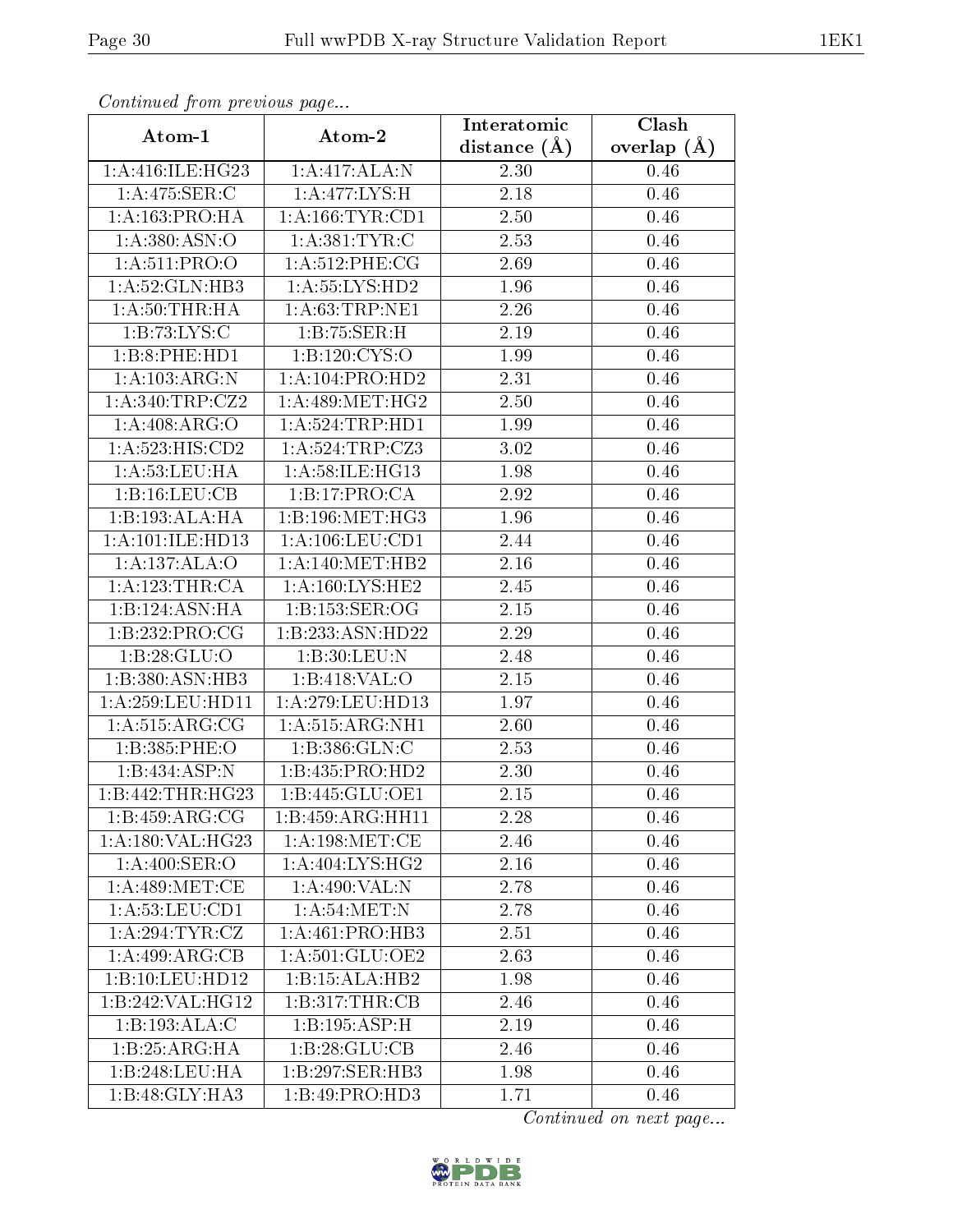| Commuca from previous page |                              | Interatomic       | Clash           |
|----------------------------|------------------------------|-------------------|-----------------|
| Atom-1                     | Atom-2                       | distance $(A)$    | overlap $(\AA)$ |
| 1: A:303: ILE:C            | 1:A:305:GLU:N                | 2.67              | 0.46            |
| 1:A:374:ARG:HG2            | 1:A:383:LEU:HD11             | 1.97              | $0.46\,$        |
| 1: A:450: ILE: O           | 1: A: 454: LYS: HG2          | 2.16              | 0.46            |
| 1:A:529:LYS:HA             | 1:A:529:LYS:HD3              | 1.74              | 0.46            |
| 1:B:161:PRO:CB             | 1:B:192:PRO:HG2              | 2.46              | 0.46            |
| 1:A:305:GLU:HB3            | 1: A:306: TYR: CD1           | 2.51              | 0.46            |
| 1: A:416: ILE:CG2          | $1:A:417:ALA:\overline{X}$   | 2.79              | 0.46            |
| 1:B:10:LEU:CD1             | 1:B:15:ALA:HB2               | 2.46              | 0.46            |
| 1:B:332:HIS:ND1            | 1:B:333:ASP:HB2              | 2.31              | 0.46            |
| 1:B:416:ILE:HG23           | 1: B:427: ILE: CG2           | 2.45              | 0.46            |
| 1:B:408:ARG:HH21           | 1:B:412:GLU:HG2              | 1.81              | $0.45\,$        |
| 1:B:294:TYR:CZ             | 1:B:461:PRO:HB3              | 2.51              | 0.45            |
| 1:B:77:ALA:O               | 1:B:78:CYS:HB2               | 2.16              | 0.45            |
| 1:A:368:SER:HB3            | 1: A:371: LYS: CG            | 2.46              | 0.45            |
| 1:B:378:VAL:HG22           | 1:B:418:VAL:HG11             | 1.98              | 0.45            |
| 1:A:303:ILE:CD1            | 1:A:463:ASN:ND2              | 2.74              | 0.45            |
| 1:B:14:LEU:HD22            | 1:B:121:ILE:HG21             | 1.98              | 0.45            |
| 1:A:484:LEU:CD1            | 1:B:129:ASP:OD2              | 2.50              | 0.45            |
| 1:B:364:ASP:N              | 1:B:364:ASP:OD1              | 2.50              | 0.45            |
| 1:B:400:SER:O              | 1:B:404:LYS:HG2              | 2.17              | 0.45            |
| 1:A:129:ASP:OD2            | 1:B:484:LEU:HD12             | 2.16              | 0.45            |
| 1:A:442:THR:HG23           | 1: A:445: GLU:OE1            | 2.16              | 0.45            |
| 1:A:490:VAL:HA             | $1: A:516: \overline{GLY:O}$ | $\overline{2.17}$ | 0.45            |
| 1: A:60: PHE:CE1           | 1:A:92:PHE:CZ                | 3.04              | 0.45            |
| 1:B:416:ILE:CG2            | 1:B:417:ALA:N                | 2.79              | 0.45            |
| 1:A:7:ALA:O                | 1: A: 182: PHE: HA           | $\overline{2}.16$ | 0.45            |
| 1:A:309:GLU:HA             | 1: A:474:TRP: CZ2            | 2.51              | 0.45            |
| 1:A:512:PHE:N              | 1:A:512:PHE:CD1              | 2.85              | 0.45            |
| 1:B:301:PRO:CD             | 1:B:302:GLU:N                | 2.78              | 0.45            |
| 1:B:419:HIS:N              | 1:B:419:HIS:ND1              | 2.64              | 0.45            |
| 1:B:537:LEU:O              | 1:B:541:LEU:CD1              | 2.60              | 0.45            |
| 1:A:407:PHE:C              | 1:A:408:ARG:HG2              | 2.37              | 0.45            |
| 1: A:106:LEU:HD23          | 1: A: 106: LEU: C            | 2.37              | 0.45            |
| 1: A: 369: PRO:            | 1:A:372:VAL:H <sub>G13</sub> | 2.17              | 0.45            |
| 1: A:526: GLN: NE2         | 1: A:527: ILE: CD1           | 2.80              | 0.45            |
| 1:B:119:THR:HB             | 1:B:147:PHE:CD2              | 2.52              | 0.45            |
| 1:B:307:ALA:O              | 1:B:311:LEU:HG               | 2.16              | 0.45            |
| 1:B:380:ASN:HB2            | 1:B:419:HIS:HA               | 1.96              | 0.45            |
| 1:B:476:CYS:HA             | 1:B:479:LEU:CD1              | 2.46              | 0.45            |
| 1:B:511:PRO:O              | 1:B:512:PHE:CG               | 2.70              | 0.45            |
| 1:A:207:ALA:HA             | 1: A:210:LEU:HB2             | 1.98              | 0.45            |

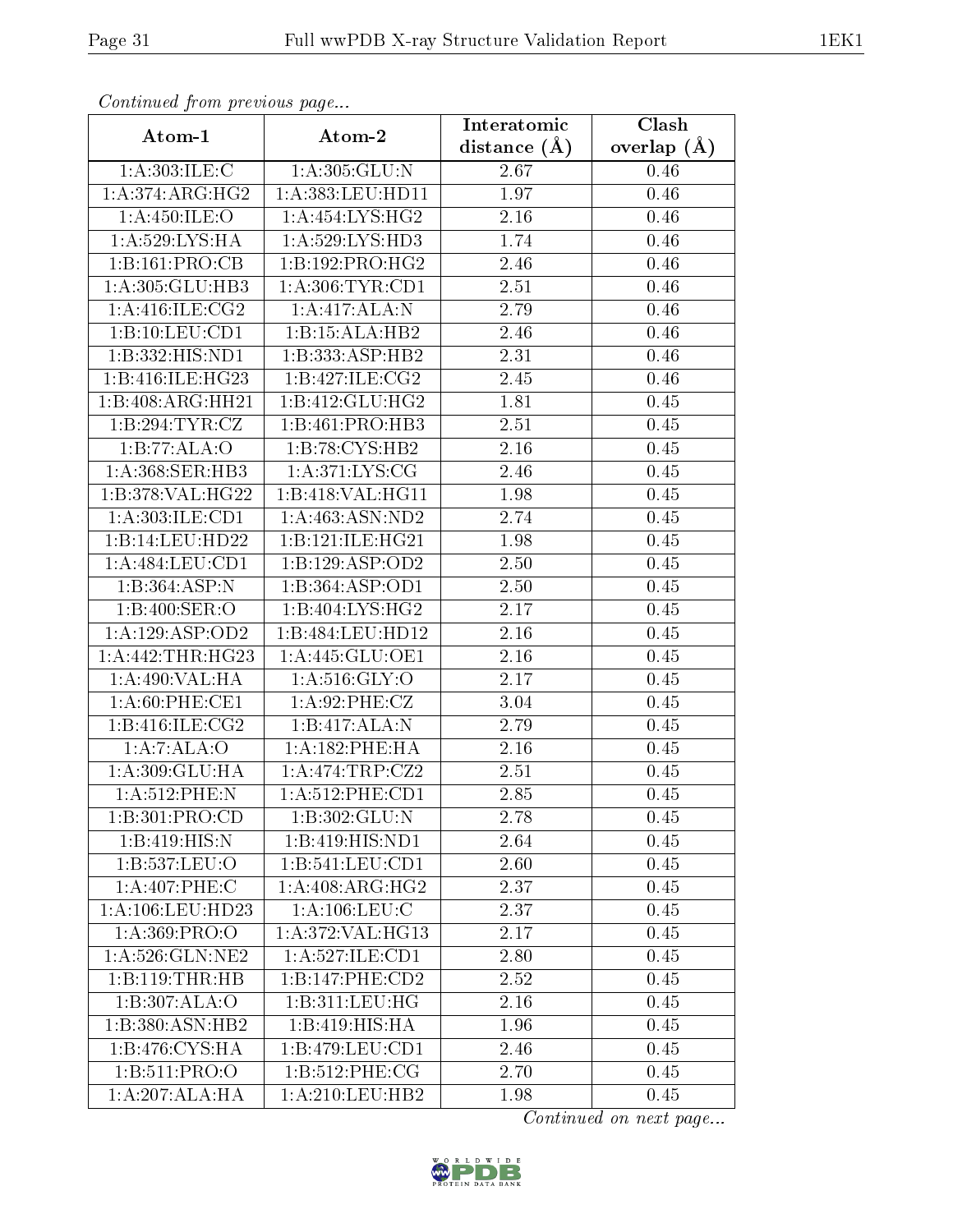| Continuati pom previous page      |                     | Interatomic    | Clash           |  |
|-----------------------------------|---------------------|----------------|-----------------|--|
| Atom-1                            | Atom-2              | distance $(A)$ | overlap $(\AA)$ |  |
| 1:B:42:GLN:CB                     | 1:B:186:PHE:CE1     | 2.97           | 0.45            |  |
| 1:B:270:PHE:CZ                    | 1:B:273:ARG:HD3     | 2.52           | 0.45            |  |
| 1:B:526:GLN:HE22                  | 1:B:527:ILE:HD11    | 1.81           | 0.45            |  |
| 1: B:61: SER:C                    | 1:B:64:VAL:HG23     | 2.28           | 0.45            |  |
| 1: A: 106: LEU: CD2               | 1: A: 106: LEU: C   | 2.86           | 0.45            |  |
| 1: A: 168: PHE: CE2               | 1: A:172:THR:OG1    | 2.69           | 0.45            |  |
| 1: A:279:LEU:HA                   | 1:A:279:LEU:HD23    | 1.79           | 0.45            |  |
| 1: A:306:TYR:CD1                  | 1: A:306:TYR:N      | 2.85           | 0.45            |  |
| 1:B:132:LYS:H                     | 1:B:132:LYS:HD3     | 1.81           | 0.45            |  |
| 1: B:50:THR:HA                    | 1: B:63:TRP:NE1     | 2.30           | 0.45            |  |
| 1:A:209:ALA:HA                    | 1:A:212:GLU:HB2     | 1.99           | 0.45            |  |
| 1: A: 336: GLY: HA2               | 1:A:339:VAL:HB      | 1.98           | 0.45            |  |
| 1:A:470:ARG:CA                    | 1: A:473: LYS: NZ   | 2.71           | 0.45            |  |
| 1:A:ARG:HH21                      | 1: A:179: GLU:CB    | 2.19           | 0.45            |  |
| 1:B:232:PRO:HG2                   | 1:B:233:ASN:HD22    | 1.81           | 0.45            |  |
| 1:B:229:PRO:CA                    | 1:B:273:ARG:O       | 2.63           | 0.45            |  |
| 1:B:27:GLU:HG2                    | 1:B:37:LEU:HB2      | 1.99           | 0.45            |  |
| 1: B:9: ASP:O                     | 1:B:13:VAL:HG22     | 2.17           | 0.45            |  |
| 1:A:202:LEU:O                     | 1:A:203:VAL:HG23    | 2.17           | 0.44            |  |
| 1: A:271:SER:HA                   | 1: A:273:ARG:NH1    | 2.32           | 0.44            |  |
| 1:A:470:ARG:N                     | 1:A:473:LYS:NZ      | 2.65           | 0.44            |  |
| $1:B:173:\overline{\text{LEU}:O}$ | 1:B:174:LYS:CB      | 2.64           | 0.44            |  |
| 1:B:206:THR:O                     | 1:B:207:ALA:HB3     | 2.17           | 0.44            |  |
| 1:B:73:LYS:HA                     | 1:B:73:LYS:HD3      | 1.65           | 0.44            |  |
| 1: A:231: ASN:HB2                 | 1:A:232:PRO:CB      | 2.46           | 0.44            |  |
| 1: A:312:CYS:SG                   | 1: A: 338: MET:HG3  | 2.57           | 0.44            |  |
| 1: A: 515: ARG: HG3               | 1: A: 515: ARG: NH1 | 2.25           | 0.44            |  |
| 1: A:58: ILE: HA                  | 1: A:62: GLN: OE1   | 2.17           | 0.44            |  |
| 1:B:303:ILE:C                     | 1:B:305:GLU:N       | 2.70           | 0.44            |  |
| 1:B:49:PRO:HD2                    | 1: B:67: MET:CE     | 2.47           | 0.44            |  |
| 1:A:177:PRO:O                     | 1: A:198: MET:HA    | 2.17           | 0.44            |  |
| 1: A: 386: GLN: NE2               | 1: A:468:THR:HG1    | 2.15           | 0.44            |  |
| 1: B: 150: LEU: HA                | 1:B:150:LEU:HD12    | 1.84           | 0.44            |  |
| 1:B:24:ARG:O                      | 1:B:27:GLU:HB2      | 2.18           | 0.44            |  |
| 1: A: 124: ASN: HA                | 1: A: 153: SER: OG  | 2.18           | 0.44            |  |
| $1:\overline{A:173:LEU:CD2}$      | 1:A:173:LEU:H       | 2.20           | 0.44            |  |
| 1:A:215:LYS:HG2                   | 1: A:220: GLN:HB3   | 1.99           | 0.44            |  |
| 1:A:339:VAL:HG13                  | 1:A:353:VAL:HG13    | 1.97           | 0.44            |  |
| 1:B:183:LEU:CB                    | 1:B:203:VAL:HG23    | 2.47           | 0.44            |  |
| 1:B:404:LYS:HG3                   | 1:B:435:PRO:HB2     | 1.99           | 0.44            |  |
| 1:B:82:LEU:HA                     | 1:B:83:PRO:HD2      | 1.72           | 0.44            |  |

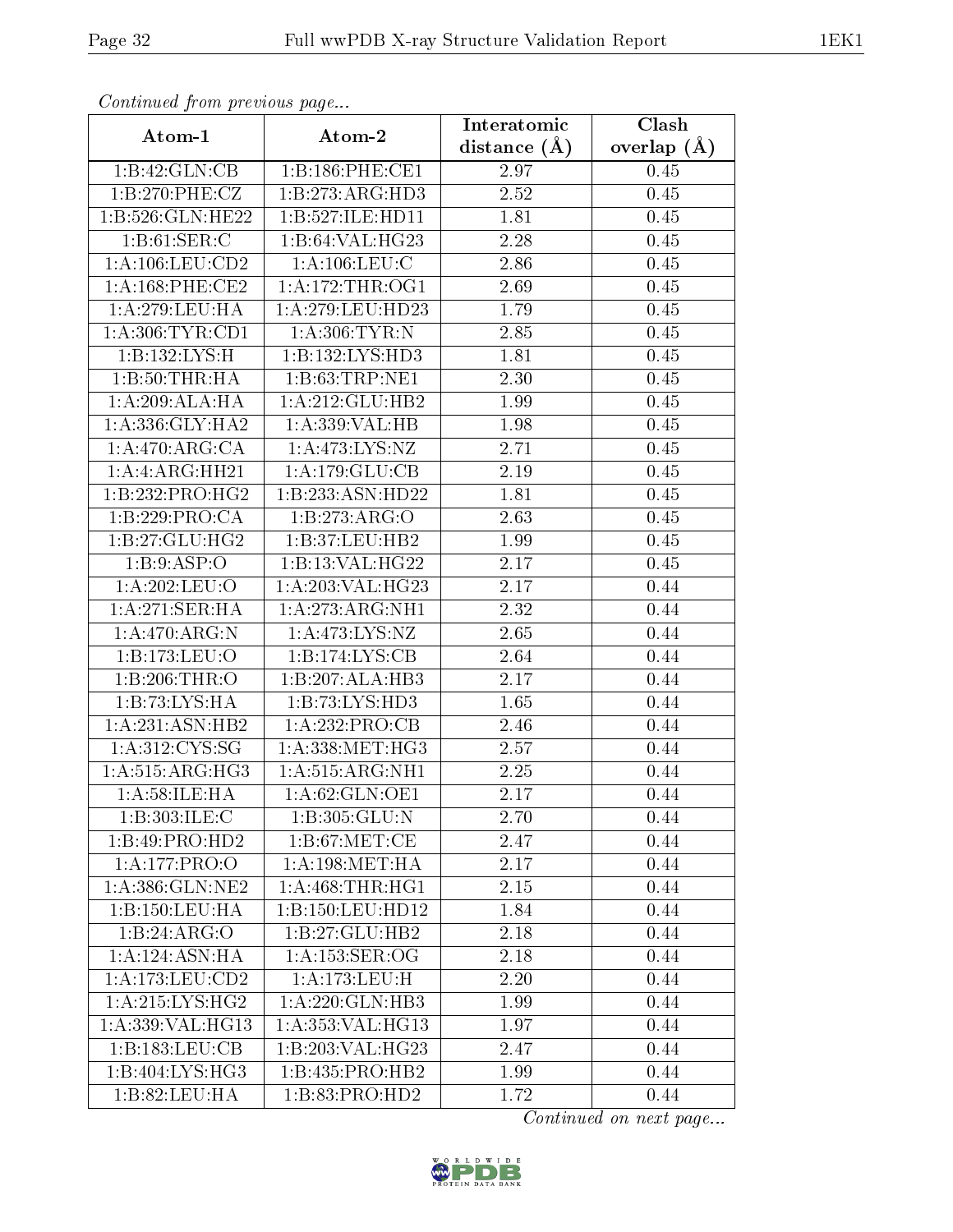| Continuati pont previous page |                     | Interatomic      | Clash           |  |
|-------------------------------|---------------------|------------------|-----------------|--|
| Atom-1                        | Atom-2              | distance $(\AA)$ | overlap $(\AA)$ |  |
| 1:B:202:LEU:HD11              | 1:B:204:HIS:CD2     | 2.52             | 0.44            |  |
| 1:B:20:ALA:O                  | 1: B:21: GLY: C     | 2.55             | 0.44            |  |
| 1:B:293:GLY:HA2               | 1:B:299:SER:HA      | 2.00             | 0.44            |  |
| 1:B:428:LEU:N                 | 1:B:428:LEU:HD13    | 2.32             | 0.44            |  |
| 1:B:523:HIS:HD2               | 1: B:524:TRP:CH2    | 2.36             | 0.44            |  |
| 1: A:476: CYS: HA             | 1: A:479: LEU: CD1  | 2.48             | 0.44            |  |
| 1:B:122:VAL:CB                | 1:B:151:ILE:CD1     | 2.94             | 0.44            |  |
| 1:B:210:LEU:C                 | 1:B:212:GLU:H       | 2.20             | 0.44            |  |
| 1:B:265:PHE:HA                | 1:B:266:PRO:HA      | 1.80             | 0.44            |  |
| 1:B:336:GLY:HA2               | 1:B:339:VAL:HB      | 1.99             | 0.44            |  |
| 1:A:171:ASP:O                 | 1:A:174:LYS:HG3     | 2.17             | 0.44            |  |
| 1: A:404: LYS: HG3            | 1: A:435: PRO:HB2   | 1.99             | 0.44            |  |
| 1:A:488:LEU:HD22              | 1:A:489:MET:N       | 2.32             | 0.44            |  |
| 1:B:73:LYS:O                  | 1:B:75:SER:N        | 2.51             | 0.44            |  |
| 1: A: 10: LEU: C              | 1:A:12:GLY:N        | 2.70             | 0.44            |  |
| 1:A:305:GLU:O                 | 1:A:310:LEU:HD23    | 2.18             | 0.44            |  |
| 1:A:372:VAL:O                 | 1:A:376:ILE:HD11    | 2.18             | 0.44            |  |
| 1:A:380:ASN:OD1               | 1:A:422:THR:N       | 2.50             | 0.44            |  |
| 1: B: 160: LYS: CG            | 1:B:189:ASN:HD21    | 2.31             | 0.44            |  |
| 1:B:216:VAL:HG12              | 1:B:217:THR:N       | 2.32             | 0.44            |  |
| 1:B:91:ILE:HG12               | 1: B:91: ILE: O     | 2.17             | 0.44            |  |
| 1:A:272:TRP:C                 | 1: A:274:TYR:H      | 2.21             | 0.44            |  |
| 1: A:364: ASP:HA              | 1: A: 365: PRO: HD2 | 1.84             | 0.44            |  |
| 1:B:101:ILE:CG2               | 1:B:102:ASN:N       | 2.80             | 0.44            |  |
| 1:B:202:LEU:O                 | 1:B:204:HIS:N       | 2.45             | 0.44            |  |
| 1: B: 5: VAL: O               | 1:B:180:VAL:HA      | 2.17             | 0.44            |  |
| 1: A:93: SER:O                | 1: A: 132: LYS: HB2 | 2.17             | 0.43            |  |
| 1:B:272:TRP:C                 | 1:B:274:TYR:H       | 2.21             | 0.43            |  |
| 1:B:306:TYR:HD2               | 1:B:464:TRP:CD1     | 2.36             | 0.43            |  |
| 1:B:32:LEU:CD2                | 1:B:36:PHE:HD2      | 2.31             | 0.43            |  |
| 1: A:236: SER: HB2            | 1:B:322:LEU:HG      | 1.99             | 0.43            |  |
| 1:B:132:LYS:H                 | 1:B:132:LYS:CD      | 2.31             | 0.43            |  |
| 1: B: 158: MET:HG2            | 1:B:164:GLN:HB2     | 1.96             | 0.43            |  |
| 1:A:156:VAL:O                 | 1: A: 158: MET: N   | 2.51             | 0.43            |  |
| 1:A:205:ASN:OD1               | $1: A:208:$ SER:HB2 | 2.19             | 0.43            |  |
| 1:A:398:ASN:OD1               | 1: A:400: SER:HB3   | 2.18             | 0.43            |  |
| 1: A:404: LYS: HG2            | 1: A:404: LYS:H     | 1.37             | 0.43            |  |
| 1:B:291:MET:HA                | 1:B:291:MET:CE      | 2.49             | 0.43            |  |
| 1:B:440:ILE:HD12              | 1:B:440:ILE:HA      | 1.70             | 0.43            |  |
| 1:B:488:LEU:HD22              | 1:B:489:MET:N       | 2.33             | 0.43            |  |
| 1: A: 102: ASN: ND2           | 1: A: 105: MET: CB  | 2.81             | 0.43            |  |

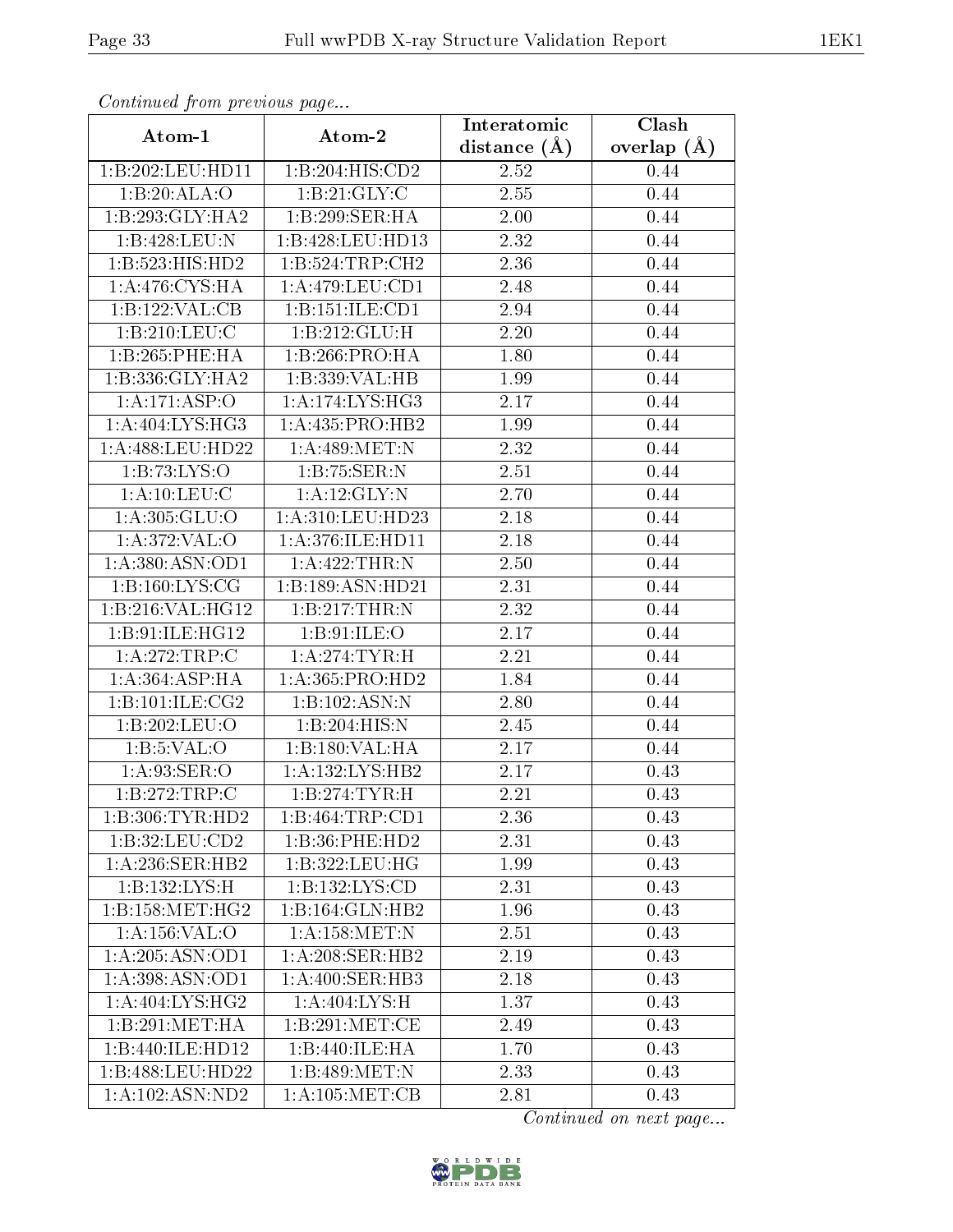| Communa from previous page   |                                                | Interatomic      | Clash           |  |
|------------------------------|------------------------------------------------|------------------|-----------------|--|
| Atom-1                       | Atom-2                                         | distance $(\AA)$ | overlap $(\AA)$ |  |
| 1:A:135:SER:O                | 1: A: 139: MET: HB3                            | 2.18             | 0.43            |  |
| 1:A:207:ALA:CA               | $1:A:210:\overline{\textrm{LEU}:\textrm{HB2}}$ | 2.49             | 0.43            |  |
| $1:B:142:GLU:H\overline{G3}$ | 1:B:281:GLN:OE1                                | 2.18             | 0.43            |  |
| 1:A:124:ASN:OD1              | 1: A: 160: LYS: CB                             | 2.58             | 0.43            |  |
| 1: A:140:MET:HE3             | 1: A:140:MET:HA                                | 2.00             | 0.43            |  |
| 1: A:265:PHE:HA              | 1: A:266:PRO:HA                                | 1.81             | 0.43            |  |
| 1:A:368:SER:HB3              | 1: A:371: LYS:HG3                              | 2.01             | 0.43            |  |
| 1:B:134:ASP:O                | 1:B:136:LEU:N                                  | 2.51             | 0.43            |  |
| 1: A:160: LYS: HA            | 1:A:161:PRO:HA                                 | 1.83             | 0.43            |  |
| 1:A:122:VAL:O                | 1:A:160:LYS:HE2                                | 2.19             | 0.43            |  |
| 1:A:270:PHE:CZ               | 1:A:273:ARG:HD3                                | 2.53             | 0.43            |  |
| 1: A: 364: ASP: OD1          | 1:A:364:ASP:N                                  | 2.50             | 0.43            |  |
| 1:A:396:GLU:O                | 1: A:397: LYS:C                                | 2.57             | 0.43            |  |
| 1: A: 53: LEU: HD12          | 1: A:54:MET:N                                  | 2.32             | 0.43            |  |
| 1: A:59:THR:OG1              | 1: A:60:PHE:N                                  | 2.51             | 0.43            |  |
| 1:B:115:LYS:NZ               | 1:B:218:GLY:O                                  | 2.47             | 0.43            |  |
| 1:B:271:SER:HA               | 1:B:273:ARG:NH1                                | 2.34             | 0.43            |  |
| 1: B:414: GLY:O              | 1:B:415:PHE:O                                  | 2.35             | 0.43            |  |
| 1:B:458:PHE:O                | 1:B:459:ARG:C                                  | 2.57             | 0.43            |  |
| 1: B: 501: GLU: H            | 1: B: 501: GLU: HG3                            | 1.42             | 0.43            |  |
| 1:B:537:LEU:HA               | 1:B:537:LEU:HD23                               | 1.74             | 0.43            |  |
| 1:B:61:SER:HA                | 1:B:64:VAL:CG2                                 | 2.48             | 0.43            |  |
| 1:A:181:VAL:HB               | 1: A: 199: VAL: HB                             | 2.01             | 0.43            |  |
| 1:B:246:ILE:HD12             | 1:B:246:ILE:N                                  | 2.34             | 0.43            |  |
| 1:A:337:VAL:HG21             | 2:A:1100:CIU:H12                               | 2.01             | 0.43            |  |
| 1:A:149:PHE:CD2              | 1:A:173:LEU:HD12                               | 2.54             | 0.43            |  |
| 1: A: 159: ILE: O            | 1:A:165:ILE:CD1                                | 2.55             | 0.43            |  |
| $1: A: 190:$ LEU:HD22        | 1: A:200:THR:HG22                              | 1.98             | 0.43            |  |
| 1:A:313:LYS:O                | 1: A:316: VAL:HB                               | 2.18             | 0.43            |  |
| 1:A:481:ARG:HA               | 1:B:62:GLN:OE1                                 | 2.18             | 0.43            |  |
| 1: A:501: GLU: H             | 1: A:501: GLU:HG3                              | 1.42             | 0.43            |  |
| 1:B:32:LEU:HD23              | 1:B:36:PHE:HD2                                 | 1.84             | 0.43            |  |
| $1: B: 501: GLU:$ O          | $1: B: 504: LYS: H\overline{G2}$               | 2.19             | 0.43            |  |
| 1:B:50:THR:CA                | 1:B:63:TRP:HE1                                 | 2.31             | 0.43            |  |
| 1: A:170: LEU: HD21          | 1: A: 177: PRO: HA                             | 2.00             | 0.43            |  |
| 1: A:263: HIS: NE2           | 1:A:291:MET:CB                                 | 2.79             | 0.43            |  |
| 1: A:280:ALA:HA              | 1: A:284:PHE:O                                 | 2.18             | 0.43            |  |
| 1: A:489:MET:HE3             | 1: A:490: VAL:H                                | 1.83             | 0.43            |  |
| 1: A: 533: VAL: O            | 1: A: 537: LEU: HB2                            | 2.19             | 0.43            |  |
| 1:B:162:GLU:HA               | 1:B:163:PRO:HD2                                | 1.81             | 0.43            |  |
| 1:B:183:LEU:CB               | 1:B:203:VAL:CG2                                | 2.96             | 0.43            |  |

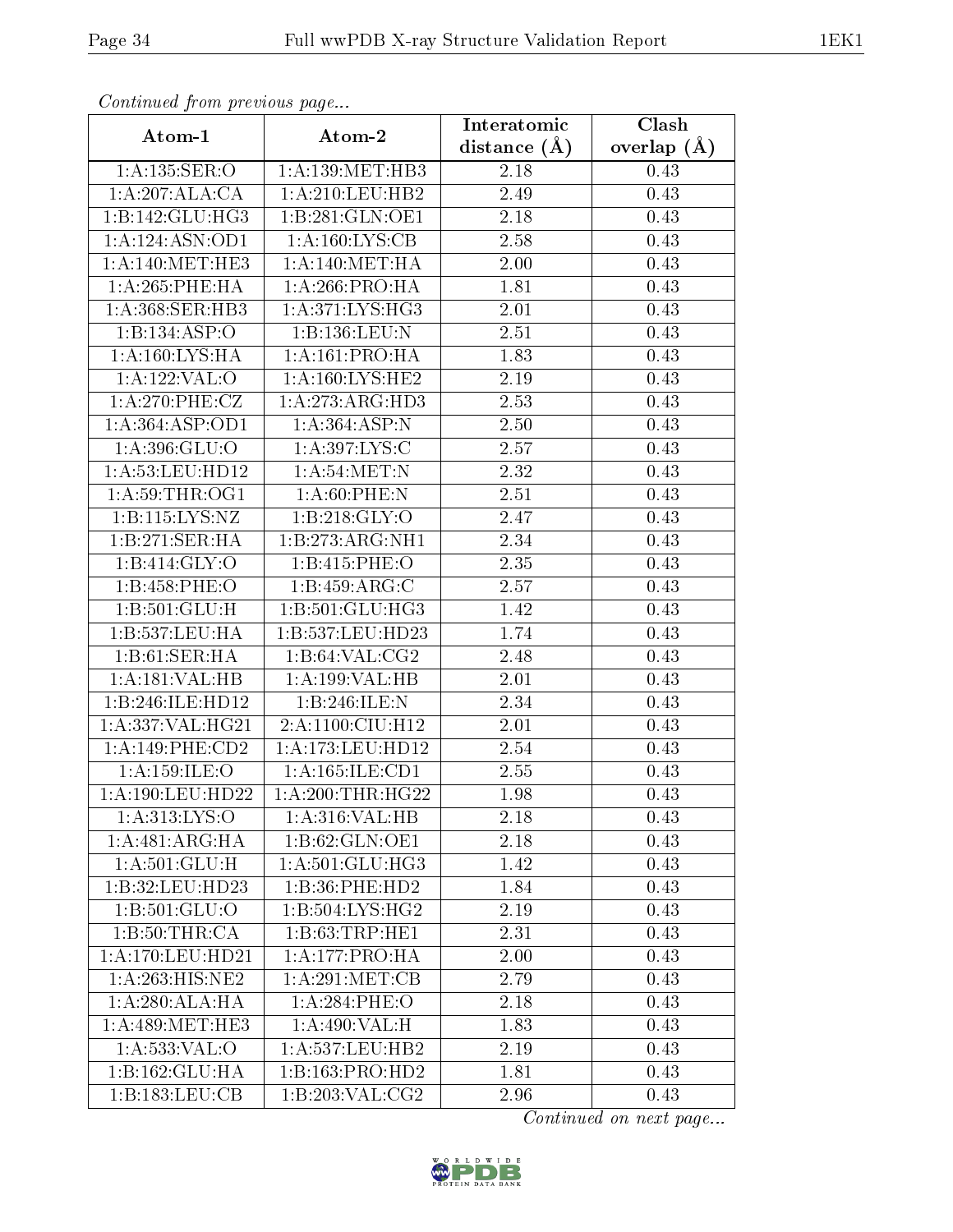| Continued from previous page       |                     | Interatomic       | Clash         |  |
|------------------------------------|---------------------|-------------------|---------------|--|
| Atom-1                             | Atom-2              | distance $(A)$    | overlap $(A)$ |  |
| 1:B:424:ILE:HB                     | 1:B:429:VAL:HG11    | $2.01\,$          | 0.43          |  |
| 1: A:178: ASN:OD1                  | 1: A:179: GLU:N     | 2.52              | 0.43          |  |
| 1:A:263:HIS:CD2                    | 1: A:291:MET:H      | 2.37              | 0.43          |  |
| 1: A: 459: ARG: CG                 | 1: A: 459: ARG: NH1 | 2.82              | 0.43          |  |
| 1:B:187:GLY:O                      | 1:B:190:LEU:HB2     | 2.19              | 0.43          |  |
| 1:B:28:GLU:C                       | 1:B:30:LEU:N        | 2.72              | 0.43          |  |
| 1:B:313:LYS:O                      | 1:B:316:VAL:HB      | 2.19              | 0.43          |  |
| $1:B:368:SER:\overline{HB3}$       | 1:B:371:LYS:CG      | 2.49              | 0.43          |  |
| 1: A: 13: VAL: CG2                 | 1: A:203:VAL:HG21   | $\overline{2.49}$ | 0.42          |  |
| 1:A:271:SER:C                      | 1:A:273:ARG:H       | 2.23              | 0.42          |  |
| 1:A:300:PRO:CB                     | 1:A:301:PRO:CD      | 2.97              | 0.42          |  |
| 1:A:422:THR:HGI                    | 1:A:422:THR:H       | 1.42              | 0.42          |  |
| 1:B:6:ALA:HB2                      | 1:B:181:VAL:CG1     | 2.45              | 0.42          |  |
| 1:A:195:ASP:O                      | 1: A: 196: MET: C   | 2.58              | 0.42          |  |
| $1: A:250:$ PHE: $CD2$             | 1:A:251:VAL:N       | 2.87              | 0.42          |  |
| 1: A:414: GLY:O                    | 1: A:415: PHE:O     | 2.36              | 0.42          |  |
| 1: A:58: ILE:HG22                  | 1: A:62: GLN:CD     | 2.40              | 0.42          |  |
| 1:B:126:TRP:CD1                    | 1:B:126:TRP:C       | 2.92              | 0.42          |  |
| $1:B:178:\overline{\text{ASN}:CG}$ | 1:B:179:GLU:N       | 2.73              | 0.42          |  |
| 1:B:293:GLY:HA2                    | 1:B:299:SER:CA      | 2.48              | 0.42          |  |
| 1:B:322:LEU:HD23                   | 3:B:1013:HOH:O      | 2.19              | 0.42          |  |
| 1:B:407:PHE:C                      | 1:B:408:ARG:HG2     | 2.39              | 0.42          |  |
| 1:A:408:ARG:HH21                   | 1: A:412: GLU: HG2  | 1.83              | 0.42          |  |
| 1: A:440: ILE: HG23                | 1: A:440: ILE:O     | 2.19              | 0.42          |  |
| 1: A:511: PRO:HB2                  | 1: A:512: PHE:CE1   | 2.54              | 0.42          |  |
| 1: A:97: ALA:O                     | 1:A:99:ARG:N        | 2.52              | 0.42          |  |
| 1:B:276:ILE:HB                     | 1:B:277:PRO:HD3     | 2.00              | 0.42          |  |
| 1:B:280:ALA:HA                     | 1:B:284:PHE:O       | 2.19              | 0.42          |  |
| 1:A:97:ALA:HB2                     | 1: A: 132: LYS: HG2 | 2.01              | 0.42          |  |
| $1:A:160:\overline{\text{LYS:CB}}$ | 1:A:189:ASN:HD21    | 2.13              | 0.42          |  |
| 1:B:272:TRP:C                      | 1:B:274:TYR:N       | 2.73              | 0.42          |  |
| 1:B:325:PRO:O                      | 1:B:326:GLN:HG3     | 2.20              | 0.42          |  |
| 1:B:63:TRP:NE1                     | 1: B:67: MET:HG3    | 2.34              | 0.42          |  |
| 1: A:272:TRP:C                     | 1: A:274:TTTR: N    | 2.73              | 0.42          |  |
| 1:A:277:PRO:O                      | 1:A:280:ALA:HB3     | 2.19              | 0.42          |  |
| 1:A:294:TYR:CE2                    | 1: A:461:PRO:HB3    | 2.55              | 0.42          |  |
| 1:B:440:ILE:O                      | 1:B:440:ILE:HG23    | 2.20              | 0.42          |  |
| 1: B:470: ARG: CA                  | 1: B: 473: LYS: NZ  | 2.72              | 0.42          |  |
| 1:B:53:LEU:HA                      | 1:B:53:LEU:HD23     | 1.82              | 0.42          |  |
| 1: B:96:MET:HB3                    | 1:B:96:MET:HE2      | 1.76              | 0.42          |  |
| 1:A:276:ILE:HG22                   | 1:A:277:PRO:CD      | 2.49              | 0.42          |  |

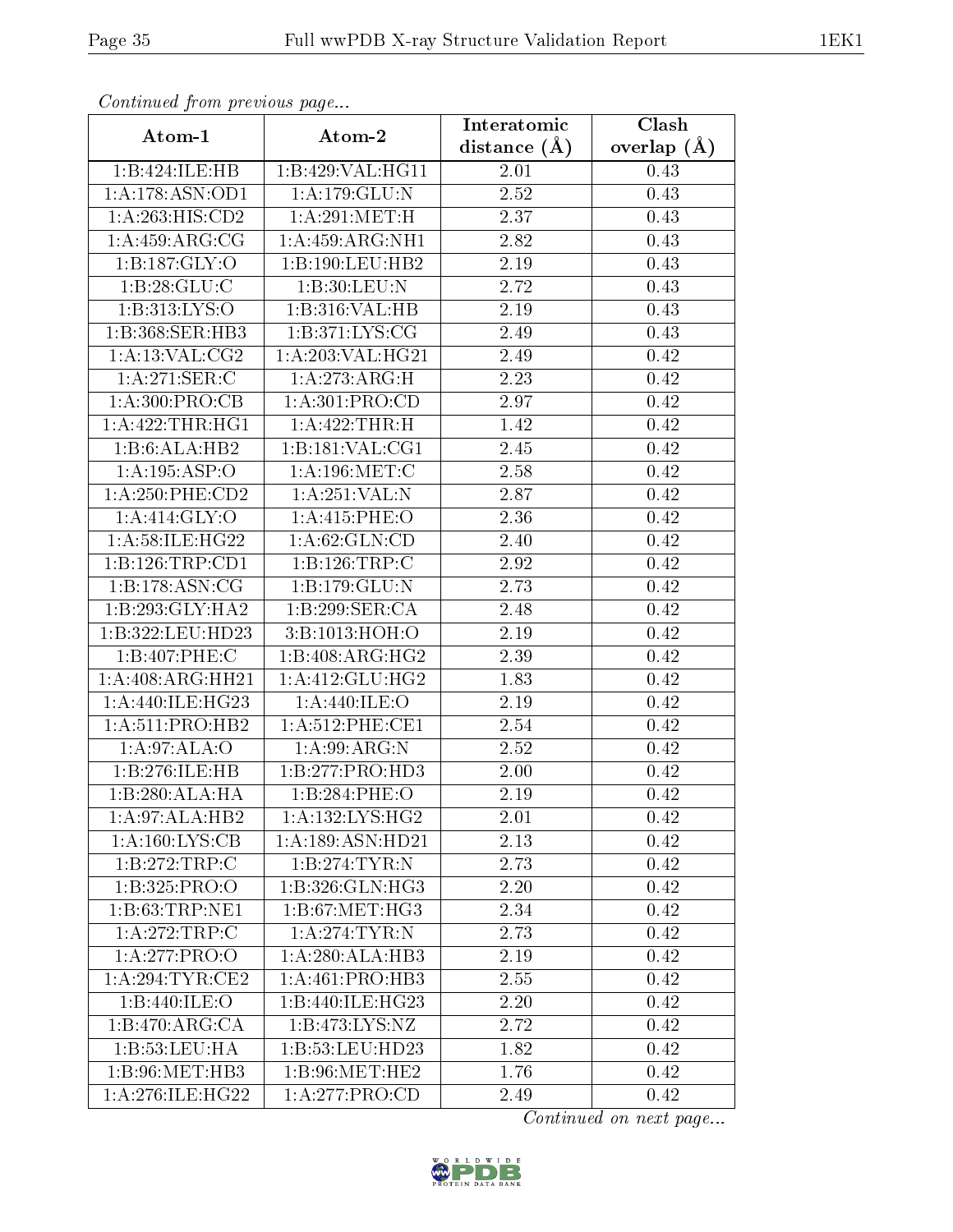| Continued from previous page |                                  | Interatomic    | Clash         |
|------------------------------|----------------------------------|----------------|---------------|
| Atom-1                       | Atom-2                           | distance $(A)$ | overlap $(A)$ |
| 1: A:325: PRO:O              | 1: A:326: GLN: HG3               | 2.20           | 0.42          |
| 1:B:169:LEU:HG               | 1:B:173:LEU:HD21                 | 2.02           | 0.42          |
| 1:B:19:ILE:HD13              | 1:B:19:ILE:HA                    | 1.77           | 0.42          |
| 1:B:339:VAL:HG13             | 1:B:353:VAL:HG13                 | 1.98           | 0.42          |
| 1:A:513:LEU:CD2              | 1:A:514:LYS:O                    | 2.67           | 0.42          |
| 1:B:122:VAL:CA               | 1:B:151:ILE:HD12                 | 2.50           | 0.42          |
| 1:B:248:LEU:HD13             | 1:B:248:LEU:HA                   | 1.93           | 0.42          |
| 1:B:276:ILE:HG22             | 1:B:277:PRO:CD                   | 2.49           | 0.42          |
| 1:B:309:GLU:HA               | 1: B:474:TRP:CE2                 | 2.55           | 0.42          |
| 1:A:138:GLN:CA               | 1:B:325:PRO:HB3                  | 2.49           | 0.42          |
| 1:B:529:LYS:HA               | 1:B:529:LYS:HD3                  | 1.70           | 0.42          |
| 1:B:54:MET:HB3               | 1: B: 159: ILE: CG2              | 2.49           | 0.42          |
| 1:A:128:ASP:O                | 1:A:133:ARG:CG                   | 2.67           | 0.42          |
| 1: A:303: ILE:O              | 1: A:304: GLU: C                 | 2.58           | 0.42          |
| 1:A:55:LYS:HG3               | 1: A: 159: ILE: HG <sub>23</sub> | 2.02           | 0.42          |
| 1:B:163:PRO:HA               | 1:B:166:TYR:HDI                  | 1.84           | 0.42          |
| 1:B:42:GLN:HB2               | 1:B:186:PHE:HZ                   | 1.80           | 0.42          |
| 1:B:49:PRO:HD2               | 1: B:67: MET:HE2                 | 2.01           | 0.42          |
| 1:A:378:VAL:HG22             | 1: A:418: VAL:HGI1               | 2.01           | 0.42          |
| 1:B:406:PHE:HD2              | 2:B:1200:CIU:HC12                | 1.85           | 0.42          |
| 1:B:177:PRO:C                | 1:B:197:GLY:O                    | 2.58           | 0.42          |
| 1:B:337:VAL:O                | 1:B:341:ASN:ND2                  | 2.52           | 0.42          |
| 1:B:378:VAL:HA               | 1:B:419:HIS:CD2                  | 2.55           | 0.42          |
| 1:B:469:GLU:HG3              | 1:B:473:LYS:HZ1                  | 1.85           | 0.42          |
| 1:B:72:ARG:HD3               | 1:B:73:LYS:HZ1                   | 1.83           | 0.42          |
| 1:A:92:PHE:CD1               | 1: A:92:PHE: C                   | 2.93           | 0.42          |
| 1:B:118:THR:HA               | 1:B:148:ASP:OD2                  | 2.18           | 0.42          |
| 1:B:168:PHE:CD2              | 1:B:168:PHE:C                    | 2.92           | 0.42          |
| 1:B:183:LEU:HB2              | 1:B:203:VAL:HG21                 | 2.00           | 0.42          |
| 1:B:271:SER:C                | 1:B:273:ARG:H                    | 2.23           | 0.42          |
| 1:B:329:PHE:HB3              | 1:B:339:VAL:HG22                 | 2.02           | 0.42          |
| 1:B:386:GLN:HE22             | 1:B:468:THR:HGI                  | 1.67           | 0.42          |
| 1:B:43:THR:O                 | 1:B:44:GLU:CB                    | 2.66           | 0.42          |
| 1:B:8:PHE:CE1                | 1:B:147:PHE:CE2                  | 3.06           | 0.42          |
| 1: A:229:PRO:HB2             | 1: A:230: CYS:H                  | 1.69           | 0.41          |
| 1:A:246:ILE:N                | 1: A:246: ILE: HD12              | 2.35           | 0.41          |
| 1:B:103:ARG:H                | 1:B:103:ARG:HG2                  | 1.54           | 0.41          |
| 1: B: 358: THR: HA           | 1:B:359:PRO:HD3                  | 1.83           | 0.41          |
| 1:B:72:ARG:O                 | 1:B:75:SER:HB3                   | 2.20           | 0.41          |
| 1:A:121:ILE:HB               | 1: A: 150: LEU: CD1              | 2.51           | 0.41          |
| 1:B:190:LEU:CD1              | 1:B:202:LEU:HD23                 | 2.50           | 0.41          |

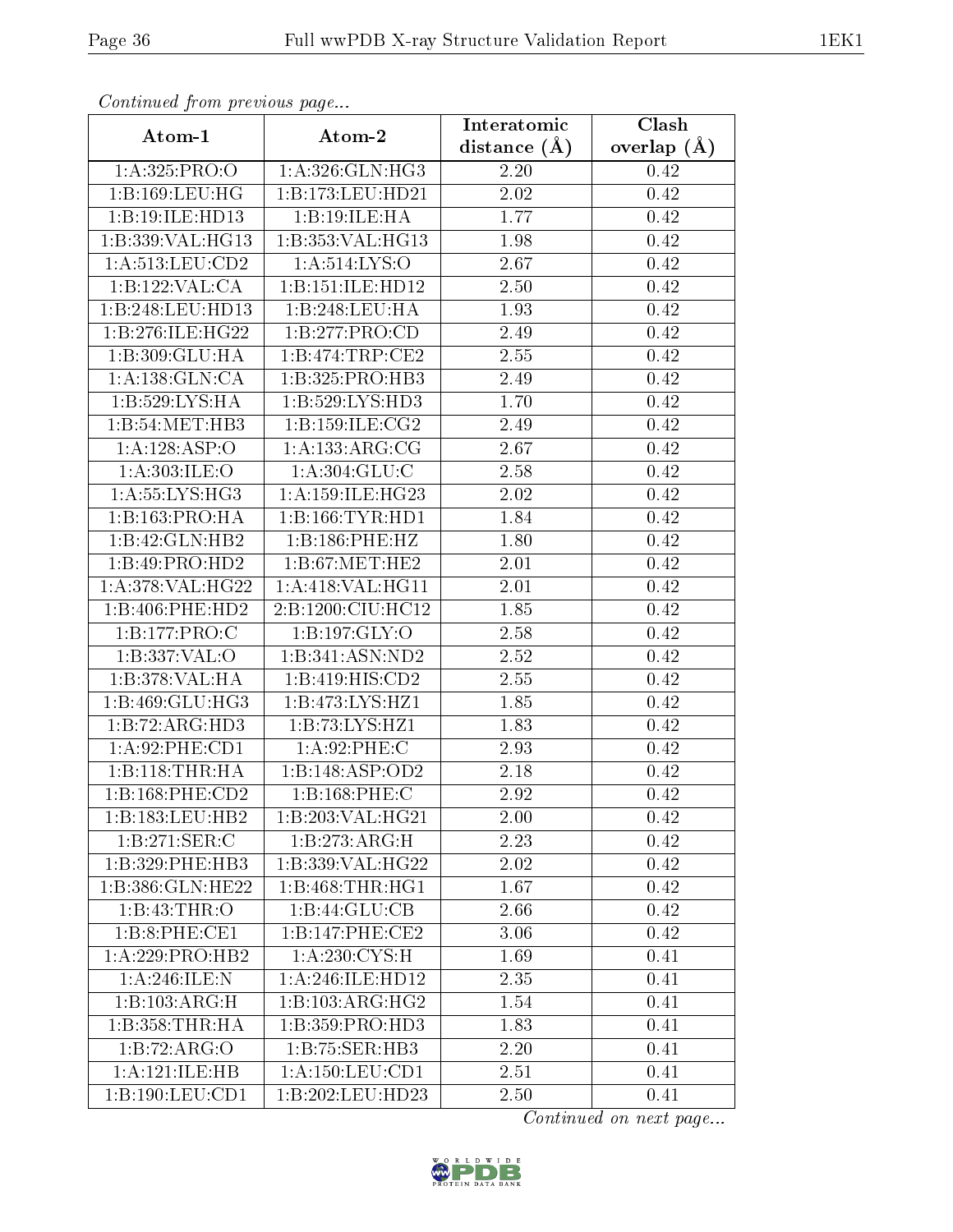| Continued from previous page          |                     | Interatomic       | Clash         |  |
|---------------------------------------|---------------------|-------------------|---------------|--|
| Atom-1                                | Atom-2              | distance $(A)$    | overlap $(A)$ |  |
| 1:B:399:MET:SD                        | 1:B:454:LYS:HE3     | 2.60              | 0.41          |  |
| 1: A: 191: LYS: HB3                   | 1: A: 192: PRO: HD3 | 2.02              | 0.41          |  |
| 1: A:360: PHE:O                       | 1:A:362:PRO:HD3     | 2.19              | 0.41          |  |
| 1:B:132:LYS:N                         | 1:B:132:LYS:CD      | 2.84              | 0.41          |  |
| 1:B:284:PHE:N                         | 1:B:284:PHE:CD1     | 2.89              | 0.41          |  |
| 1:B:148:ASP:N                         | 1:B:148:ASP:OD1     | 2.54              | 0.41          |  |
| 1:B:243:LYS:CB                        | 1:B:246:ILE:HD13    | 2.50              | 0.41          |  |
| 1:B:250:PHE:CD2                       | 1:B:251:VAL:N       | 2.88              | 0.41          |  |
| 1: B:326: GLN: HG2                    | 1:B:348:GLU:O       | 2.21              | 0.41          |  |
| 1:A:190:LEU:HB3                       | 1: A:200:THR:HG21   | 2.02              | 0.41          |  |
| 1:B:160:LYS:HA                        | 1:B:165:ILE:CD1     | 2.49              | 0.41          |  |
| 1:B:187:GLY:HA2                       | 1:B:190:LEU:HB2     | 2.02              | 0.41          |  |
| 1:B:233:ASN:N                         | 1:B:233:ASN:HD22    | 2.19              | 0.41          |  |
| 1:B:360:PHE:O                         | 1:B:362:PRO:HD3     | 2.20              | 0.41          |  |
| 1:B:396:GLU:O                         | 1:B:397:LYS:C       | 2.58              | 0.41          |  |
| 1:B:427:ILE:HB                        | 1:B:428:LEU:HD13    | 2.02              | 0.41          |  |
| 1:B:431:THR:O                         | 1:B:432:PRO:C       | 2.59              | 0.41          |  |
| 1:B:459:ARG:NH1                       | 1:B:459:ARG:CG      | 2.83              | 0.41          |  |
| 1:B:489:MET:CE                        | 1:B:490:VAL:N       | 2.82              | 0.41          |  |
| 1: A:205: ASN:CG                      | 1:A:207:ALA:H       | 2.23              | 0.41          |  |
| $1: A:220: GLN:\overline{\text{NE2}}$ | 1: A:220: GLN:O     | 2.54              | 0.41          |  |
| 1:A:262:CYS:C                         | 1: A:272:TRP:HZ2    | 2.24              | 0.41          |  |
| 1:A:396:GLU:O                         | 1:A:398:ASN:N       | 2.53              | 0.41          |  |
| 1: A:54: MET:O                        | 1: A: 154: CYS: CA  | 2.69              | 0.41          |  |
| 1:B:259:LEU:HD11                      | 1:B:279:LEU:HD13    | 2.03              | 0.41          |  |
| 1:B:406:PHE:HE2                       | 2:B:1200:CIU:HC11   | 1.85              | 0.41          |  |
| 1: A:54: MET:O                        | 1:A:154:CYS:HA      | 2.21              | 0.41          |  |
| 1:A:321:LYS:HE3                       | 1:B:234:ASP:HB2     | 2.03              | 0.41          |  |
| 1:A:394:GLU:OE1                       | 1:A:427:ILE:HG22    | 2.21              | 0.41          |  |
| 1:A:532:GLU:HG2                       | 1: A: 532: GLU: H   | 1.56              | 0.41          |  |
| 1:A:58:ILE:HG22                       | 1:A:62:GLN:OE1      | $\overline{2}.20$ | 0.41          |  |
| 1:B:42:GLN:CB                         | 1:B:186:PHE:HE1     | 2.32              | 0.41          |  |
| 1: A:149: PHE:HD2                     | 1:A:173:LEU:HD12    | 1.86              | 0.41          |  |
| 1: A:210:LEU:O                        | 1:A:214:GLU:HB3     | 2.19              | 0.41          |  |
| 1:B:259:LEU:HB3                       | 1:B:328:VAL:HB      | 2.01              | 0.41          |  |
| 1:B:340:TRP:HZ2                       | 1:B:489:MET:HG2     | 1.85              | 0.41          |  |
| 1:B:420:LYS:O                         | 1:B:424:ILE:HD11    | 2.20              | 0.41          |  |
| 1:B:470:ARG:N                         | 1: B: 473: LYS: NZ  | 2.68              | 0.41          |  |
| 1:B:4:ARG:CG                          | 1:B:4:ARG:HH11      | 2.30              | 0.41          |  |
| 1:A:208:SER:OG                        | 1:A:209:ALA:N       | 2.52              | 0.41          |  |
| 1:A:293:GLY:HA2                       | 1:A:299:SER:HA      | 2.03              | 0.41          |  |

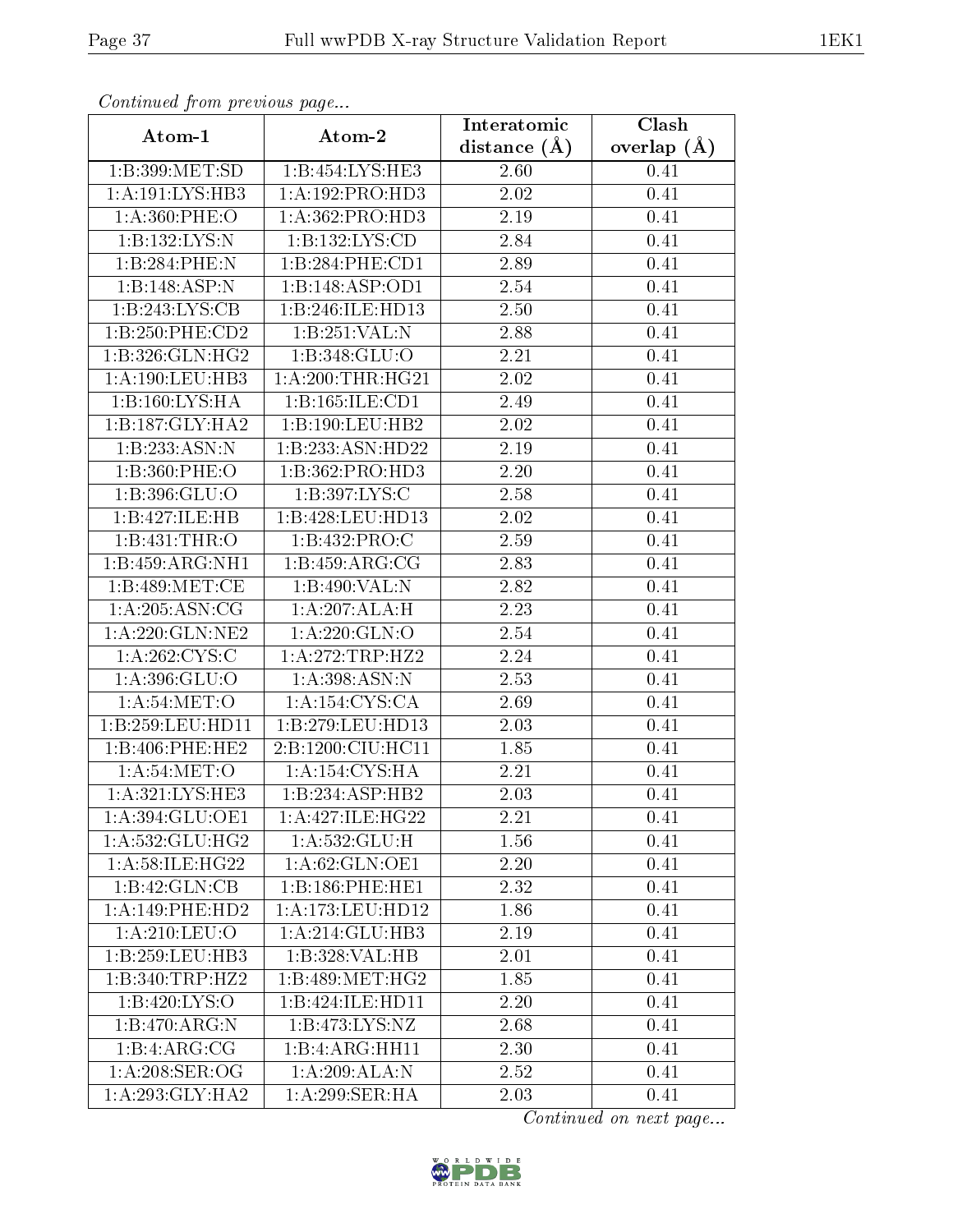| Communaca from previous page |                     | Interatomic       | $\overline{\text{Clash}}$ |  |
|------------------------------|---------------------|-------------------|---------------------------|--|
| Atom-1                       | Atom-2              | distance $(\AA)$  | overlap $(\AA)$           |  |
| 1: A:340:TRP:HZ2             | 1: A:489:MET:HG2    | 1.85              | 0.41                      |  |
| 1:A:58:ILE:HG22              | 1: A:62: GLN: HG3   | $\overline{2.03}$ | 0.41                      |  |
| 1: A:62: GLN: HE22           | 1: B: 482: LYS: N   | 2.19              | 0.41                      |  |
| 1:B:112:LEU:CD2              | 1:B:117:PHE:CE1     | 3.00              | 0.41                      |  |
| 1:B:214:GLU:O                | 1:B:215:LYS:C       | 2.58              | 0.41                      |  |
| 1:A:322:LEU:HG               | 1:B:236:SER:HB2     | 2.02              | 0.41                      |  |
| 1:B:272:TRP:HA               | 1:B:275:GLN:OE1     | 2.21              | 0.41                      |  |
| 1:A:231:ASN:HB2              | 1:A:232:PRO:CA      | 2.51              | 0.41                      |  |
| 1:A:276:ILE:CB               | 1: A: 277: PRO: HD3 | 2.51              | 0.41                      |  |
| $1: A:329:$ PHE:HB3          | 1:A:339:VAL:HG22    | 2.03              | 0.41                      |  |
| 1:A:513:LEU:C                | 1:A:513:LEU:HD23    | 2.41              | 0.41                      |  |
| 1:B:159:ILE:O                | 1:B:162:GLU:HB2     | 2.21              | 0.41                      |  |
| 1:A:112:LEU:HA               | 1:A:115:LYS:HB3     | 2.03              | 0.41                      |  |
| 1:A:126:TRP:C                | 1: A:126:TRP:CD1    | 2.94              | 0.41                      |  |
| 1:A:134:ASP:O                | 1:A:135:SER:C       | 2.59              | 0.41                      |  |
| 1: A: 191: LYS: CB           | 1:A:192:PRO:CD      | 2.97              | 0.41                      |  |
| 1:A:458:PHE:O                | 1:A:459:ARG:C       | 2.60              | 0.41                      |  |
| 1: A:64:VAL: N               | 1: A:65: PRO:CD     | 2.83              | 0.41                      |  |
| 1:B:276:ILE:CB               | 1:B:277:PRO:HD3     | 2.50              | 0.41                      |  |
| 1:B:404:LYS:HG2              | 1: B:404: LYS:H     | 1.35              | 0.41                      |  |
| 1:B:395:LEU:HD23             | 1:B:428:LEU:HD21    | 2.03              | 0.41                      |  |
| 1:B:294:TYR:CE2              | 1:B:461:PRO:HB3     | 2.55              | 0.41                      |  |
| 1:A:7:ALA:N                  | 1:A:181:VAL:O       | 2.51              | 0.40                      |  |
| 1: A:94: GLN:O               | 1:A:97:ALA:HB3      | 2.21              | 0.40                      |  |
| 1:B:122:VAL:O                | 1:B:122:VAL:HG22    | 2.20              | 0.40                      |  |
| 1:B:149:PHE:CD2              | 1:B:173:LEU:HD13    | 2.56              | 0.40                      |  |
| 1:B:173:LEU:HB2              | 1:B:174:LYS:H       | 1.64              | 0.40                      |  |
| 1:B:203:VAL:O                | 1:B:203:VAL:CG1     | 2.65              | 0.40                      |  |
| 1:B:28:GLU:C                 | 1:B:30:LEU:H        | 2.24              | 0.40                      |  |
| 1:B:372:VAL:O                | 1:B:376:ILE:HD11    | 2.21              | 0.40                      |  |
| 1:B:405:SER:O                | 1:B:408:ARG:CG      | 2.68              | 0.40                      |  |
| 1:B:479:LEU:HA               | 1:B:479:LEU:HD23    | 1.82              | 0.40                      |  |
| 1: B: 178: ASN: C            | 1:B:180:VAL:H       | 2.25              | 0.40                      |  |
| 1:A:137:ALA:CB               | 1:B:325:PRO:O       | 2.61              | 0.40                      |  |
| 1:B:431:THR:O                | 1:B:432:PRO:O       | 2.40              | 0.40                      |  |
| 1:B:4:ARG:NH1                | 1:B:4:ARG:CG        | 2.85              | 0.40                      |  |
| 1: A: 358: THR: HA           | 1: A: 359: PRO: HD3 | 1.82              | 0.40                      |  |
| 1:A:ARG:NH2                  | 1:A:179:GLU:HB2     | 2.36              | 0.40                      |  |
| 1: A:530: PRO:O              | 1: A: 531:THR: C    | 2.59              | 0.40                      |  |
| 1:B:119:THR:H                | 1:B:148:ASP:CG      | 2.24              | 0.40                      |  |
| 1:B:524:TRP:CZ2              | 2:B:1200:CIU:HC62   | 2.56              | 0.40                      |  |

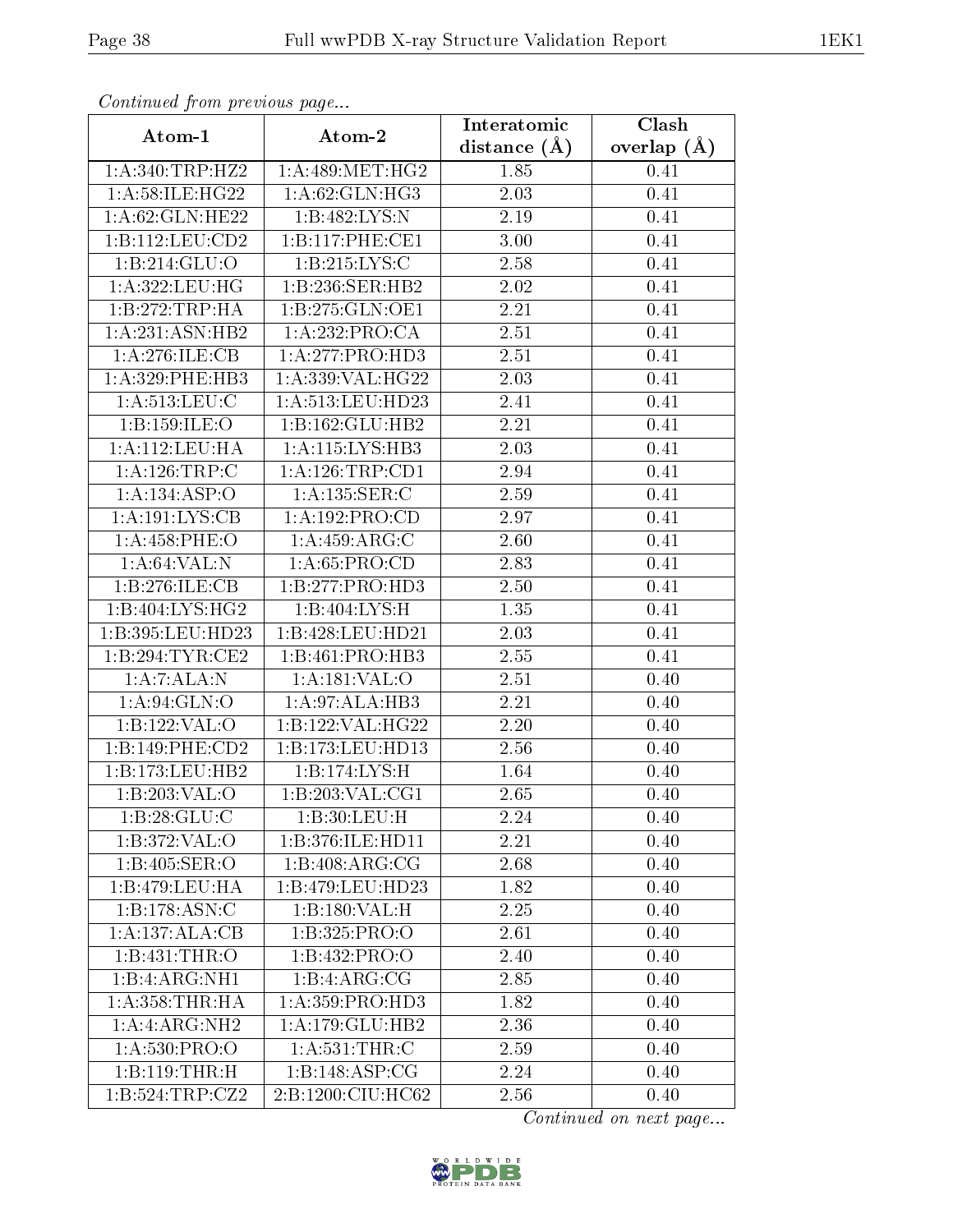|                     |                     | Interatomic    | Clash         |
|---------------------|---------------------|----------------|---------------|
| Atom-1              | Atom-2              | distance $(A)$ | overlap $(A)$ |
| 1:B:129:ASP:N       | 1:B:129:ASP:OD1     | 2.52           | 0.40          |
| 1:B:134:ASP:C       | 1:B:136:LEU:N       | 2.75           | 0.40          |
| 1:B:398:ASN:OD1     | 1:B:400:SER:HB3     | 2.21           | 0.40          |
| 1:B:41:TYR:OH       | 1:B:126:TRP:HZ3     | 2.04           | 0.40          |
| 1: A: 138: GLN: HG2 | 1:B:325:PRO:CG      | 2.52           | 0.40          |
| 1:A:17:PRO:O        | 1: A:18: SER:O      | 2.39           | 0.40          |
| 1: A:405: SER:O     | 1: A:408: ARG:CG    | 2.69           | 0.40          |
| 1: A:56: GLY: HA2   | 1:A:127:LEU:HD11    | 2.03           | 0.40          |
| 1: A:91:ILE:O       | 1: A:91: ILE: HG22  | 2.20           | 0.40          |
| 1:B:8:PHE:CB        | 1:B:14:LEU:HD13     | 2.47           | 0.40          |
| 1:B:228:VAL:O       | 1:B:277:PRO:HG2     | 2.22           | 0.40          |
| 1: B: 276: ILE: CG2 | 1:B:277:PRO:HD3     | 2.52           | 0.40          |
| 1:B:325:PRO:HA      | 1:B:349:ARG:HH12    | 1.86           | 0.40          |
| 1:B:364:ASP:HB2     | 1:B:367:VAL:CG2     | 2.52           | 0.40          |
| 1: B:59:THR:OG1     | 1: B:60: PHE: N     | 2.52           | 0.40          |
| 1:A:276:ILE:HB      | 1: A:277: PRO:HD3   | 2.03           | 0.40          |
| 1: A:284:PHE:N      | 1:A:284:PHE:CD1     | 2.89           | 0.40          |
| 1: A:326: GLN: HG2  | 1: A:348: GLU:O     | 2.21           | 0.40          |
| 1: A: 339: VAL: CG1 | 1: A: 353: VAL: CG1 | 2.95           | 0.40          |
| 1:B:249:HIS:CG      | 1:B:250:PHE:N       | 2.89           | 0.40          |
| 1:B:305:GLU:O       | 1:B:310:LEU:HD23    | 2.22           | 0.40          |

There are no symmetry-related clashes.

#### 5.3 Torsion angles (i)

#### 5.3.1 Protein backbone (i)

In the following table, the Percentiles column shows the percent Ramachandran outliers of the chain as a percentile score with respect to all X-ray entries followed by that with respect to entries of similar resolution.

The Analysed column shows the number of residues for which the backbone conformation was analysed, and the total number of residues.

| Mol | Chain | Analysed          | Favoured    | Allowed               | Outliers    | Percentiles             |
|-----|-------|-------------------|-------------|-----------------------|-------------|-------------------------|
|     |       | $484/554$ (87\%)  | $345(71\%)$ | $90(19\%)$            | 49 $(10\%)$ | $\boxed{0}$ $\boxed{3}$ |
|     |       | 539/554 (97%)     | $384(71\%)$ | $101(19\%)$           | $54(10\%)$  | $\boxed{0}$ $\boxed{3}$ |
| All | All   | $1023/1108$ (92%) | $729(71\%)$ | $^{\prime}$ 191 (19%) | $103(10\%)$ | $\boxed{0}$ $\boxed{3}$ |

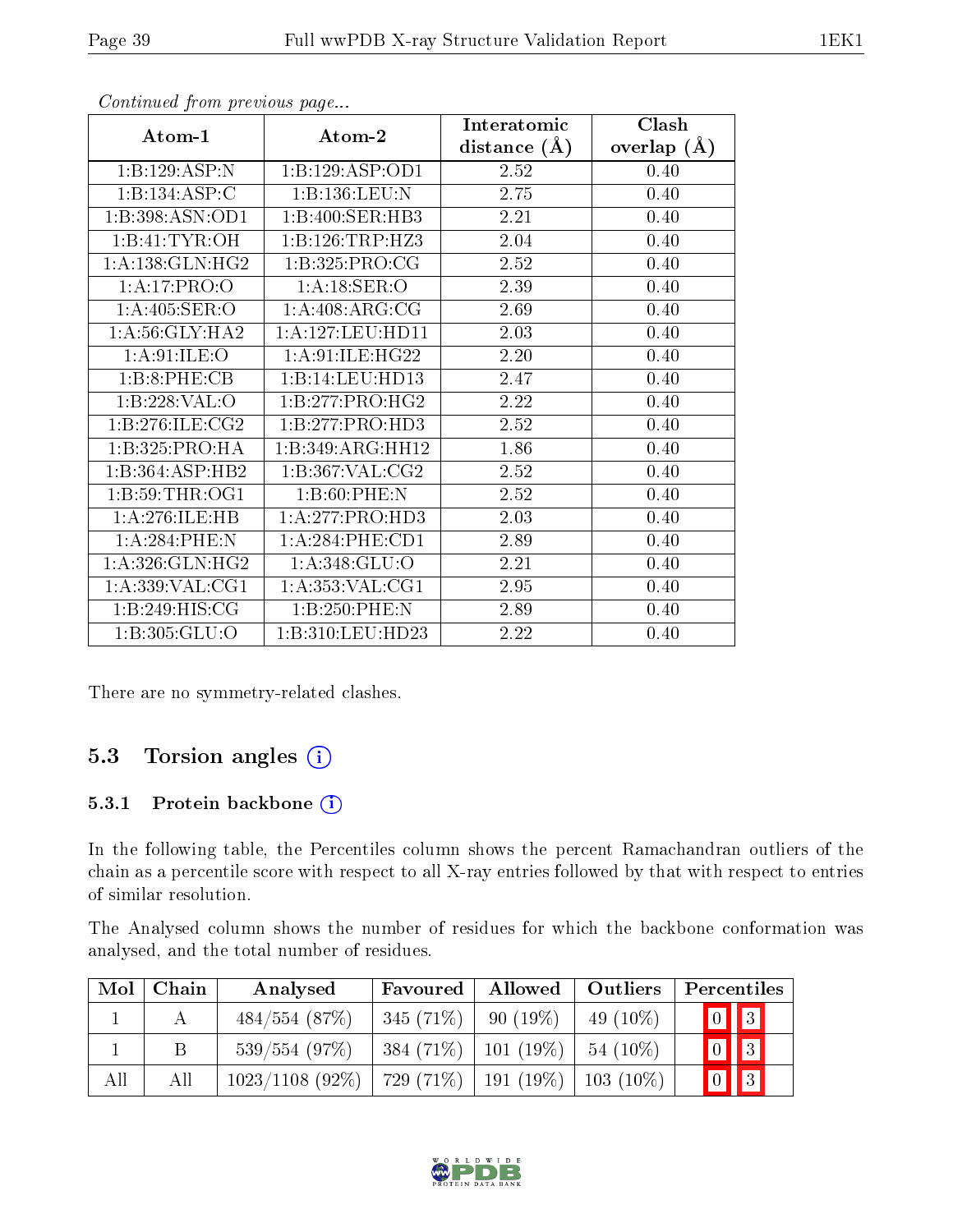All (103) Ramachandran outliers are listed below:

| Mol            | $\overline{\text{Chain}}$                                                                                                                                                           | Res              | Type                      |
|----------------|-------------------------------------------------------------------------------------------------------------------------------------------------------------------------------------|------------------|---------------------------|
| $\mathbf{1}$   | $\overline{A}$                                                                                                                                                                      | $\overline{11}$  | $\overline{\text{ASP}}$   |
| $\overline{1}$ | $\overline{A}$                                                                                                                                                                      | 18               | SER                       |
| $\overline{1}$ | $\overline{A}$                                                                                                                                                                      | $\overline{63}$  | <b>TRP</b>                |
| $\overline{1}$ |                                                                                                                                                                                     | 65               | $\overline{\text{PRO}}$   |
| $\mathbf 1$    | $\frac{\overline{A}}{\overline{A}}$                                                                                                                                                 | 91               | ILE                       |
| $\overline{1}$ |                                                                                                                                                                                     | 144              | $\overline{\text{SER}}$   |
| $\overline{1}$ |                                                                                                                                                                                     | $203\,$          | $\overline{\text{VAL}}$   |
| $\overline{1}$ |                                                                                                                                                                                     | 207              | ALA                       |
| $\mathbf{1}$   |                                                                                                                                                                                     | $21\overline{2}$ | $\overline{\text{GLU}}$   |
| $\mathbf{1}$   |                                                                                                                                                                                     | $\overline{217}$ | <b>THR</b>                |
| $\overline{1}$ |                                                                                                                                                                                     | 229              | $\overline{\text{PRO}}$   |
| $\mathbf{1}$   |                                                                                                                                                                                     | 230              | $\overline{\text{CYS}}$   |
| $\overline{1}$ | $\frac{\overline{A}}{\overline{A}}$ $\frac{\overline{A}}{\overline{A}}$ $\frac{\overline{A}}{\overline{A}}$ $\frac{\overline{A}}{\overline{A}}$ $\frac{\overline{A}}{\overline{A}}$ | 256              | $\overline{\text{GLY}}$   |
| $\mathbf{1}$   |                                                                                                                                                                                     | 415              | $\overline{\text{PHE}}$   |
| $\overline{1}$ |                                                                                                                                                                                     | 466              | $\overline{\rm{ARG}}$     |
| $\mathbf{1}$   | $\overline{\mathbf{B}}$                                                                                                                                                             | $18\,$           | <b>SER</b>                |
| $\overline{1}$ | $\overline{\text{B}}$                                                                                                                                                               | $\overline{32}$  | LEU                       |
| $\overline{1}$ | $\overline{\mathbf{B}}$                                                                                                                                                             | 44               | $\overline{{\rm GLU}}$    |
| $\mathbf 1$    | $\overline{\mathrm{B}}$                                                                                                                                                             | $\overline{59}$  | <b>THR</b>                |
| $\mathbf{1}$   | $\overline{\mathrm{B}}$                                                                                                                                                             | $\overline{75}$  | $\overline{\text{SER}}$   |
| $\mathbf 1$    | $\overline{\mathrm{B}}$                                                                                                                                                             | 78               | $\overline{\text{CYS}}$   |
| $\mathbf 1$    | $\overline{\mathrm{B}}$                                                                                                                                                             | 89               | $\overline{\text{SER}}$   |
| $\overline{1}$ | $\overline{\mathrm{B}}$                                                                                                                                                             | 174              | $\overline{\text{LYS}}$   |
| $\mathbf 1$    | $\overline{\mathrm{B}}$                                                                                                                                                             | 205              | <b>ASN</b>                |
| $\mathbf 1$    | $\overline{\mathrm{B}}$                                                                                                                                                             | 207              | $\overline{\text{ALA}}$   |
| $\overline{1}$ | $\overline{\text{B}}$                                                                                                                                                               | $\overline{211}$ | $\overline{\rm{ARG}}$     |
| $\overline{1}$ | $\overline{\mathrm{B}}$                                                                                                                                                             | $225\,$          | $\overline{\text{PRO}}$   |
| $\mathbf{1}$   | $\overline{\mathbf{B}}$                                                                                                                                                             | 232              | $\overline{\text{PRO}}$   |
| $\mathbf{1}$   | $\overline{\mathrm{B}}$                                                                                                                                                             | 256              | $\overline{\text{GLY}}$   |
| $\mathbf 1$    | Β                                                                                                                                                                                   | 415              | PHE                       |
| $\mathbf{1}$   | Β                                                                                                                                                                                   | 421              | $\widehat{\text{ALA}}$    |
| $\mathbf{1}$   | $\overline{\mathrm{B}}$                                                                                                                                                             | 434              | <b>ASP</b>                |
| $\mathbf{1}$   | Β                                                                                                                                                                                   | 435              | PRO                       |
| $\mathbf{1}$   | $\overline{\mathrm{B}}$                                                                                                                                                             | 466              | $\overline{\rm ARG}$      |
| $\mathbf{1}$   | $\overline{A}$                                                                                                                                                                      | 98               | $\overline{\text{ALA}}$   |
| $\mathbf{1}$   | $\overline{A}$                                                                                                                                                                      | 126              | <b>TRP</b>                |
| $\mathbf 1$    | $\overline{A}$                                                                                                                                                                      | 130              | $\overline{\text{GLY}}$   |
| $\mathbf{1}$   | $\overline{\rm A}$                                                                                                                                                                  | 156              | <b>VAL</b>                |
| $\mathbf 1$    | $\overline{A}$                                                                                                                                                                      | 163              | $\overline{\text{PRO}}$   |
| $\overline{1}$ | $\overline{A}$                                                                                                                                                                      | 210              | LEU                       |
| $\mathbf{1}$   | $\overline{\rm A}$                                                                                                                                                                  | 273              | $\rm{ARG}$                |
| $\mathbf{1}$   | $\overline{A}$                                                                                                                                                                      | 301              | $\overline{\mathrm{PRO}}$ |

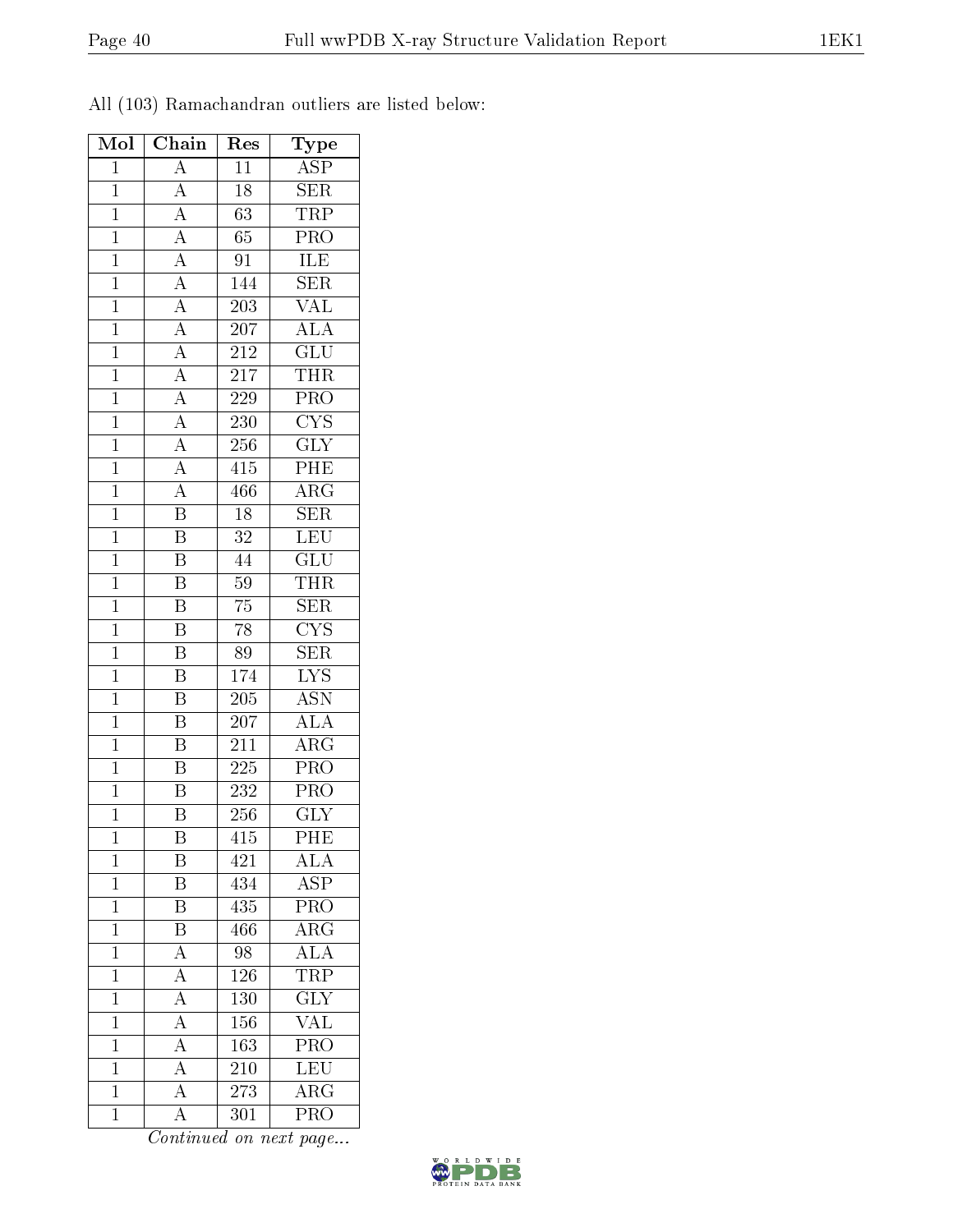| Mol            | $\overline{\text{Chain}}$           | Res              | Type                                       |
|----------------|-------------------------------------|------------------|--------------------------------------------|
| $\mathbf{1}$   | $\overline{\rm A}$                  | 386              | <b>GLN</b>                                 |
| $\mathbf{1}$   | $\overline{A}$                      | 397              | $\overline{\text{LYS}}$                    |
| $\mathbf{1}$   | $\overline{A}$                      | $42\overline{1}$ | $\overline{\rm ALA}$                       |
| $\overline{1}$ | $\overline{A}$                      | $\overline{543}$ | <b>THR</b>                                 |
| $\overline{1}$ | $\overline{\mathbf{B}}$             | $\overline{21}$  | $\overline{\text{GLY}}$                    |
| $\mathbf{1}$   | $\overline{\mathrm{B}}$             | $\overline{3}9$  | <b>GLY</b>                                 |
| $\mathbf{1}$   | $\overline{B}$                      | $\overline{63}$  | <b>TRP</b>                                 |
| $\mathbf{1}$   | $\overline{\mathrm{B}}$             | 74               | <b>SER</b>                                 |
| $\mathbf{1}$   | $\overline{\mathrm{B}}$             | 203              | <b>VAL</b>                                 |
| $\overline{1}$ | $\overline{\mathrm{B}}$             | $\overline{213}$ | LEU                                        |
| $\mathbf{1}$   | B                                   | 216              | <b>VAL</b>                                 |
| $\mathbf{1}$   | $\overline{\mathrm{B}}$             | $21\overline{9}$ | <b>THR</b>                                 |
| $\mathbf{1}$   | $\overline{\mathrm{B}}$             | $\overline{273}$ | $\overline{\rm ARG}$                       |
| $\overline{1}$ | B                                   | 386              | $\overline{\text{GLN}}$                    |
| $\overline{1}$ | $\overline{\mathrm{B}}$             | 397              | $\overline{\text{LYS}}$                    |
| $\mathbf{1}$   | $\overline{\mathbf{B}}$             | 543              | <b>THR</b>                                 |
| $\overline{1}$ | $\overline{A}$                      | $\overline{111}$ | $\overline{ALA}$                           |
| $\mathbf{1}$   | $\overline{A}$                      | 157              | <b>GLY</b>                                 |
| $\overline{1}$ | $\overline{A}$                      | 164              | $\overline{\text{GLN}}$                    |
| $\overline{1}$ | $\overline{A}$                      | 202              | <b>LEU</b>                                 |
| $\mathbf{1}$   | $\overline{A}$                      | 244              | PRO                                        |
| $\mathbf{1}$   | $\overline{A}$                      | 409              | ALA                                        |
| $\overline{1}$ | $\overline{\mathrm{B}}$             | 29               | ALA                                        |
| $\overline{1}$ | $\overline{\mathbf{B}}$             | 73               | $\overline{\text{LYS}}$                    |
| $\mathbf{1}$   | $\overline{\mathrm{B}}$             | 179              | $\overline{\text{GLU}}$                    |
| $\mathbf{1}$   | $\overline{\mathrm{B}}$             | 244              | PRO                                        |
| $\mathbf{1}$   | $\overline{B}$                      | 301              | <b>PRO</b>                                 |
| $\overline{1}$ | $\overline{\mathrm{B}}$             | 409              | $\overline{ALA}$                           |
| $\overline{1}$ | $\overline{\mathrm{B}}$             | $\overline{459}$ | $\overline{\rm{ARG}}$                      |
| 1              | $\mathbf{A}$                        | 12               | GLY                                        |
| $\mathbf{1}$   | $\overline{A}$                      | 92               | PHE                                        |
| $\mathbf 1$    | $\frac{\overline{A}}{\overline{A}}$ | 231              | <b>ASN</b>                                 |
| $\mathbf{1}$   |                                     | 232              | PRO                                        |
| $\mathbf 1$    | $\overline{A}$                      | 459              | $\overline{\rm ARG}$                       |
| $\mathbf{1}$   | $\frac{1}{\overline{B}}$            | 34               | $\overline{\rm{ARG}}$                      |
| $\mathbf 1$    | $\overline{A}$                      | 195              | $\overline{\text{ASP}}$                    |
| $\mathbf 1$    | $\overline{A}$                      | 423              | $\overline{\mathrm{GLU}}$                  |
| $\overline{1}$ | $\overline{\rm A}$                  | 476              | $\overline{\text{CYS}}$                    |
| $\mathbf{1}$   | $\overline{\mathrm{B}}$             | 20               | $\frac{\overline{\text{ALA}}}{\text{GLN}}$ |
| $\mathbf 1$    | $\overline{\mathrm{B}}$             | 90               |                                            |
| $\mathbf{1}$   | $\overline{\mathrm{B}}$             | 229              | $\overline{\text{PRO}}$                    |
| $\mathbf{1}$   | $\overline{B}$                      | 423              | $\overline{\text{GLU}}$                    |

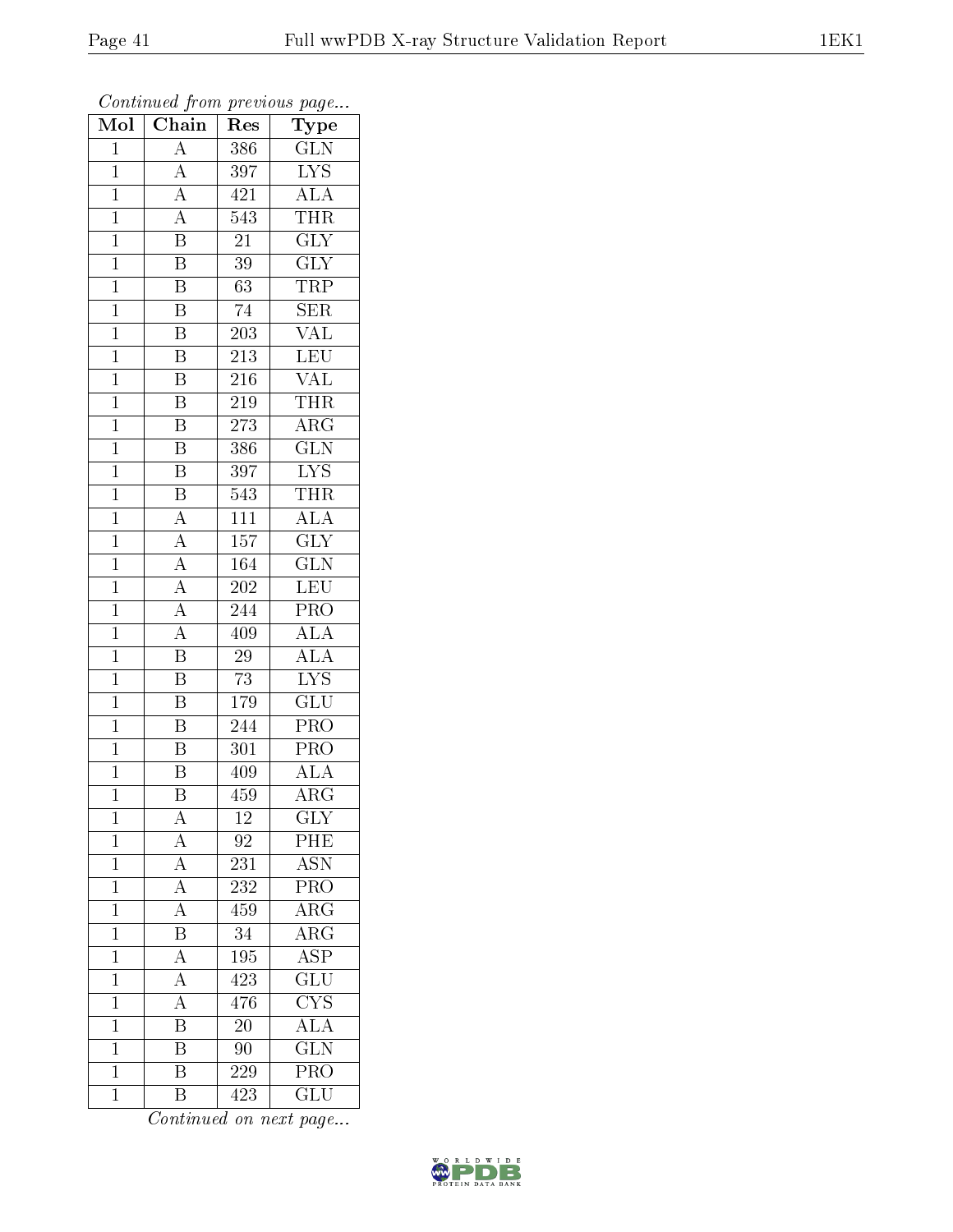| Mol            | Chain                   | Res | Type                    |
|----------------|-------------------------|-----|-------------------------|
| $\mathbf{1}$   | Β                       | 432 | <b>PRO</b>              |
| $\mathbf{1}$   | $\mathbf B$             | 534 | <b>ASN</b>              |
| $\mathbf{1}$   | $\overline{A}$          | 145 | $\overline{\text{GLN}}$ |
| $\mathbf{1}$   | $\overline{A}$          | 506 | $\overline{\text{MET}}$ |
| $\overline{1}$ | $\overline{\rm A}$      | 530 | $\overline{\text{PRO}}$ |
| $\mathbf{1}$   | $\overline{\mathrm{B}}$ | 111 | ALA                     |
| $\mathbf{1}$   | B                       | 418 | <b>VAL</b>              |
| $\overline{1}$ | $\overline{\mathbf{B}}$ | 530 | PRO                     |
| $\overline{1}$ | $\overline{\rm A}$      | 300 | PRO                     |
| $\overline{1}$ | $\overline{\rm A}$      | 390 | <b>VAL</b>              |
| $\mathbf{1}$   | $\overline{A}$          | 432 | PRO                     |
| $\mathbf{1}$   | $\overline{\mathrm{B}}$ | 165 | ILE                     |
| $\mathbf{1}$   | Β                       | 300 | PRO                     |
| $\mathbf{1}$   | Β                       | 390 | VAL                     |
| $\mathbf{1}$   | $\overline{\rm A}$      | 418 | <b>VAL</b>              |
| $\mathbf{1}$   | $\overline{\mathrm{B}}$ | 103 | $\rm{ARG}$              |
| $\mathbf{1}$   | B                       | 197 | <b>GLY</b>              |
| $\mathbf{1}$   | $\overline{A}$          | 266 | PRO                     |
| $\mathbf 1$    | $\overline{\mathrm{B}}$ | 266 | PRO                     |

#### 5.3.2 Protein sidechains  $(i)$

In the following table, the Percentiles column shows the percent sidechain outliers of the chain as a percentile score with respect to all X-ray entries followed by that with respect to entries of similar resolution.

The Analysed column shows the number of residues for which the sidechain conformation was analysed, and the total number of residues.

| Mol | Chain | Analysed        | Rotameric   Outliers |          | Percentiles                                          |
|-----|-------|-----------------|----------------------|----------|------------------------------------------------------|
|     | А     | 427/480(89%)    | 291 $(68\%)$         | 136(32%) | $\boxed{0}$ $\boxed{0}$                              |
|     |       | $468/480(98\%)$ | 317 $(68%)$          | 151(32%) | $\begin{array}{ c c c }\n\hline\n0 & 0\n\end{array}$ |
| All | All   | 895/960(93%)    | 608 $(68\%)$         | 287(32%) | $\boxed{0}$ $\boxed{0}$                              |

All (287) residues with a non-rotameric sidechain are listed below:

| Mol | Chain | Res | <b>Type</b> |
|-----|-------|-----|-------------|
|     |       |     | ARG         |
|     |       |     | PHE         |
|     |       |     | <b>ASP</b>  |
|     |       |     | L FI 1      |

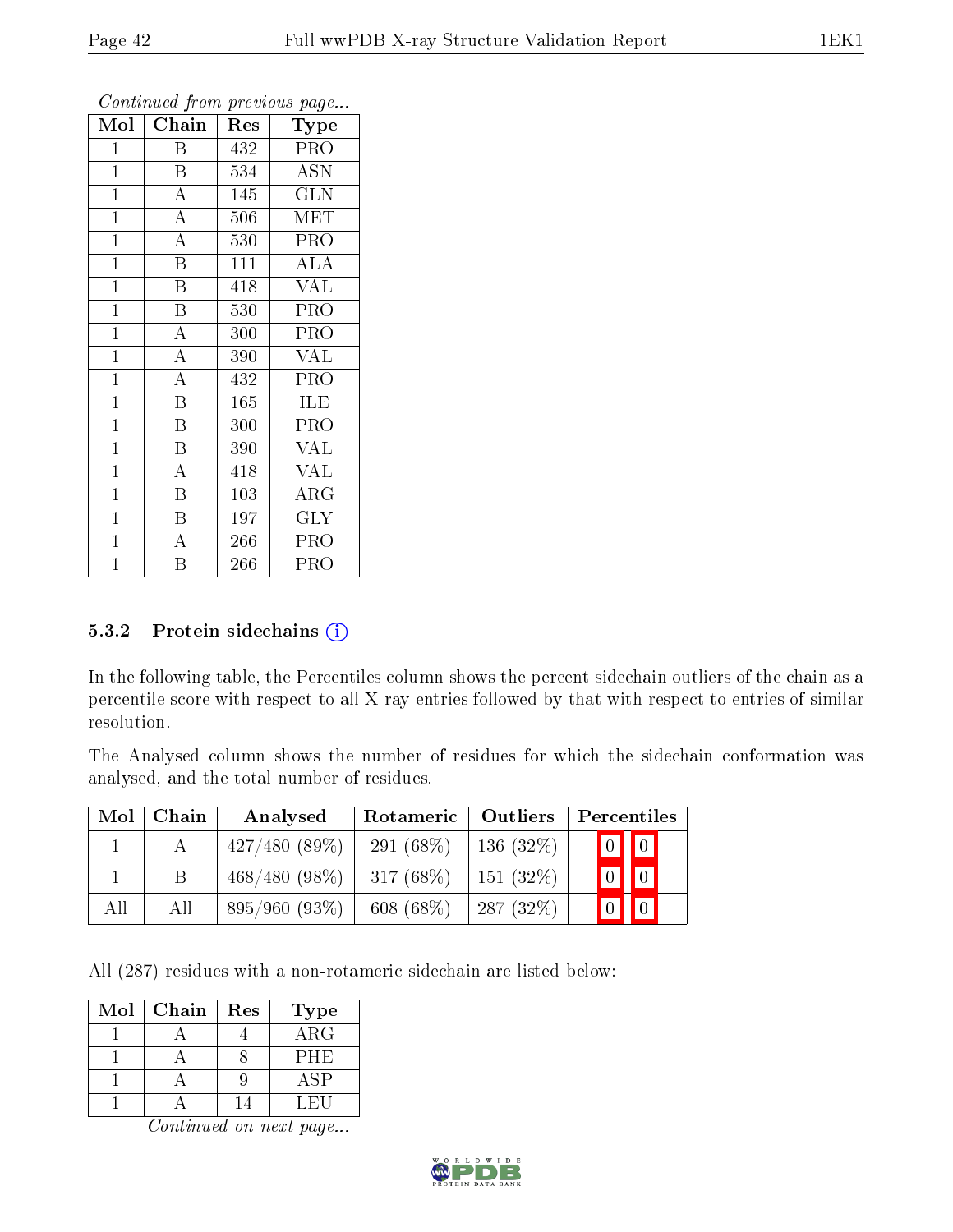| Mol            | $\overline{\text{Chain}}$                                                                                                                                                                                                                                                                                                                                                               | Res              | $\overline{\phantom{a}}$<br>${\rm \bar{Type}}$ |
|----------------|-----------------------------------------------------------------------------------------------------------------------------------------------------------------------------------------------------------------------------------------------------------------------------------------------------------------------------------------------------------------------------------------|------------------|------------------------------------------------|
| $\mathbf{1}$   | $\overline{A}$                                                                                                                                                                                                                                                                                                                                                                          | 16               | LEU                                            |
| $\mathbf{1}$   | $\overline{A}$                                                                                                                                                                                                                                                                                                                                                                          | 18               | SER                                            |
| $\mathbf{1}$   |                                                                                                                                                                                                                                                                                                                                                                                         | $19\,$           | <b>ILE</b>                                     |
| $\overline{1}$ |                                                                                                                                                                                                                                                                                                                                                                                         | $\overline{51}$  | $\overline{\text{GLU}}$                        |
| $\overline{1}$ |                                                                                                                                                                                                                                                                                                                                                                                         | $\overline{52}$  | $\overline{\text{GLN}}$                        |
| $\mathbf{1}$   |                                                                                                                                                                                                                                                                                                                                                                                         | $\overline{53}$  | LEU                                            |
| $\mathbf{1}$   |                                                                                                                                                                                                                                                                                                                                                                                         | $58\,$           | <b>ILE</b>                                     |
| $\mathbf{1}$   |                                                                                                                                                                                                                                                                                                                                                                                         | $59\,$           | <b>THR</b>                                     |
| $\overline{1}$ |                                                                                                                                                                                                                                                                                                                                                                                         | 66               | LEU                                            |
| $\overline{1}$ |                                                                                                                                                                                                                                                                                                                                                                                         | 90               | $\overline{\text{GLN}}$                        |
| $\mathbf{1}$   |                                                                                                                                                                                                                                                                                                                                                                                         | 92               | PHE                                            |
| $\mathbf{1}$   |                                                                                                                                                                                                                                                                                                                                                                                         | 93               | $\overline{\text{SER}}$                        |
| $\overline{1}$ |                                                                                                                                                                                                                                                                                                                                                                                         | 94               | $\overline{\text{GLN}}$                        |
| $\overline{1}$ |                                                                                                                                                                                                                                                                                                                                                                                         | 96               | MET                                            |
| $\overline{1}$ | $\frac{\overline{A}}{\overline{A}} \frac{\overline{A}}{\overline{A}} \frac{\overline{A}}{\overline{A}} \frac{\overline{A}}{\overline{A}} \frac{\overline{A}}{\overline{A}} \frac{\overline{A}}{\overline{A}} \frac{\overline{A}}{\overline{A}} \frac{\overline{A}}{\overline{A}} \frac{\overline{A}}{\overline{A}} \frac{\overline{A}}{\overline{A}} \frac{\overline{A}}{\overline{A}}$ | 103              | $\overline{\rm{ARG}}$                          |
| $\mathbf{1}$   |                                                                                                                                                                                                                                                                                                                                                                                         | 106              | <b>LEU</b>                                     |
| $\overline{1}$ |                                                                                                                                                                                                                                                                                                                                                                                         | $\overline{107}$ | $\overline{\text{GLN}}$                        |
| $\mathbf{1}$   |                                                                                                                                                                                                                                                                                                                                                                                         | $110\,$          | $\overline{\text{ILE}}$                        |
| $\overline{1}$ |                                                                                                                                                                                                                                                                                                                                                                                         | $\overline{112}$ | LEU                                            |
| $\overline{1}$ |                                                                                                                                                                                                                                                                                                                                                                                         | <sup>117</sup>   | $\overline{PHE}$                               |
| $\overline{1}$ |                                                                                                                                                                                                                                                                                                                                                                                         | $\overline{118}$ | THR                                            |
| $\overline{1}$ |                                                                                                                                                                                                                                                                                                                                                                                         | $1\overline{21}$ | <b>ILE</b>                                     |
| $\overline{1}$ |                                                                                                                                                                                                                                                                                                                                                                                         | $\overline{122}$ | $\overline{\text{VAL}}$                        |
| $\overline{1}$ | $\overline{A}$                                                                                                                                                                                                                                                                                                                                                                          | 127              | LEU                                            |
| $\mathbf{1}$   | $\overline{A}$                                                                                                                                                                                                                                                                                                                                                                          | 128              | $\overline{\text{ASP}}$                        |
| $\mathbf{1}$   |                                                                                                                                                                                                                                                                                                                                                                                         | $1\,29$          | $\overline{\text{ASP}}$                        |
| $\mathbf{1}$   | $\frac{\overline{A}}{\overline{A}}$                                                                                                                                                                                                                                                                                                                                                     | $\overline{132}$ | $\overline{\text{LYS}}$                        |
| $\mathbf{1}$   |                                                                                                                                                                                                                                                                                                                                                                                         | $135\,$          | <b>SER</b>                                     |
| $\overline{1}$ | $\overline{\rm A}$                                                                                                                                                                                                                                                                                                                                                                      | 136              | $\overline{\text{LEU}}$                        |
| $\mathbf{1}$   | $\mathbf{A}$                                                                                                                                                                                                                                                                                                                                                                            | 138              | $\overline{\text{GLN}}$                        |
| $\mathbf{1}$   | $\overline{A}$                                                                                                                                                                                                                                                                                                                                                                          | 139              | MET                                            |
| $\mathbf{1}$   | $\frac{\overline{A}}{\overline{A}}$                                                                                                                                                                                                                                                                                                                                                     | 144              | $\overline{\text{SER}}$                        |
| $\mathbf{1}$   |                                                                                                                                                                                                                                                                                                                                                                                         | 148              | $\overline{\rm ASP}$                           |
| $\overline{1}$ |                                                                                                                                                                                                                                                                                                                                                                                         | <b>152</b>       | $\overline{\text{GLU}}$                        |
| $\mathbf{1}$   |                                                                                                                                                                                                                                                                                                                                                                                         | 154              | $\overline{\text{C} \text{YS}}$                |
| $\mathbf{1}$   | $\frac{\overline{A}}{\overline{A}}$ $\frac{\overline{A}}{\overline{A}}$                                                                                                                                                                                                                                                                                                                 | 155              | $\overline{\text{GLN}}$                        |
| $\mathbf 1$    |                                                                                                                                                                                                                                                                                                                                                                                         | 158              | MET                                            |
| $\overline{1}$ | $\overline{A}$                                                                                                                                                                                                                                                                                                                                                                          | 165              | $\overline{\text{ILE}}$                        |
| $\mathbf{1}$   | $\overline{A}$                                                                                                                                                                                                                                                                                                                                                                          | $170\,$          | LEU<br>LEU                                     |
| $\mathbf{1}$   | $\overline{A}$                                                                                                                                                                                                                                                                                                                                                                          | 173              |                                                |
| $\mathbf{1}$   | $\overline{A}$                                                                                                                                                                                                                                                                                                                                                                          | 181              | $\overline{\text{VAL}}$                        |
| $\overline{1}$ | $\rm A$                                                                                                                                                                                                                                                                                                                                                                                 | 183              | $\overline{\text{LEU}}$                        |

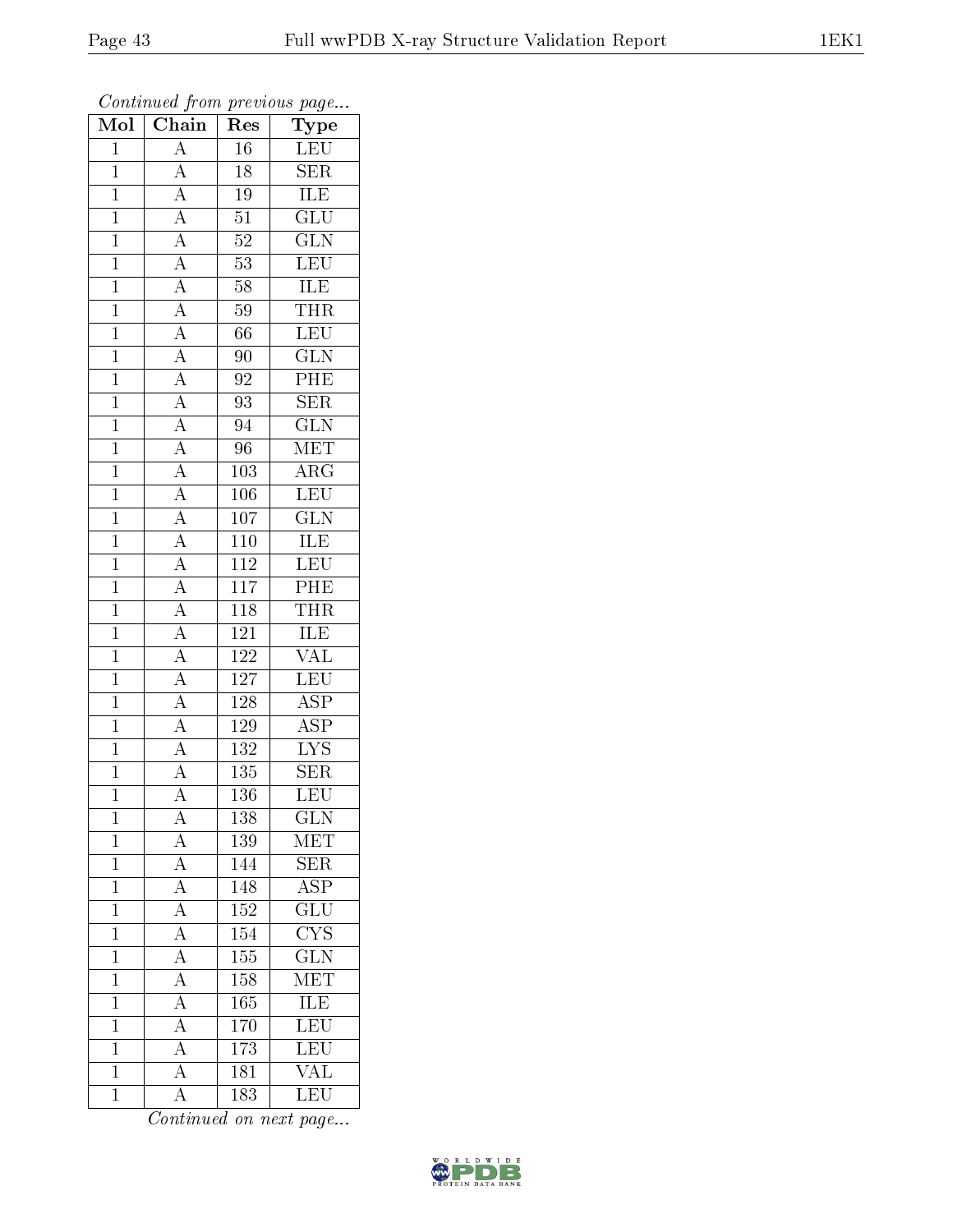| Mol            | Chain                                                                                                       | Res                         | Type                                       |
|----------------|-------------------------------------------------------------------------------------------------------------|-----------------------------|--------------------------------------------|
| $\mathbf{1}$   | $\mathbf{A}$                                                                                                | 184                         | <b>ASP</b>                                 |
| $\mathbf{1}$   | $\overline{A}$                                                                                              | 188                         | $\overline{\text{SER}}$                    |
| $\mathbf{1}$   |                                                                                                             | 189                         | $\overline{\mathrm{ASN}}$                  |
| $\overline{1}$ |                                                                                                             | 191                         | $\overline{\text{LYS}}$                    |
| $\overline{1}$ | $\frac{\overline{A}}{\overline{A}}$<br>$\frac{\overline{A}}{\overline{A}}$                                  | 194                         | $\overline{\rm{ARG}}$                      |
| $\mathbf{1}$   |                                                                                                             | 196                         | <b>MET</b>                                 |
| $\mathbf{1}$   | $\frac{\overline{A}}{\overline{A}}$ $\frac{\overline{A}}{\overline{A}}$ $\frac{\overline{A}}{\overline{A}}$ | 198                         | $\overline{\text{MET}}$                    |
| $\mathbf{1}$   |                                                                                                             | 200                         | <b>THR</b>                                 |
| $\mathbf{1}$   |                                                                                                             | 201                         | <b>ILE</b>                                 |
| $\overline{1}$ |                                                                                                             | $\overline{202}$            | LEU                                        |
| $\mathbf{1}$   |                                                                                                             | 204                         | $\overline{HIS}$                           |
| $\mathbf{1}$   |                                                                                                             | 205                         | $\overline{\mathrm{ASN}}$                  |
| $\mathbf{1}$   | $\frac{\overline{A}}{\overline{A}}$ $\frac{\overline{A}}{\overline{A}}$ $\frac{\overline{A}}{\overline{A}}$ | 206                         | <b>THR</b>                                 |
| $\overline{1}$ |                                                                                                             | 210                         | <b>LEU</b>                                 |
| $\overline{1}$ |                                                                                                             | $\overline{211}$            | $\overline{\text{ARG}}$                    |
| $\mathbf{1}$   |                                                                                                             | 213                         | <b>LEU</b>                                 |
| $\overline{1}$ |                                                                                                             | $\overline{214}$            | $\overline{\text{GLU}}$                    |
| $\mathbf{1}$   |                                                                                                             | 220                         | <b>GLN</b>                                 |
| $\overline{1}$ |                                                                                                             | $2\overline{2}\overline{1}$ | $\overline{\rm{PHE}}$                      |
| $\overline{1}$ | $\overline{A}$                                                                                              | 223                         | $\overline{\text{GLU}}$                    |
| $\mathbf{1}$   | $\overline{A}$                                                                                              | 230                         | $\overline{\text{CYS}}$                    |
| $\overline{1}$ |                                                                                                             | 231                         | $\overline{\mathrm{ASN}}$                  |
| $\overline{1}$ | $\frac{\overline{A}}{\overline{A}}$                                                                         | 233                         | $\overline{\mathrm{ASN}}$                  |
| $\overline{1}$ | $\overline{A}$                                                                                              | 235                         | $\overline{\text{VAL}}$                    |
| $\mathbf{1}$   | $\overline{A}$                                                                                              | 242                         | <b>VAL</b>                                 |
| $\mathbf{1}$   |                                                                                                             | 247                         | $\rm{ARG}$                                 |
| $\mathbf{1}$   | $\frac{\overline{A}}{\overline{A}}$                                                                         | 248                         | LEU                                        |
| $\overline{1}$ |                                                                                                             | 253                         | MET                                        |
| $\overline{1}$ | $\overline{\rm A}$                                                                                          | $\overline{259}$            | LEU                                        |
| $\mathbf 1$    | $\mathbf{A}$                                                                                                | 268                         | SER                                        |
| $\mathbf{1}$   | $\overline{A}$                                                                                              | 275                         | $\widetilde{{\rm GLN}}$                    |
| $\mathbf{1}$   | $\frac{\overline{A}}{\overline{A}}$                                                                         | 281                         | $\overline{\text{GLN}}$                    |
| $\mathbf{1}$   |                                                                                                             | 290                         | $\overline{\text{ASP}}$                    |
| $\overline{1}$ | $\frac{\overline{A}}{\overline{A}}$ $\frac{\overline{A}}{\overline{A}}$                                     | 299                         | $\overline{\text{SER}}$                    |
| $\mathbf{1}$   |                                                                                                             | 304                         | $\overline{{\rm GLU}}$                     |
| $\mathbf 1$    |                                                                                                             | $\overline{313}$            | $\overline{\text{LYS}}$                    |
| $\mathbf 1$    |                                                                                                             | 315                         | $\overline{\text{MET}}$                    |
| $\overline{1}$ | $\overline{A}$                                                                                              | 319                         | $\overline{\text{LEU}}$                    |
| $\mathbf 1$    | $\overline{A}$                                                                                              | 322                         | $\frac{\overline{\text{LEU}}}{\text{ILE}}$ |
| $\mathbf 1$    | $\overline{A}$                                                                                              | 324                         |                                            |
| $\mathbf 1$    | $\overline{A}$                                                                                              | 339                         | $\overline{\text{VAL}}$                    |
| $\mathbf{1}$   | A                                                                                                           | 357                         | $\overline{\mathrm{ASN}}$                  |

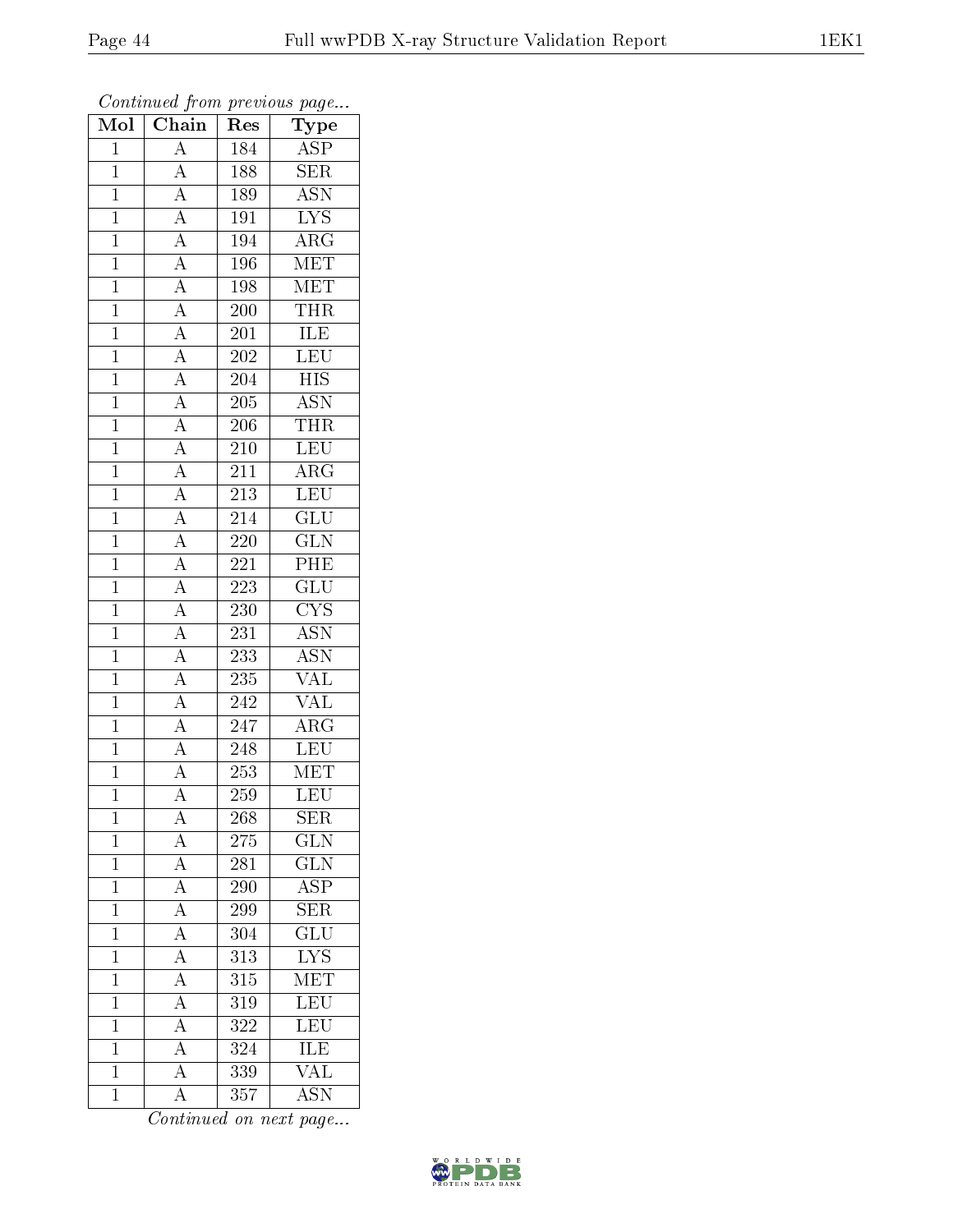| Mol            | Chain                                                                                                                                                                                                                             | Res | ${\rm \bar{Ty}pe}$      |  |
|----------------|-----------------------------------------------------------------------------------------------------------------------------------------------------------------------------------------------------------------------------------|-----|-------------------------|--|
| $\mathbf{1}$   | $\overline{A}$                                                                                                                                                                                                                    | 364 | $\overline{\text{ASP}}$ |  |
| $\overline{1}$ | $\overline{A}$                                                                                                                                                                                                                    | 366 | $\overline{\text{ASP}}$ |  |
| $\overline{1}$ |                                                                                                                                                                                                                                   | 370 | MET                     |  |
| $\mathbf{1}$   |                                                                                                                                                                                                                                   | 372 | $\overline{\text{VAL}}$ |  |
| $\overline{1}$ |                                                                                                                                                                                                                                   | 376 | <b>ILE</b>              |  |
| $\mathbf{1}$   |                                                                                                                                                                                                                                   | 383 | LEU                     |  |
| $\overline{1}$ |                                                                                                                                                                                                                                   | 387 | $\overline{\text{GLU}}$ |  |
| $\overline{1}$ |                                                                                                                                                                                                                                   | 401 | $\overline{\rm{ARG}}$   |  |
| $\mathbf{1}$   |                                                                                                                                                                                                                                   | 404 | $\overline{\text{LYS}}$ |  |
| $\overline{1}$ |                                                                                                                                                                                                                                   | 408 | $\overline{\rm{ARG}}$   |  |
| $\mathbf{1}$   |                                                                                                                                                                                                                                   | 411 | $\overline{\text{ASP}}$ |  |
| $\overline{1}$ |                                                                                                                                                                                                                                   | 412 | $\overline{{\rm GLU}}$  |  |
| $\overline{1}$ |                                                                                                                                                                                                                                   | 415 | PHE                     |  |
| $\mathbf{1}$   |                                                                                                                                                                                                                                   | 416 | <b>ILE</b>              |  |
| $\overline{1}$ |                                                                                                                                                                                                                                   | 418 | $\overline{\text{VAL}}$ |  |
| $\mathbf{1}$   | $\frac{\boxed{A}}{\boxed{A}} \frac{\boxed{A}}{\boxed{A}} \frac{\boxed{A}}{\boxed{A}} \frac{\boxed{A}}{\boxed{A}} \frac{\boxed{A}}{\boxed{A}} \frac{\boxed{A}}{\boxed{A}} \frac{\boxed{A}}{\boxed{A}} \frac{\boxed{A}}{\boxed{A}}$ | 419 | <b>HIS</b>              |  |
| $\overline{1}$ |                                                                                                                                                                                                                                   | 422 | <b>THR</b>              |  |
| $\mathbf{1}$   |                                                                                                                                                                                                                                   | 429 | <b>VAL</b>              |  |
| $\overline{1}$ |                                                                                                                                                                                                                                   | 437 | LEU                     |  |
| $\mathbf{1}$   | $\frac{\overline{A}}{\overline{A}}$ $\frac{\overline{A}}{\overline{A}}$ $\frac{\overline{A}}{\overline{A}}$ $\frac{\overline{A}}{\overline{A}}$ $\frac{\overline{A}}{\overline{A}}$                                               | 439 | $\overline{\text{LYS}}$ |  |
| $\overline{1}$ |                                                                                                                                                                                                                                   | 440 | ILE                     |  |
| $\overline{1}$ |                                                                                                                                                                                                                                   | 447 | $\overline{\text{GLU}}$ |  |
| $\mathbf{1}$   |                                                                                                                                                                                                                                   | 451 | $\overline{\text{GLN}}$ |  |
| $\overline{1}$ |                                                                                                                                                                                                                                   | 452 | $\overline{\text{GLN}}$ |  |
| $\mathbf{1}$   |                                                                                                                                                                                                                                   | 456 | <b>THR</b>              |  |
| $\overline{1}$ |                                                                                                                                                                                                                                   | 459 | $\overline{\rm ARG}$    |  |
| $\overline{1}$ |                                                                                                                                                                                                                                   | 462 | LEU                     |  |
| $\mathbf{1}$   |                                                                                                                                                                                                                                   | 466 | $\rm{ARG}$              |  |
| $\overline{1}$ | $\overline{A}$                                                                                                                                                                                                                    | 468 | <b>THR</b>              |  |
| $\mathbf 1$    | А                                                                                                                                                                                                                                 | 470 | $AR\overline{G}$        |  |
| $\mathbf 1$    | $\overline{\rm A}$                                                                                                                                                                                                                | 473 | LYS                     |  |
| $\mathbf 1$    | $\overline{A}$                                                                                                                                                                                                                    | 485 | $\overline{\text{VAL}}$ |  |
| $\mathbf{1}$   | $\overline{A}$                                                                                                                                                                                                                    | 488 | LEU                     |  |
| $\mathbf{1}$   | $\overline{A}$                                                                                                                                                                                                                    | 489 | MET                     |  |
| $\mathbf{1}$   | $\overline{A}$                                                                                                                                                                                                                    | 494 | <b>LYS</b>              |  |
| $\overline{1}$ | $\overline{A}$                                                                                                                                                                                                                    | 497 | $\overline{\text{VAL}}$ |  |
| $\mathbf{1}$   | $\overline{A}$                                                                                                                                                                                                                    | 499 | $\overline{\rm{ARG}}$   |  |
| $\overline{1}$ | $\overline{A}$                                                                                                                                                                                                                    | 501 | $\overline{\text{GLU}}$ |  |
| $\mathbf{1}$   | A                                                                                                                                                                                                                                 | 502 | $\rm \overline{MET}$    |  |
| $\mathbf{1}$   | $\overline{A}$                                                                                                                                                                                                                    | 507 | GLU                     |  |
| $\mathbf{1}$   | $\overline{\rm A}$                                                                                                                                                                                                                | 512 | PHE                     |  |
| $\overline{1}$ | A                                                                                                                                                                                                                                 | 515 | $\rm{ARG}$              |  |

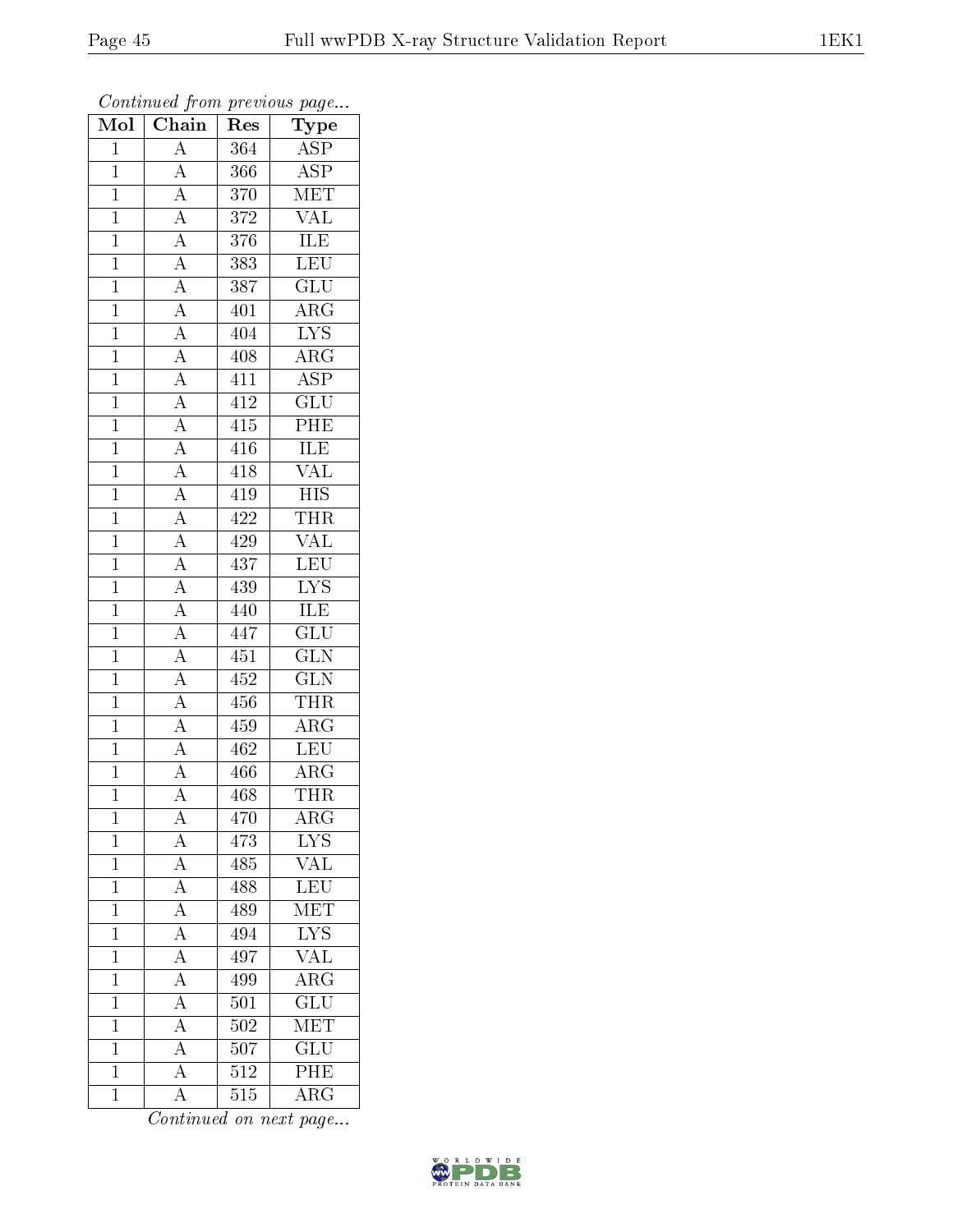| $\overline{\text{Mol}}$ | $\boldsymbol{\mathcal{L}}$<br>Chain | Res              | $\mathbf{r}$<br>$\cdot$<br>Type |
|-------------------------|-------------------------------------|------------------|---------------------------------|
| $\overline{1}$          | $\overline{\rm A}$                  | 521              | $\overline{\text{CYS}}$         |
| $\overline{1}$          | $\overline{A}$                      | $\overline{526}$ | $\overline{\text{GLN}}$         |
| $\overline{1}$          | $\overline{A}$                      | 527              | <b>ILE</b>                      |
| $\mathbf 1$             | $\overline{A}$                      | $\overline{531}$ | <b>THR</b>                      |
| $\mathbf{1}$            | $\frac{\overline{A}}{A}$            | 532              | $\overline{\text{GLU}}$         |
| $\mathbf 1$             |                                     | 539              | $\overline{\text{LYS}}$         |
| $\mathbf{1}$            | $\overline{\mathrm{B}}$             | $\overline{4}$   | $\overline{\rm{ARG}}$           |
| $\mathbf{1}$            | $\overline{\mathrm{B}}$             | $\overline{8}$   | PHE                             |
| $\mathbf{1}$            | $\overline{\mathrm{B}}$             | 16               | LEU                             |
| $\mathbf{1}$            | $\overline{\mathrm{B}}$             | 19               | <b>ILE</b>                      |
| $\mathbf{1}$            | $\overline{\mathrm{B}}$             | 24               | $\overline{\rm{ARG}}$           |
| $\mathbf{1}$            | $\overline{\mathrm{B}}$             | $\overline{28}$  | $\overline{{\rm GLU}}$          |
| $\overline{1}$          | $\overline{\mathrm{B}}$             | 34               | $\overline{\rm ARG}$            |
| $\mathbf{1}$            | $\boldsymbol{\mathrm{B}}$           | 38               | LEU                             |
| $\mathbf{1}$            | $\overline{\mathrm{B}}$             | 41               | <b>TYR</b>                      |
| $\overline{1}$          | B                                   | $\overline{4}3$  | <b>THR</b>                      |
| $\overline{1}$          | $\overline{\mathrm{B}}$             | $\overline{50}$  | <b>THR</b>                      |
| $\mathbf{1}$            | $\overline{\mathrm{B}}$             | 51               | GLU                             |
| $\mathbf{1}$            | $\overline{\mathrm{B}}$             | $\overline{53}$  | $\overline{\text{LEU}}$         |
| $\overline{1}$          | $\overline{\mathrm{B}}$             | $\overline{57}$  | $\overline{\text{LYS}}$         |
| $\mathbf{1}$            | $\overline{\mathrm{B}}$             | 59               | <b>THR</b>                      |
| $\overline{1}$          | $\overline{\mathrm{B}}$             | 60               | PHE                             |
| $\mathbf 1$             | B                                   | 61               | $\overline{\text{SER}}$         |
| $\mathbf 1$             | $\overline{\mathrm{B}}$             | 62               | $\overline{\text{GLN}}$         |
| $\mathbf{1}$            | $\overline{\mathrm{B}}$             | 64               | <b>VAL</b>                      |
| $\overline{1}$          | $\overline{\text{B}}$               | $\overline{66}$  | $\overline{\text{LEU}}$         |
| $\mathbf{1}$            | $\overline{\mathrm{B}}$             | 67               | $\overline{\text{MET}}$         |
| $\mathbf{1}$            | $\overline{\mathrm{B}}$             | 69               | <b>GLU</b>                      |
| $\mathbf 1$             | $\overline{\mathrm{B}}$             | 70               | $\overline{\text{SER}}$         |
| 1                       | Β                                   | 72               | ${\rm ARG}$                     |
| $\mathbf{1}$            | B                                   | 73               | ${\rm LYS}$                     |
| $\overline{1}$          | $\overline{\mathrm{B}}$             | 74               | SER                             |
| $\mathbf 1$             | Β                                   | 75               | SER                             |
| $\mathbf 1$             | $\overline{\mathrm{B}}$             | 76               | $\overline{\mathrm{LYS}}$       |
| $\mathbf 1$             | Β                                   | 84               | GLU                             |
| $\mathbf 1$             | $\overline{\mathrm{B}}$             | 85               | $\overline{\mathrm{ASN}}$       |
| $\mathbf 1$             | $\overline{\mathrm{B}}$             | $\overline{88}$  | <b>ILE</b>                      |
| $\mathbf 1$             | $\overline{\mathrm{B}}$             | 90               | $\overline{\text{GLN}}$         |
| $\mathbf 1$             | $\overline{\mathrm{B}}$             | 91               | ILE                             |
| $\overline{1}$          | B                                   | 96               | MET                             |
| $\mathbf 1$             | $\overline{\mathrm{B}}$             | $\overline{103}$ | $\overline{\rm{ARG}}$           |
| $\mathbf 1$             | $\overline{B}$                      | 106              | LEU                             |

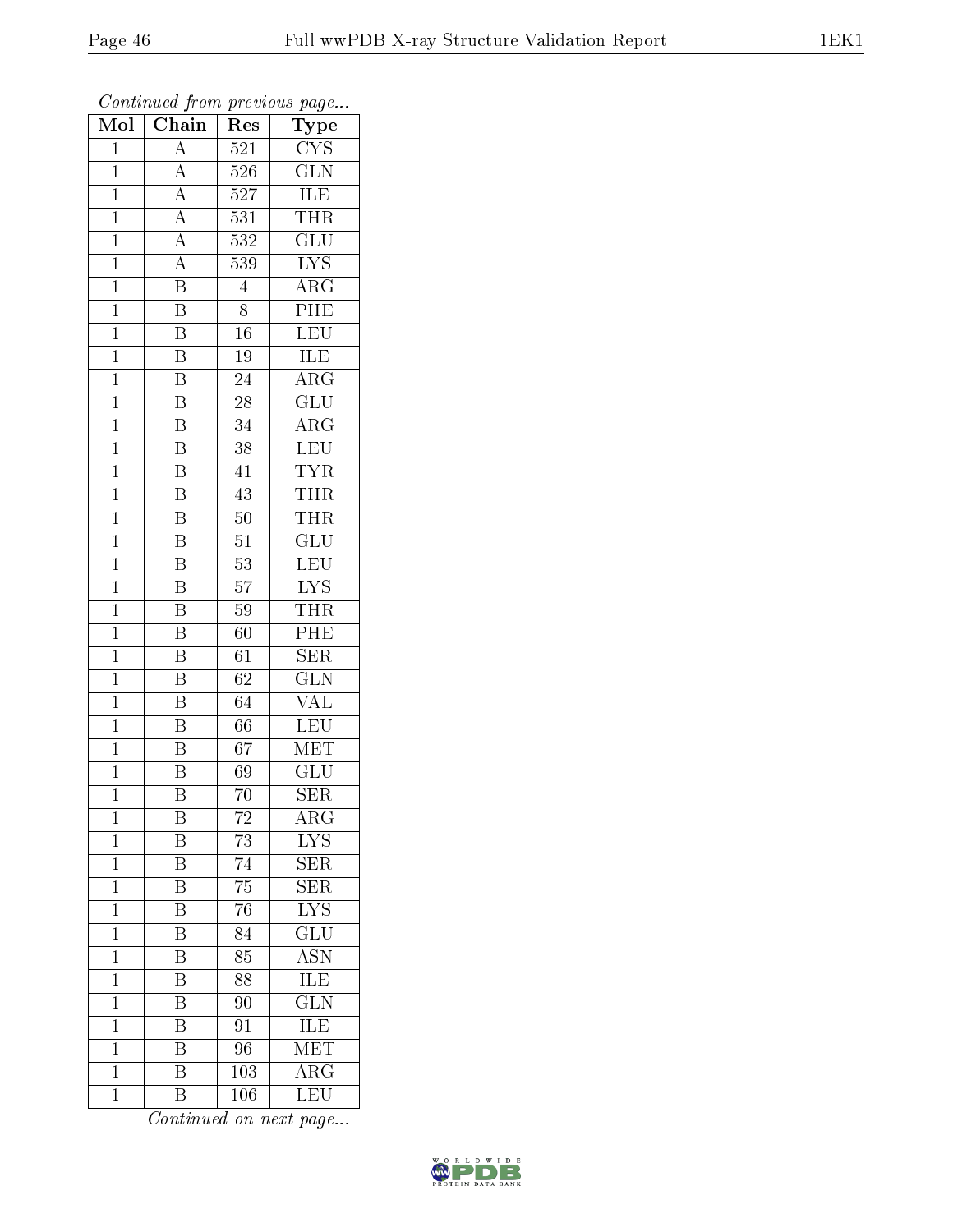| Mol            | Chain                   | Res              | Type                    |  |
|----------------|-------------------------|------------------|-------------------------|--|
| $\mathbf{1}$   | $\overline{B}$          | 110              | ILE                     |  |
| $\mathbf{1}$   | $\overline{B}$          | 113              | $\overline{\text{LYS}}$ |  |
| $\mathbf{1}$   | $\overline{\mathrm{B}}$ | 118              | <b>THR</b>              |  |
| $\mathbf{1}$   | $\overline{\mathrm{B}}$ | 119              | <b>THR</b>              |  |
| $\overline{1}$ | $\overline{\mathrm{B}}$ | 120              | $\overline{\text{CYS}}$ |  |
| $\mathbf{1}$   | $\boldsymbol{B}$        | 121              | ILE                     |  |
| $\overline{1}$ | $\overline{\mathrm{B}}$ | 122              | $\overline{\text{VAL}}$ |  |
| $\mathbf{1}$   | $\overline{\mathrm{B}}$ | 127              | LEU                     |  |
| $\mathbf{1}$   | $\, {\bf B}$            | 129              | <b>ASP</b>              |  |
| $\mathbf{1}$   | $\overline{B}$          | 132              | $\overline{\text{LYS}}$ |  |
| $\mathbf{1}$   | $\overline{\mathrm{B}}$ | 133              | $\overline{\rm{ARG}}$   |  |
| $\overline{1}$ | $\overline{\mathrm{B}}$ | 136              | LEU                     |  |
| $\mathbf{1}$   | $\overline{\mathrm{B}}$ | <b>139</b>       | $\overline{\text{MET}}$ |  |
| $\mathbf{1}$   | $\overline{\mathrm{B}}$ | 144              | $\overline{\text{SER}}$ |  |
| $\overline{1}$ | $\overline{\mathrm{B}}$ | 148              | $\overline{\text{ASP}}$ |  |
| $\mathbf{1}$   | Β                       | 151              | <b>ILE</b>              |  |
| $\overline{1}$ | $\overline{\mathrm{B}}$ | $\overline{154}$ | $\overline{\text{CYS}}$ |  |
| $\mathbf{1}$   | $\overline{\mathrm{B}}$ | 155              | $\overline{\text{GLN}}$ |  |
| $\mathbf 1$    | B                       | 158              | $\overline{\text{MET}}$ |  |
| $\mathbf{1}$   | $\overline{\mathrm{B}}$ | 165              | <b>ILE</b>              |  |
| $\overline{1}$ | $\overline{\mathrm{B}}$ | 169              | <b>LEU</b>              |  |
| $\overline{1}$ | $\overline{\text{B}}$   | 170              | <b>LEU</b>              |  |
| $\mathbf{1}$   | $\, {\bf B}$            | 181              | VAL                     |  |
| $\overline{1}$ | $\overline{\mathrm{B}}$ | 183              | <b>LEU</b>              |  |
| $\mathbf{1}$   | $\overline{\mathbf{B}}$ | <b>189</b>       | $\overline{\text{ASN}}$ |  |
| $\mathbf{1}$   | $\overline{\mathrm{B}}$ | $\overline{191}$ | $\overline{\text{LYS}}$ |  |
| $\mathbf{1}$   | $\overline{\mathrm{B}}$ | $\overline{194}$ | $\overline{\text{ARG}}$ |  |
| $\mathbf{1}$   | B                       | 195              | ASP                     |  |
| $\mathbf 1$    | $\overline{\mathrm{B}}$ | 198              | $\overline{\text{MET}}$ |  |
| 1              | Β                       | 199              | VAL                     |  |
| $\mathbf 1$    | Β                       | 202              | $\textrm{LEU}$          |  |
| $\mathbf 1$    | $\overline{\mathrm{B}}$ | $\overline{204}$ | <b>HIS</b>              |  |
| $\mathbf 1$    | Β                       | 206              | <b>THR</b>              |  |
| $\mathbf 1$    | $\overline{\mathrm{B}}$ | 208              | $\overline{\text{SER}}$ |  |
| $\mathbf{1}$   | B                       | 210              | LEU                     |  |
| $\mathbf 1$    | $\overline{\mathrm{B}}$ | $\overline{212}$ | $\overline{{\rm GLU}}$  |  |
| $\mathbf{1}$   | Β                       | 213              | LEU                     |  |
| $\mathbf 1$    | B                       | 214              | $\overline{\text{GLU}}$ |  |
| $\mathbf{1}$   | Β                       | 215              | $\overline{\text{LYS}}$ |  |
| $\mathbf 1$    | B                       | 217              | THR                     |  |
| $\mathbf 1$    | $\overline{\mathrm{B}}$ | 219              | <b>THR</b>              |  |
| $\mathbf{1}$   | $\overline{\mathrm{B}}$ | 220              | $\overline{\text{GLN}}$ |  |

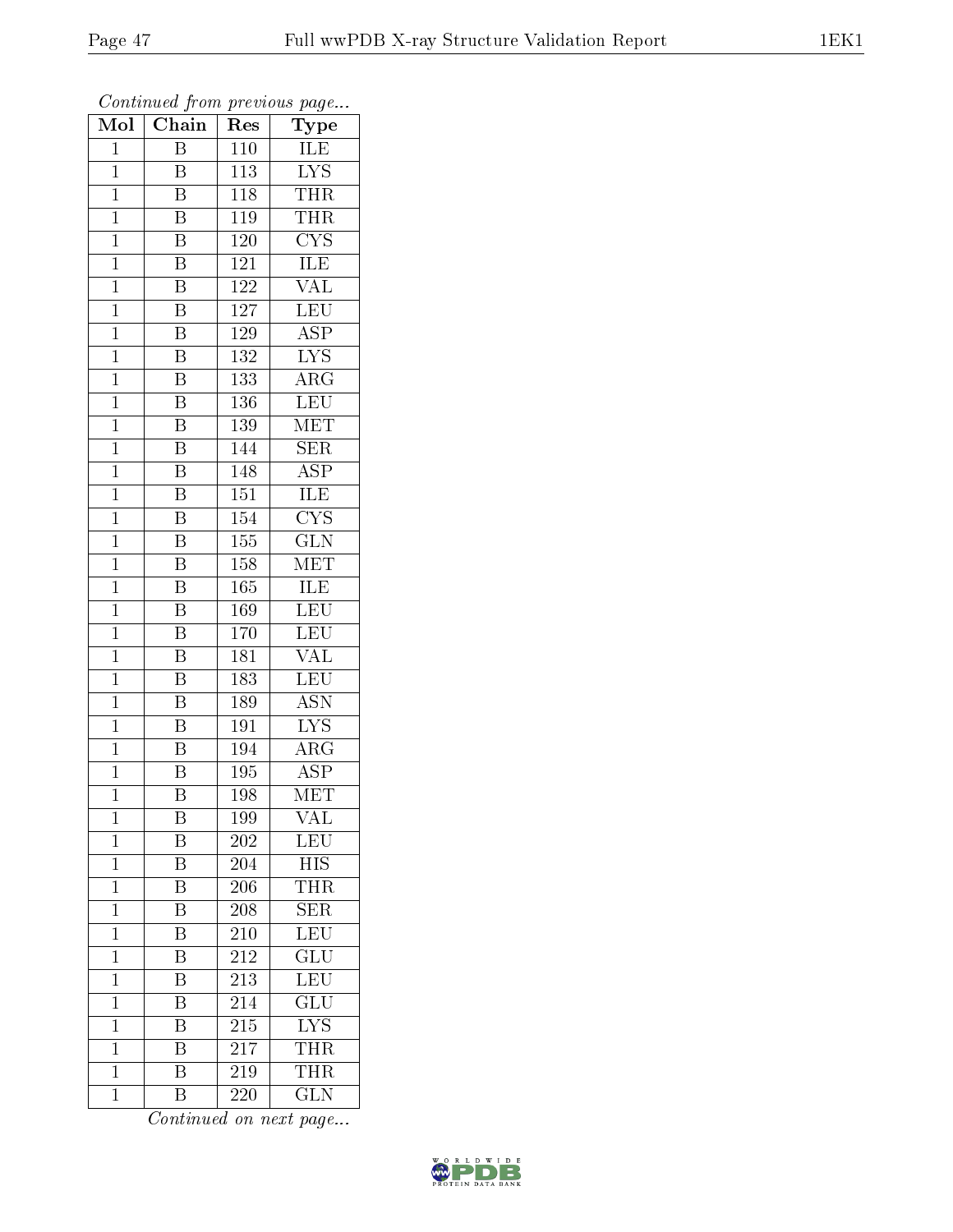| Mol            | $\overline{\text{Chain}}$ | Res              | Type                      |
|----------------|---------------------------|------------------|---------------------------|
| $\mathbf 1$    | Β                         | 223              | GLU                       |
| $\mathbf 1$    | B                         | 226              | LEU                       |
| $\mathbf{1}$   | Β                         | 234              | $\overline{\rm ASP}$      |
| $\overline{1}$ | $\overline{\mathrm{B}}$   | $\overline{242}$ | $\overline{\text{VAL}}$   |
| $\overline{1}$ | $\overline{\mathrm{B}}$   | 247              | $\overline{\rm{ARG}}$     |
| $\mathbf{1}$   | $\boldsymbol{B}$          | 248              | <b>LEU</b>                |
| $\mathbf{1}$   | $\overline{\mathrm{B}}$   | 253              | $\overline{\text{MET}}$   |
| $\mathbf{1}$   | $\overline{\mathrm{B}}$   | 268              | <b>SER</b>                |
| $\mathbf{1}$   | $\overline{\mathrm{B}}$   | 275              | $\overline{\text{GLN}}$   |
| $\overline{1}$ | $\overline{\mathrm{B}}$   | 281              | $\overline{\text{GLN}}$   |
| $\mathbf{1}$   | B                         | 290              | $\overline{\text{ASP}}$   |
| $\mathbf{1}$   | $\overline{\mathrm{B}}$   | 297              | $\overline{\text{SER}}$   |
| $\mathbf{1}$   | $\overline{\mathrm{B}}$   | 299              | <b>SER</b>                |
| $\overline{1}$ | B                         | 304              | $\overline{\text{GLU}}$   |
| $\overline{1}$ | $\overline{\mathrm{B}}$   | 306              | <b>TYR</b>                |
| $\mathbf{1}$   | B                         | 313              | <b>LYS</b>                |
| $\overline{1}$ | $\overline{\mathrm{B}}$   | $\overline{315}$ | $\overline{\text{MET}}$   |
| $\mathbf{1}$   | $\, {\bf B}$              | 319              | <b>LEU</b>                |
| $\overline{1}$ | B                         | 322              | $\overline{\text{LEU}}$   |
| $\overline{1}$ | Β                         | 324              | <b>ILE</b>                |
| $\mathbf{1}$   | $\overline{\mathrm{B}}$   | 339              | $\overline{\text{VAL}}$   |
| $\mathbf{1}$   | $\overline{\mathrm{B}}$   | 357              | $\overline{\mathrm{ASN}}$ |
| $\mathbf 1$    | B                         | 364              | $\overline{\text{ASP}}$   |
| $\overline{1}$ | $\overline{\mathrm{B}}$   | $\overline{370}$ | $\overline{\text{MET}}$   |
| $\mathbf{1}$   | $\overline{\mathbf{B}}$   | 372              | VAL                       |
| $\mathbf{1}$   | $\overline{\mathrm{B}}$   | 375              | <b>SER</b>                |
| $\mathbf{1}$   | $\overline{\mathrm{B}}$   | 376              | ILE                       |
| $\overline{1}$ | $\overline{\mathrm{B}}$   | 383              | <b>LEU</b>                |
| $\overline{1}$ | $\overline{\textrm{B}}$   | 401              | $\overline{\rm{ARG}}$     |
| $\mathbf 1$    | Β                         | 404              | <b>LYS</b>                |
| $\mathbf{1}$   | Β                         | 408              | ${\rm ARG}$               |
| $\mathbf{1}$   | $\overline{\mathrm{B}}$   | 411              | $\overline{\rm ASP}$      |
| $\mathbf 1$    | Β                         | $41\overline{2}$ | GLU                       |
| $\mathbf 1$    | $\overline{\mathrm{B}}$   | $\overline{415}$ | $\overline{\text{PHE}}$   |
| $\mathbf 1$    | Β                         | 416              | ILE                       |
| $\mathbf 1$    | $\overline{\mathrm{B}}$   | 418              | $\overline{\text{VAL}}$   |
| $\mathbf 1$    | Β                         | 419              | <b>HIS</b>                |
| $\mathbf 1$    | B                         | 423              | $\overline{\text{GLU}}$   |
| $\mathbf 1$    | Β                         | 424              | ILE                       |
| $\mathbf 1$    | B                         | 427              | ILE                       |
| $\mathbf{1}$   | $\overline{\mathrm{B}}$   | 428              | $\overline{\text{LEU}}$   |
| $\mathbf 1$    | B                         | 431              | <b>THR</b>                |

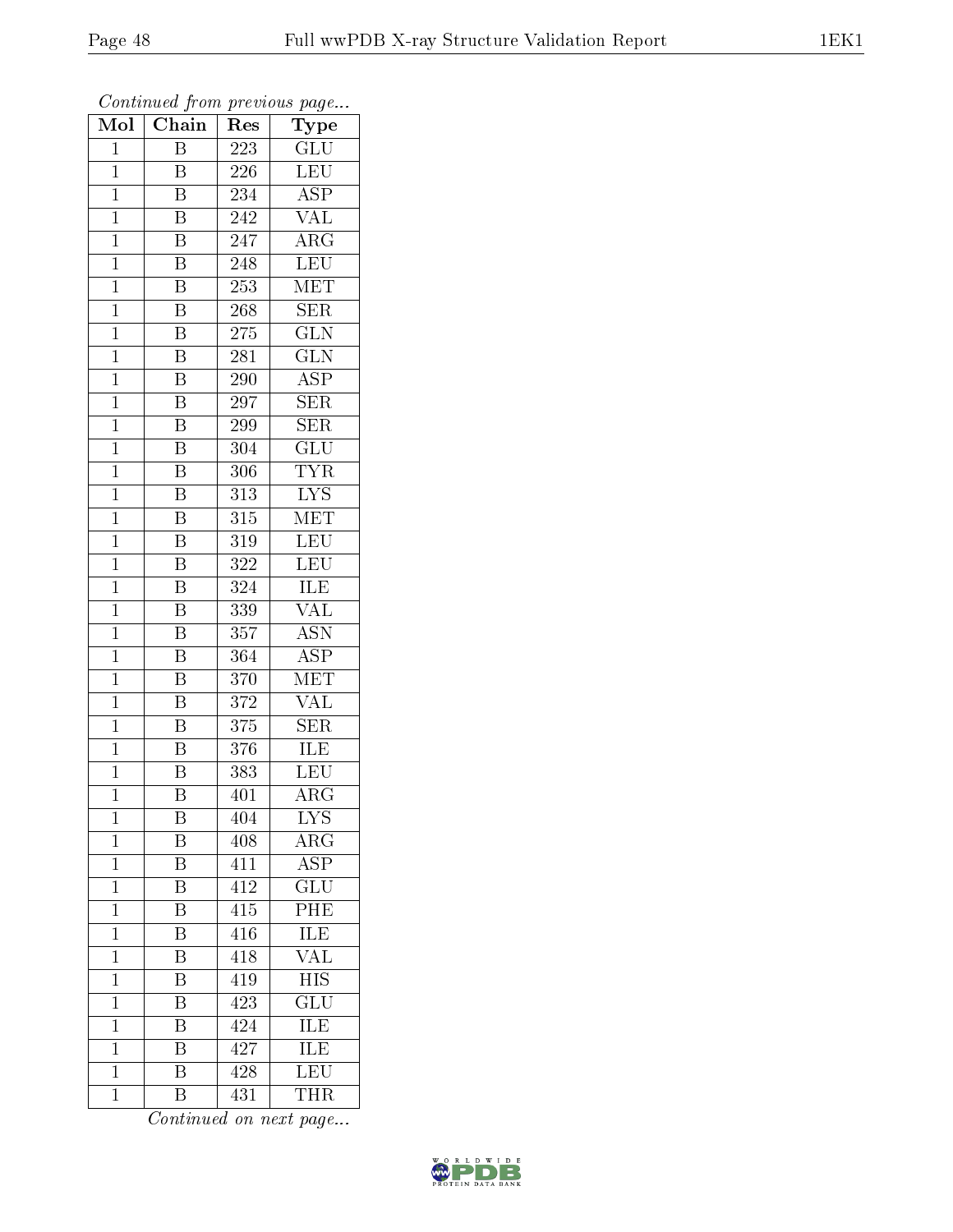| Mol            | Chain                   | Res | Type                                |
|----------------|-------------------------|-----|-------------------------------------|
| $\mathbf 1$    | B                       | 433 | GLU                                 |
| $\overline{1}$ | $\overline{\mathrm{B}}$ | 434 | $\overline{\text{ASP}}$             |
| $\mathbf{1}$   | $\overline{\mathrm{B}}$ | 437 | LEU                                 |
| $\overline{1}$ | $\overline{\mathrm{B}}$ | 439 | $\overline{\mathrm{LYS}}$           |
| $\overline{1}$ | $\overline{\mathrm{B}}$ | 440 | <b>ILE</b>                          |
| $\mathbf 1$    | B                       | 447 | $\overline{{\rm GLU}}$              |
| $\overline{1}$ | $\overline{\mathrm{B}}$ | 451 | $\overline{\text{GLN}}$             |
| $\mathbf 1$    | $\overline{\mathrm{B}}$ | 452 | $\overline{\text{GLN}}$             |
| $\mathbf 1$    | $\overline{\mathrm{B}}$ | 456 | THR                                 |
| $\overline{1}$ | $\overline{\mathrm{B}}$ | 459 | $\overline{\rm ARG}$                |
| $\overline{1}$ | $\overline{\mathrm{B}}$ | 462 | $\overline{\text{LEU}}$             |
| $\mathbf 1$    | $\overline{\mathrm{B}}$ | 466 | $\overline{\rm{ARG}}$               |
| $\overline{1}$ | $\overline{\mathrm{B}}$ | 468 | <b>THR</b>                          |
| $\mathbf{1}$   | $\overline{\mathrm{B}}$ | 470 | $\overline{\rm ARG}$                |
| $\mathbf 1$    | $\overline{\mathrm{B}}$ | 473 | $\overline{\text{LYS}}$             |
| $\overline{1}$ | $\overline{\mathrm{B}}$ | 488 | LEU                                 |
| $\overline{1}$ | $\overline{\mathrm{B}}$ | 489 | <b>MET</b>                          |
| $\mathbf 1$    | B                       | 494 | $\overline{\text{LYS}}$             |
| $\overline{1}$ | $\overline{\mathrm{B}}$ | 497 | VAL                                 |
| $\mathbf 1$    | $\overline{\mathrm{B}}$ | 499 | $\overline{\rm{ARG}}$               |
| $\mathbf 1$    | B                       | 501 | $\overline{\text{GLU}}$             |
| $\overline{1}$ | $\overline{\mathrm{B}}$ | 502 | $\overline{\text{MET}}$             |
| $\mathbf 1$    | B                       | 507 | $\overline{\text{GLU}}$             |
| $\mathbf 1$    | $\overline{\mathrm{B}}$ | 512 | PHE                                 |
| $\mathbf 1$    | $\overline{\mathrm{B}}$ | 515 | $\rm{ARG}$                          |
| $\mathbf 1$    | B                       | 521 | $\overline{\mathrm{C} \mathrm{YS}}$ |
| $\mathbf 1$    | $\overline{\mathrm{B}}$ | 526 | $\overline{\text{GLN}}$             |
| $\mathbf 1$    | B                       | 527 | ILE                                 |
| $\mathbf{1}$   | $\overline{\mathrm{B}}$ | 531 | THR                                 |
| $\overline{1}$ | $\overline{B}$          | 532 | $\overline{\text{GLU}}$             |
| $\overline{1}$ | $\overline{\mathrm{B}}$ | 539 | $\overline{\mathrm{LYS}}$           |

Some sidechains can be flipped to improve hydrogen bonding and reduce clashes. All (24) such sidechains are listed below:

| Mol | Chain | Res | <b>Type</b> |
|-----|-------|-----|-------------|
|     |       | 102 | <b>ASN</b>  |
|     |       | 125 | <b>ASN</b>  |
|     | А     | 189 | <b>ASN</b>  |
|     |       | 220 | <b>GLN</b>  |
|     |       | 231 | <b>ASN</b>  |
|     |       | 233 | <b>ASN</b>  |
|     |       | 281 | <b>GLN</b>  |

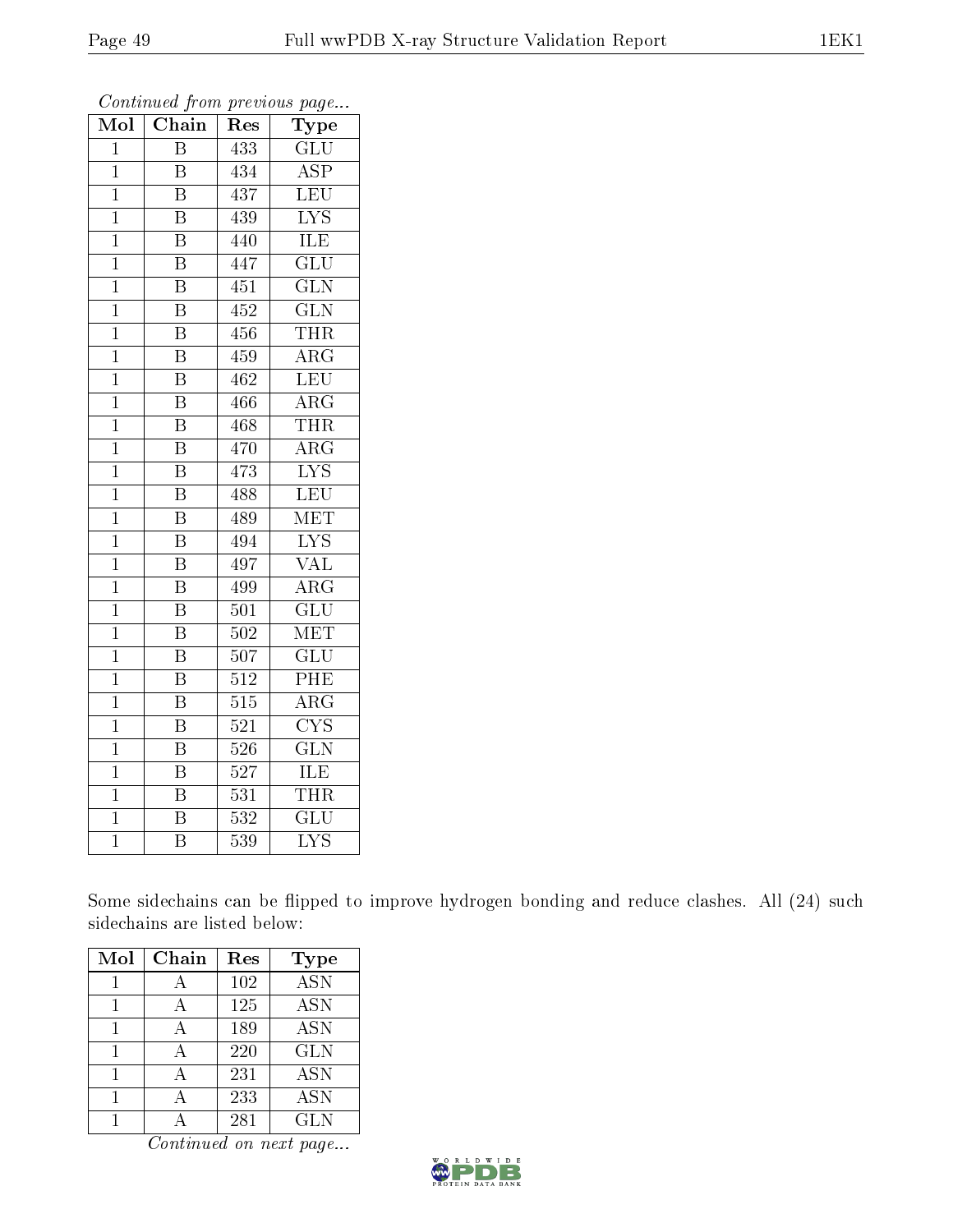| Mol            | Chain                   | Res | Type                    |
|----------------|-------------------------|-----|-------------------------|
| $\mathbf 1$    | А                       | 326 | GLN                     |
| $\mathbf{1}$   | $\boldsymbol{A}$        | 341 | <b>ASN</b>              |
| $\mathbf{1}$   | $\overline{\rm A}$      | 386 | <b>GLN</b>              |
| $\overline{1}$ | $\overline{A}$          | 463 | ASN                     |
| $\overline{1}$ | $\overline{A}$          | 526 | <b>GLN</b>              |
| $\mathbf{1}$   | $\overline{\mathrm{B}}$ | 94  | <b>GLN</b>              |
| $\mathbf 1$    | $\overline{B}$          | 146 | <b>HIS</b>              |
| $\mathbf 1$    | B                       | 167 | <b>ASN</b>              |
| $\mathbf{1}$   | Β                       | 178 | <b>ASN</b>              |
| $\mathbf{1}$   | $\overline{\mathrm{B}}$ | 189 | $\overline{ASN}$        |
| $\mathbf{1}$   | $\boldsymbol{B}$        | 204 | <b>HIS</b>              |
| $\overline{1}$ | $\overline{\mathrm{B}}$ | 205 | $\overline{ASN}$        |
| $\mathbf{1}$   | $\overline{B}$          | 231 | <b>ASN</b>              |
| $\mathbf{1}$   | $\boldsymbol{B}$        | 233 | <b>ASN</b>              |
| $\mathbf 1$    | Β                       | 386 | $\overline{\text{GLN}}$ |
| $\mathbf 1$    | Β                       | 463 | <b>ASN</b>              |
| $\mathbf 1$    | Β                       | 526 | <b>GLN</b>              |

#### 5.3.3 RNA (1)

There are no RNA molecules in this entry.

#### 5.4 Non-standard residues in protein, DNA, RNA chains (i)

There are no non-standard protein/DNA/RNA residues in this entry.

#### 5.5 Carbohydrates (i)

There are no carbohydrates in this entry.

#### 5.6 Ligand geometry  $(i)$

2 ligands are modelled in this entry.

In the following table, the Counts columns list the number of bonds (or angles) for which Mogul statistics could be retrieved, the number of bonds (or angles) that are observed in the model and the number of bonds (or angles) that are dened in the Chemical Component Dictionary. The Link column lists molecule types, if any, to which the group is linked. The Z score for a bond length (or angle) is the number of standard deviations the observed value is removed from the expected value. A bond length (or angle) with  $|Z| > 2$  is considered an outlier worth inspection. RMSZ is the root-mean-square of all Z scores of the bond lengths (or angles).

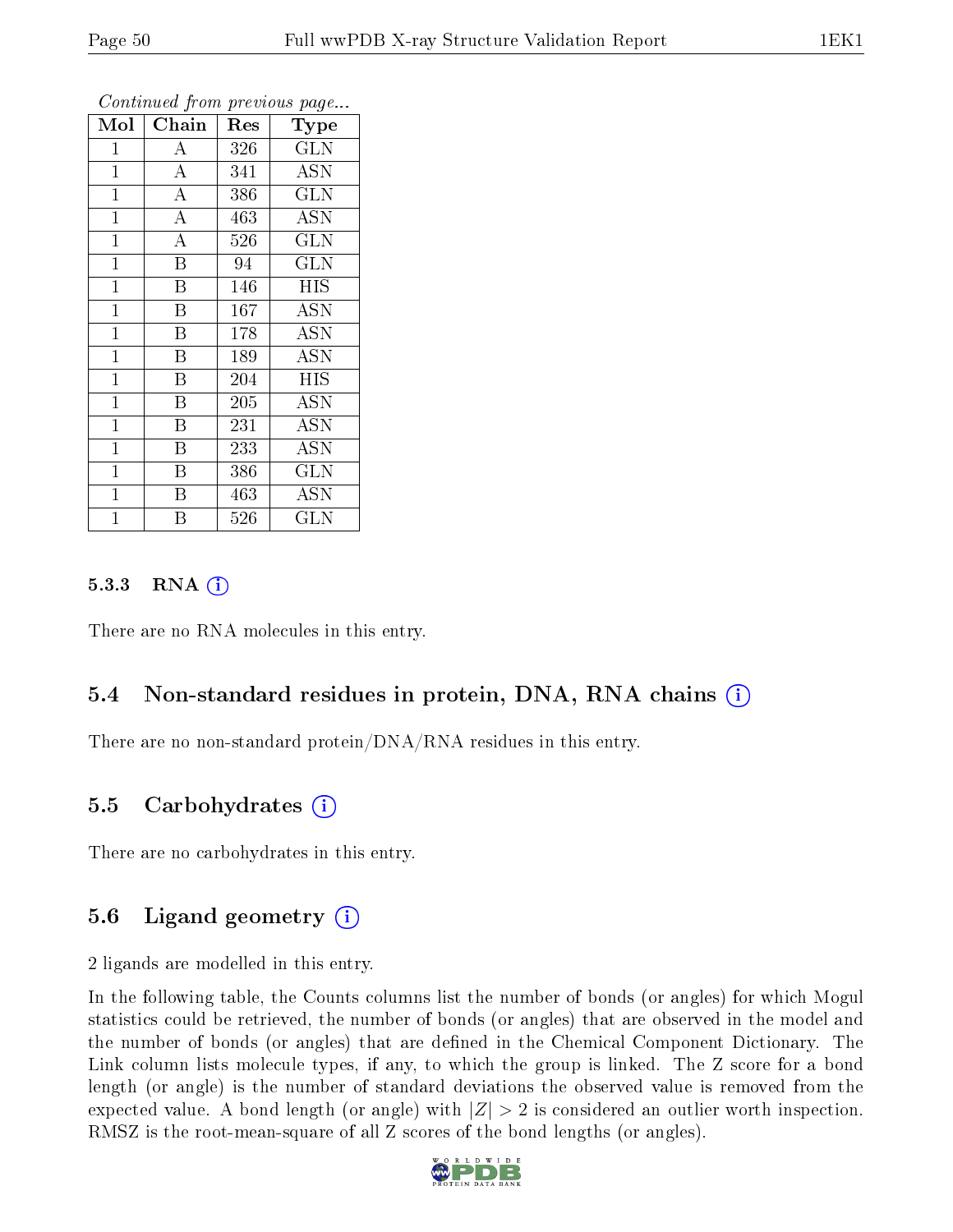| Mol |                                     | Chain |      | Link   |            | Bond lengths |            |            | Bond angles |       |
|-----|-------------------------------------|-------|------|--------|------------|--------------|------------|------------|-------------|-------|
|     | Type                                |       | Res  |        | Counts     | RMSZ         | $\# Z $    | Counts     | RMSZ        | H Z   |
|     | $\mathop{\rm SU}\nolimits$          |       | 1100 | $\sim$ | 18, 18, 18 | 2.82         | $11(61\%)$ | 23, 23, 23 | 2.03        | $7\%$ |
|     | $\mathop{\rm T\mathit{I}}\nolimits$ |       | 1200 |        | 18, 18, 18 | 2.83         | (61%)      | 23, 23, 23 | 2.03        | $7\%$ |

In the following table, the Chirals column lists the number of chiral outliers, the number of chiral centers analysed, the number of these observed in the model and the number defined in the Chemical Component Dictionary. Similar counts are reported in the Torsion and Rings columns. '-' means no outliers of that kind were identified.

|     |      |                          |                                   | Mol   Type   Chain   Res   Link   Chirals   Torsions   Rings |  |
|-----|------|--------------------------|-----------------------------------|--------------------------------------------------------------|--|
| CIU | 1100 | <b>Contract Contract</b> | <b>Contract Contract Contract</b> | $0/8/16/16$   $0/2/2/2$                                      |  |
|     | 1200 |                          |                                   | $0/8/16/16$   $0/2/2/2$                                      |  |

All (22) bond length outliers are listed below:

| Mol            | Chain                   | Res  | <b>Type</b>             | Atoms     | $\mathbf{Z}$ | Observed $(A)$ | Ideal(A) |
|----------------|-------------------------|------|-------------------------|-----------|--------------|----------------|----------|
| $\overline{2}$ | $\boldsymbol{B}$        | 1200 | CIU                     | $C11-I4$  | 6.73         | 2.27           | 2.10     |
| $\overline{2}$ | А                       | 1100 | CIU                     | $C11-I4$  | 6.71         | 2.27           | 2.10     |
| $\overline{2}$ | $\boldsymbol{B}$        | 1200 | <b>CIU</b>              | $C4-C3$   | 3.96         | 1.61           | 1.52     |
| $\overline{2}$ | А                       | 1100 | <b>CIU</b>              | $C4-C3$   | 3.94         | 1.61           | 1.52     |
| $\overline{2}$ | $\mathbf B$             | 1200 | <b>CIU</b>              | $C12-C11$ | 3.86         | 1.47           | 1.38     |
| $\overline{2}$ | А                       | 1100 | CIU                     | $C12-C11$ | 3.85         | 1.47           | 1.38     |
| $\overline{2}$ | B                       | 1200 | CIU                     | $C2-C3$   | 3.49         | 1.60           | 1.52     |
| $\overline{2}$ | А                       | 1100 | $\overline{\text{CIU}}$ | $C2-C3$   | 3.47         | 1.60           | 1.52     |
| $\overline{2}$ | А                       | 1100 | <b>CIU</b>              | $C13-C8$  | 2.92         | 1.44           | 1.39     |
| $\overline{2}$ | $\boldsymbol{B}$        | 1200 | <b>CIU</b>              | $C13-C8$  | 2.91         | 1.44           | 1.39     |
| $\overline{2}$ | $\boldsymbol{B}$        | 1200 | CIU                     | $C6-C5$   | 2.67         | 1.62           | 1.51     |
| $\overline{2}$ | А                       | 1100 | CIU                     | $C6-C5$   | 2.66         | 1.62           | 1.51     |
| $\overline{2}$ | А                       | 1100 | <b>CIU</b>              | $C6-C1$   | 2.50         | 1.61           | 1.51     |
| $\overline{2}$ | Α                       | 1100 | <b>CIU</b>              | $C5-C4$   | 2.48         | 1.59           | 1.53     |
| $\overline{2}$ | $\overline{\mathrm{B}}$ | 1200 | $\overline{\text{CIU}}$ | $C6-C1$   | 2.48         | 1.61           | 1.51     |
| $\overline{2}$ | $\boldsymbol{B}$        | 1200 | <b>CIU</b>              | $C5-C4$   | 2.48         | 1.59           | 1.53     |
| $\overline{2}$ | $\boldsymbol{B}$        | 1200 | <b>CIU</b>              | $C7-N1$   | $-2.45$      | 1.30           | 1.35     |
| $\overline{2}$ | A                       | 1100 | CIU                     | $C10-C11$ | 2.45         | 1.44           | 1.38     |
| $\overline{2}$ | $\, {\bf B}$            | 1200 | CIU                     | $C10-C11$ | 2.42         | 1.44           | 1.38     |
| $\overline{2}$ | А                       | 1100 | CIU                     | $C7-N1$   | $-2.41$      | 1.30           | 1.35     |
| $\overline{2}$ | $\boldsymbol{B}$        | 1200 | CIU                     | $C7-N2$   | $-2.07$      | 1.33           | 1.37     |
| $\overline{2}$ | А                       | 1100 | CIU                     | $C7-N2$   | $-2.07$      | 1.33           | 1.37     |

All (8) bond angle outliers are listed below:

| $\parallel$ Mol $\parallel$ Chain $\parallel$ Res $\parallel$ Type $\parallel$ |      |         | Atoms    |         | Observed <sup>(<math>\circ</math>)</sup> [deal( $\circ$ ) |  |
|--------------------------------------------------------------------------------|------|---------|----------|---------|-----------------------------------------------------------|--|
|                                                                                | 1200 | - CHU - | N2-C7-N1 | $-5.36$ | 191 95                                                    |  |

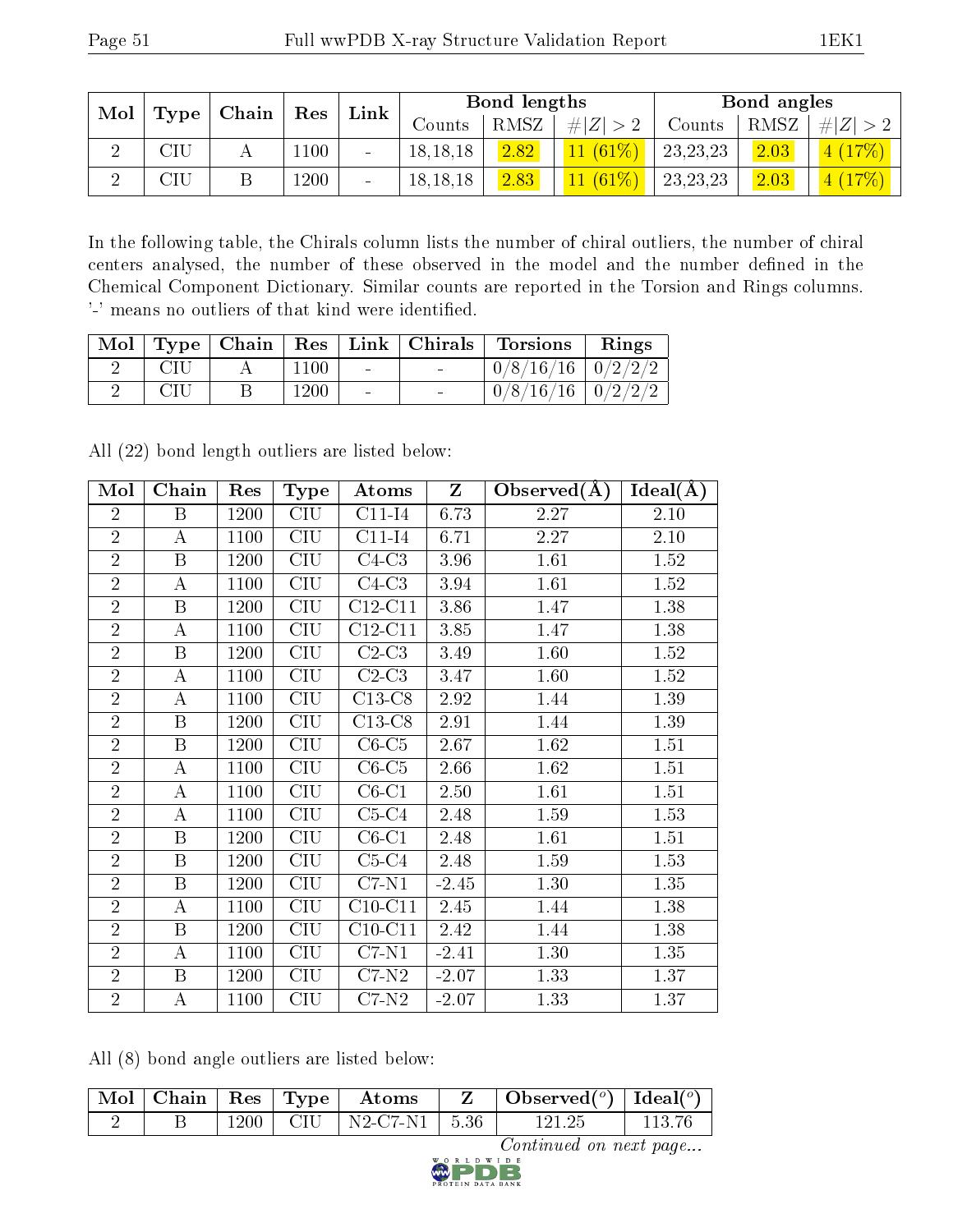| Mol            | Chain | Res  | Type | Atoms          |         | Observed $(°)$ | Ideal $(°)$ |
|----------------|-------|------|------|----------------|---------|----------------|-------------|
| $\overline{2}$ | А     | 1100 | CIU  | $N2$ -C7- $N1$ | 5.36    | 121.24         | 113.76      |
| 2              | B     | 1200 | CIU  | $C8-N2-C7$     | 4.55    | 135.92         | 126.61      |
| $\mathcal{D}$  | А     | 1100 | CIU  | $O2$ -C7-N1    | $-4.55$ | 114.34         | 122.62      |
| $\overline{2}$ | А     | 1100 | CHU  | $C8-N2-C7$     | 4.53    | 135.89         | 126.61      |
| $\overline{2}$ | B     | 1200 | CHU  | $O2$ -C7-N1    | $-4.53$ | 114.38         | 122.62      |
| $\overline{2}$ | А     | 1100 | CIU  | $C3-N1-C7$     | 2.96    | 129.27         | 123.02      |
| $\mathcal{D}$  | B     | 1200 | CHU  | $C3-N1-C7$     | 2.94    | 129.24         | 123.02      |

Continued from previous page...

There are no chirality outliers.

There are no torsion outliers.

There are no ring outliers.

2 monomers are involved in 7 short contacts:

| Mol | Chain |  | Res   Type   Clashes   Symm-Clashes |
|-----|-------|--|-------------------------------------|
|     |       |  |                                     |
|     |       |  |                                     |

The following is a two-dimensional graphical depiction of Mogul quality analysis of bond lengths, bond angles, torsion angles, and ring geometry for all instances of the Ligand of Interest. In addition, ligands with molecular weight > 250 and outliers as shown on the validation Tables will also be included. For torsion angles, if less then 5% of the Mogul distribution of torsion angles is within 10 degrees of the torsion angle in question, then that torsion angle is considered an outlier. Any bond that is central to one or more torsion angles identified as an outlier by Mogul will be highlighted in the graph. For rings, the root-mean-square deviation (RMSD) between the ring in question and similar rings identified by Mogul is calculated over all ring torsion angles. If the average RMSD is greater than 60 degrees and the minimal RMSD between the ring in question and any Mogul-identified rings is also greater than 60 degrees, then that ring is considered an outlier. The outliers are highlighted in purple. The color gray indicates Mogul did not find sufficient equivalents in the CSD to analyse the geometry.

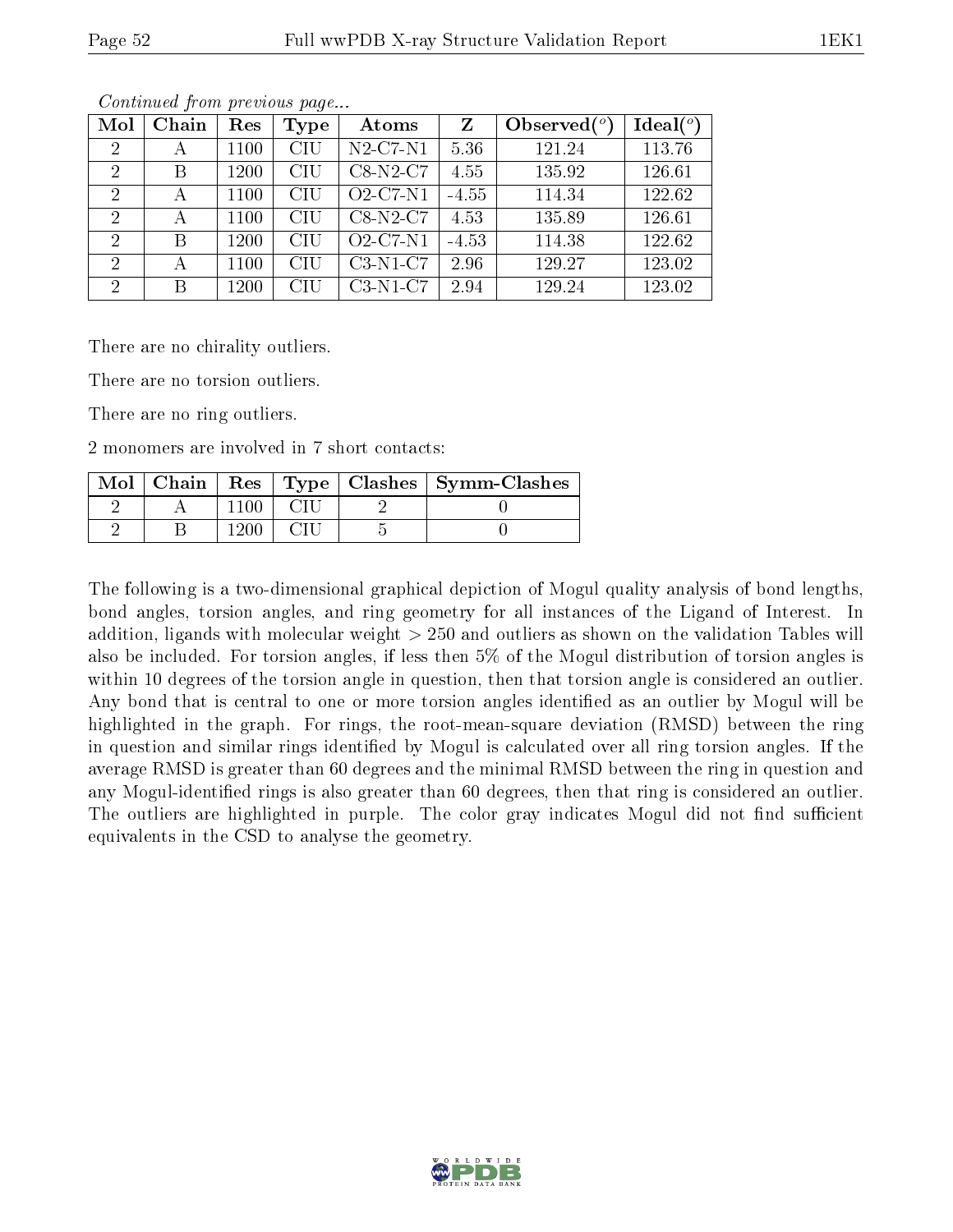



### 5.7 [O](https://www.wwpdb.org/validation/2017/XrayValidationReportHelp#nonstandard_residues_and_ligands)ther polymers (i)

There are no such residues in this entry.

## 5.8 Polymer linkage issues (i)

There are no chain breaks in this entry.